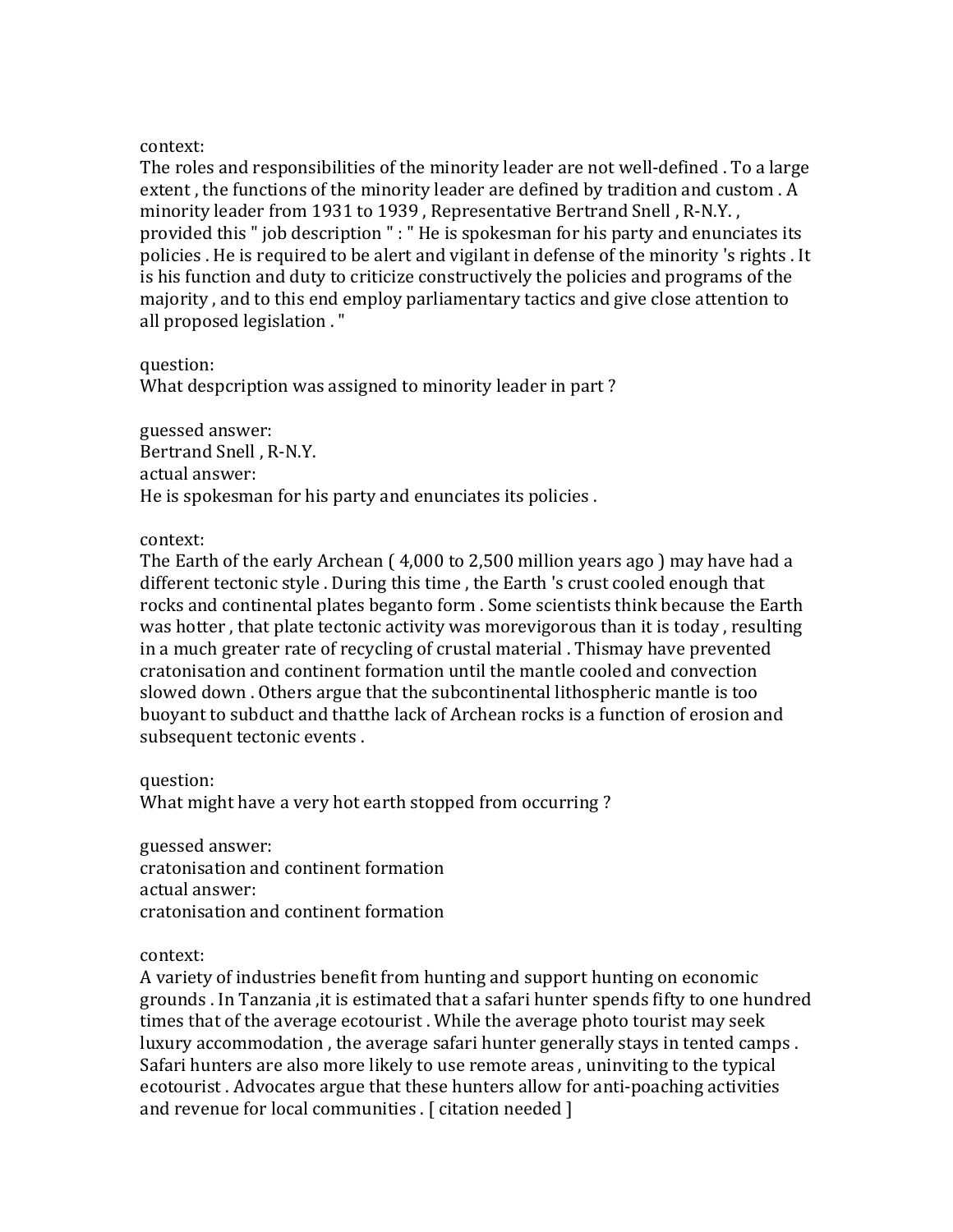question:

What type of accommodations does the average photographer touring Tanzania seek ?

guessed answer: luxury actual answer: luxury

### context:

Infection begins when an organism successfully enters the body, grows and multiplies . This is referred to as colonization . Most humans are not easily infected . Those who are weak, sick, malnourished, have cancer or are diabetic have increased susceptibility to chronic or persistent infections .Individuals who have a suppressed immune system are particularly susceptible to opportunistic infections. Entrance to the host at host-pathogen interface, generally occurs through the mucosa in orifices like the oral cavity, nose, eyes, genitalia, anus, or the microbe can enter through open wounds. While a few organisms can grow at the initial site of entry, many migrate and cause systemic infection in different organs. Some pathogens grow within the host cells (intracellular) whereas others grow freely in bodily fluids.

## question:

What group of humans have increased susceptibility to chronic or persistent infections?

guessed answer: sick, malnourished actual answer: weak, sick, malnourished, have cancer or are diabetic

## context:

Some scholars and organizations disagree with the notion of " separation of church and state ", or the way the Supreme Court has interpreted the constitutional limitation on religious establishment. Such critics generally argue that the phrase misrepresents the textual requirements of the Constitution, while noting that many aspects of church and state were intermingled at the time the Constitution was ratified . These critics argue that the prevalent degree of separation of church and state could not have been intended by the constitutional framers . Some of the intermingling between church andstate include religious references in official contexts, and such other founding documents as the United States Declaration of Independence, which references the idea of a " Creator " and " Nature 'sGod ", though these references did not ultimately appear in the Constitution nor do they mention any particular religious view of a " Creator " or " Nature 's God. "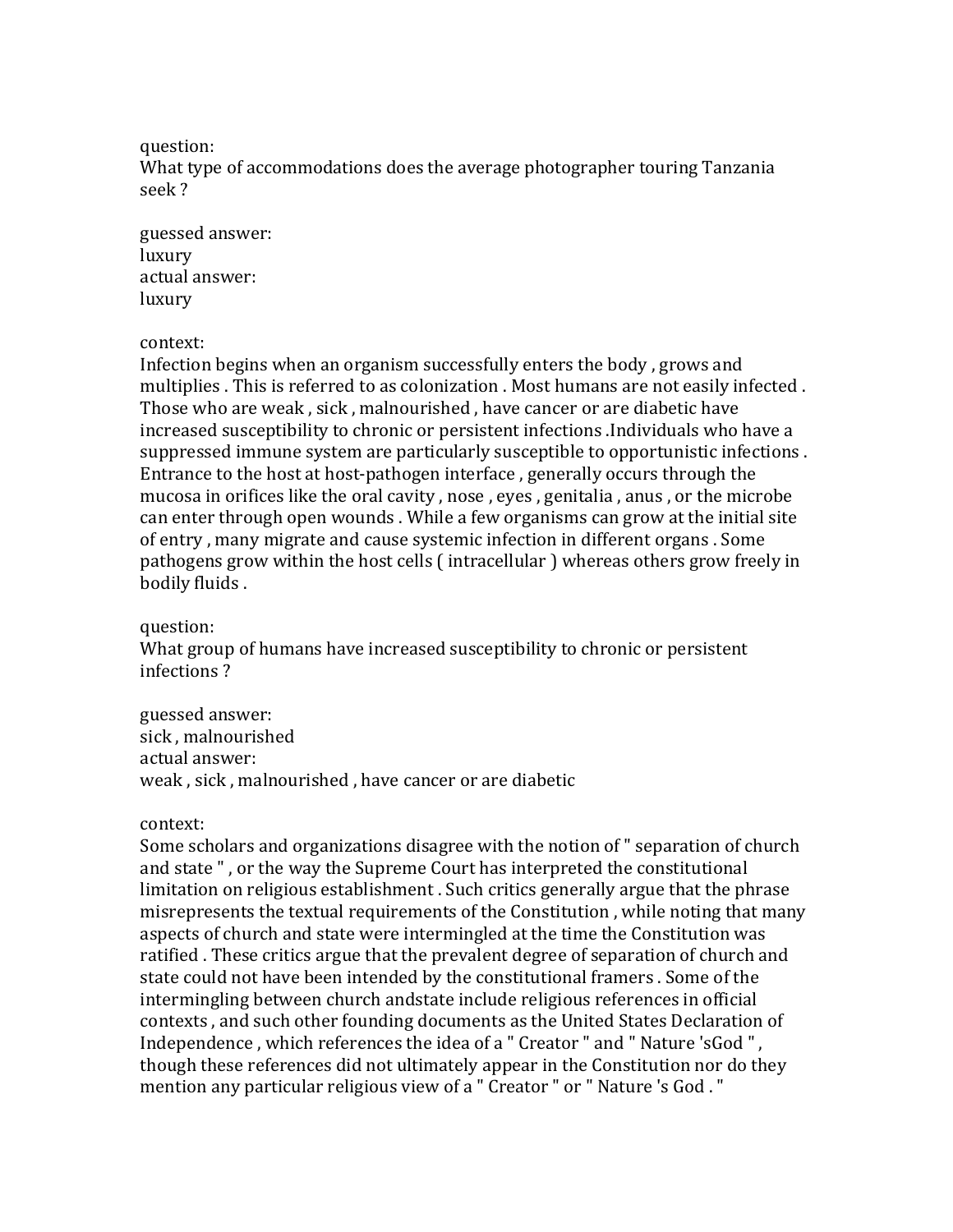## question:

What do these critics argue could n't have been intended by the framers of the constitution ?

guessed answer:

prevalent degree of separation of church and state could not have been intended by the constitutional framers actual answer:

prevalent degree of separation of church and state

context:

Punjab 's geography mostly consists of the alluvial plain of the Indus River and its four major tributaries in Pakistan, the Ihelum, Chenab, Ravi, and Sutlej rivers. There are several mountainous regions, including the Sulaiman Mountains in the southwest part of the province, and Margalla Hills, Salt Range, and Pothohar Plateau in the north . Agriculture is the chief source of income and employment in Punjab; wheat and cotton are the principal crops . Since independence, Punjab has becomethe seat of political and economic power ; it remains the most industrialised province of Pakistan .It counts for 39.2 % of large scale manufacturing and 70 % of small scale manufacturing in the country . Its capital Lahore is a major regional cultural, historical, and economic centre.

question: What plain is Punjab in ?

guessed answer: alluvial plain of the Indus River actual answer: the alluvial plain of the Indus River

# context:

The Church of the Holy Apostles in Thessaloniki was built in 1310–14. Although some vandal systematically removed the gold tesserae of the background it can be seen that the Pantokrator and the prophets in the dome follow the traditional Byzantine pattern . Many details are similar to the Pammakaristos mosaics so it is supposed that the same team of mosaicists worked in both buildings. Another building with a related mosaic decoration is the Theotokos Paregoritissa Church in Arta. The church was established by the Despot of Epirus in 1294–96. In the dome is the traditional stern Pantokrator, with prophets and cherubim below.

# question:

Who established the Theotokos Paregoritissa Church in 1294-96?

guessed answer: Despot of Epirus actual answer: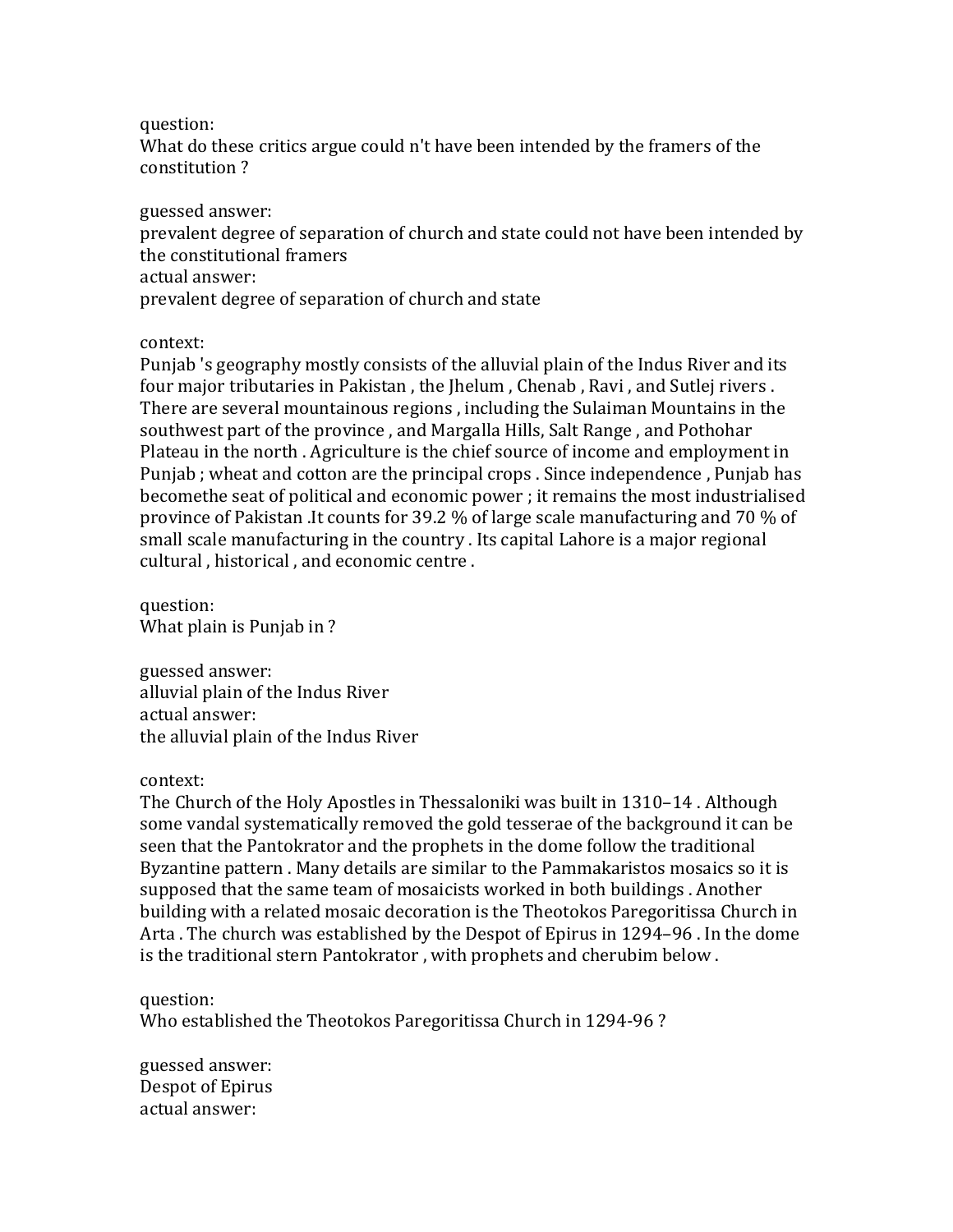# the Despot of Epirus

## context:

Unarmed fox hunting on horseback with hounds is the type of hunting most closely associated with theUnited Kingdom ; in fact, " hunting " without qualification implies fox hunting. What in other countries is called " hunting " is called " shooting " ( birds ) or " stalking " ( deer ) in Britain . Originally a form of vermin control to protect livestock, fox hunting became a popular social activity for newly wealthy upper classes in Victorian times and a traditional rural activity for riders and foot followers alike . Similar to fox hunting in many ways is the chasing of hares with hounds . Pairs of Sight hounds (or long-dogs), such as greyhounds, may be used to pursue a hare in coursing, where the greyhounds are marked as to their skill in coursing the hare  $\int$  but are not intended to actually catch it  $\int$ , or the hare may be pursued with scent hounds such as beagles or harriers . Other sorts of foxhounds may also be used for hunting stags ( deer ) or mink . Deer stalking with rifles is carried out on foot without hounds, using stealth.

## question:

In England, what is hunted when " shooting " is called for ?

guessed answer: birds actual answer: birds

## context:

Until the 19th century, religion played a significant role in university curriculum ; however, therole of religion in research universities decreased in the 19th century, and by the end of the 19thcentury, the German university model had spread around the world. Universities concentrated on science in the 19th and 20th centuries and became increasingly accessible to the masses . In Britain , the move from Industrial Revolution to modernity saw the arrival of new civic universities with an emphasis on science and engineering, a movement initiated in 1960 by Sir Keith Murray ( chairman of theUniversity Grants Committee ) and Sir Samuel Curran, with the formation of the University of Strathclyde. The British also established universities worldwide, and higher education became available to the masses not only in Europe.

# question:

Ending with what century did religion play a smaller part in the curriculum of universities?

guessed answer: 19th actual answer: 19th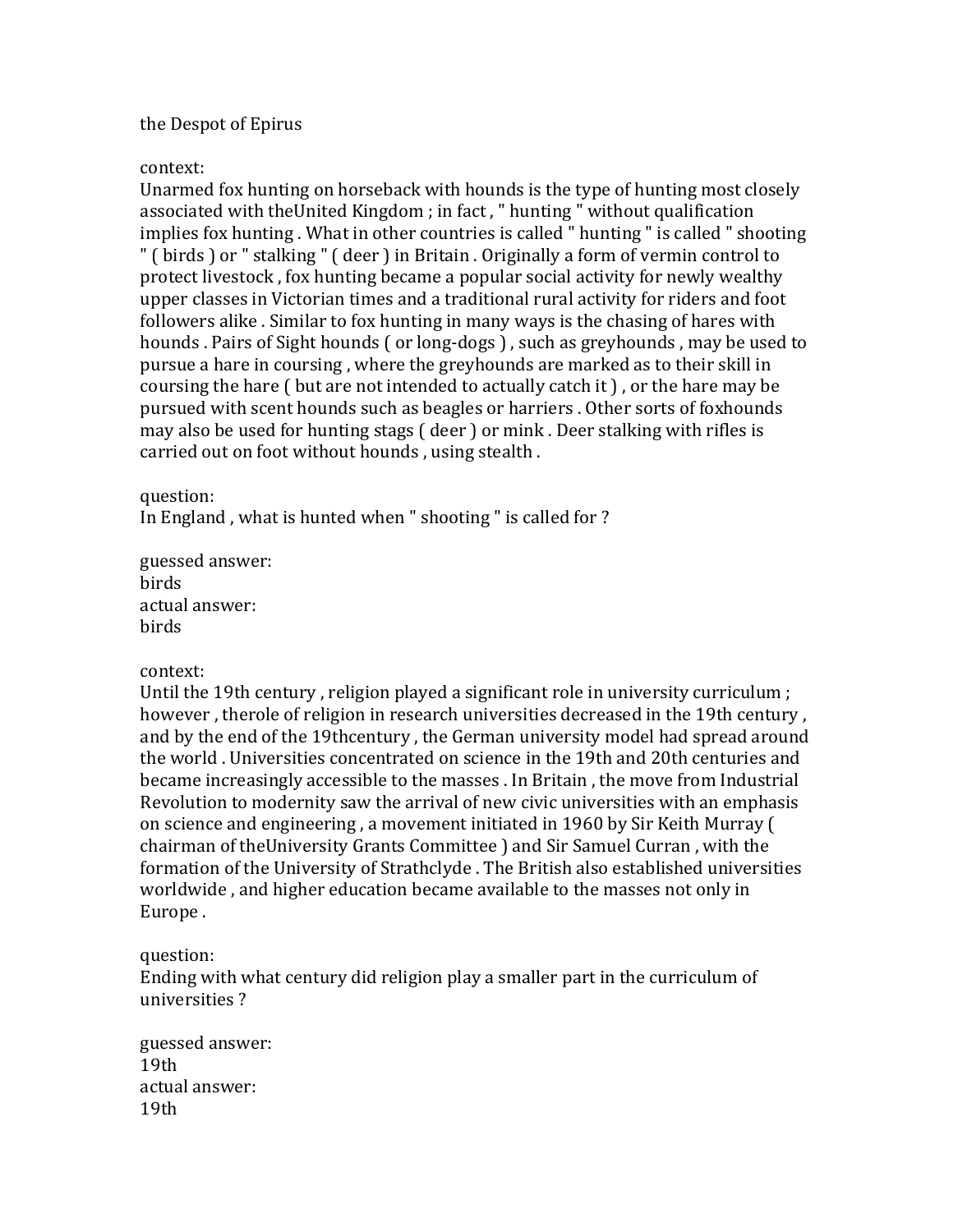In Lemon v. Kurtzman,  $403$  U.S.  $602$  (1971), the court determined that a Pennsylvania state policyof reimbursing the salaries and related costs of teachers of secular subjects in private religious schools violated the Establishment Clause. The court 's decision argued that the separation of churchand state could never be absolute : " Our prior holdings do not call for total separation between church and state; total separation is not possible in an absolute sense. Some relationship between government and religious organizations is inevitable, " the court wrote . " Judicial caveats against entanglement must recognize that the line of separation, far from being a " wall, " is a blurred, indistinct, and variable barrier depending on all the circumstances of a particular relationship."

# question:

When was the case of Lemon v. Kurtzman?

guessed answer: 403 U.S. 602 (1971) actual answer: 1971

## context:

Puritans were blocked from changing the established church from within, and were severely restricted in England by laws controlling the practice of religion. Their beliefs, however, were transported by the emigration of congregations to the Netherlands (and later to New England), and by evangelical clergy to Ireland (and later into Wales ), and were spread into lay society and parts of the educational system, particularly certain colleges of the University of Cambridge. They took on distinctive beliefs about clerical dress and in opposition to the episcopal system. particularly after the 1619 conclusions of the Synod of Dort they were resisted by the English bishops . They largely adopted Sabbatarianism in the 17th century, and were influenced by millennialism.

question: What college was influenced by Puritan beliefs?

guessed answer:

actual answer: the University of Cambridge

## context:

Contrary to how the Protestant Reformers were often characterized, the concept of a catholic or universal Church was not brushed aside during the Protestant Reformation . On the contrary, the visibleunity of the catholic or universal church was seen by the Protestant reformers as an important and essential doctrine of the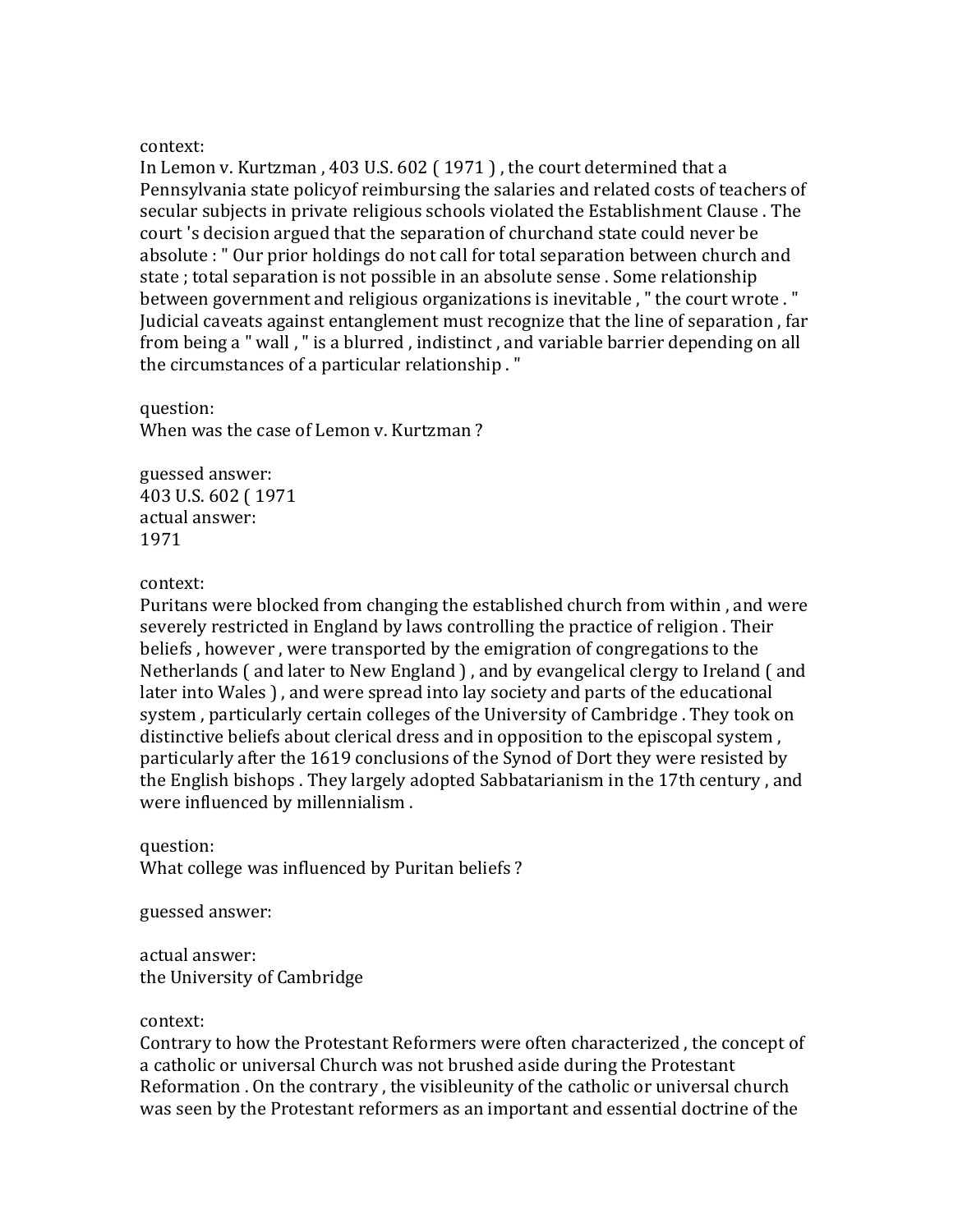Reformation . The Magisterial reformers, such as Martin Luther, John Calvin, and Huldrych Zwingli, believed that they were reforming the Roman Catholic Church, which they viewed as having become corrupted . Each of them took very seriously the charges of schism and innovation, denying these charges and maintaining that it was the Roman Catholic Church that had left them . In order to justify their departure from the Roman Catholic Church, Protestants often posited a new argument, saying that there was no real visible Church with divine authority, only a spiritual, invisible, and hidden church—this notion began in the early days of the Protestant Reformation.

question: Who were Magisterial reformers?

guessed answer: Martin Luther, John Calvin, and Huldrych Zwingli actual answer: Martin Luther, John Calvin, and Huldrych Zwingli

context:

YouTube is a global video-sharing website headquartered in San Bruno, California, United States . The service was created by three former PayPal employees in February 2005. In November 2006, it wasbought by Google for US \$1.65 billion. YouTube now operates as one of Google 's subsidiaries . Thesite allows users to upload, view, rate, share, and comment on videos, and it makes use of WebM, H.264/MPEG-4 AVC, and Adobe Flash Video technology to display a wide variety of user-generated and corporate media video . Available content includes video clips, TV clips, music videos, movie trailers, and other content such as video blogging, short original videos, and educational videos.

question: When was Youtube created?

guessed answer: February 2005 actual answer: February 2005

context:

Historical studies reveal that policing agents have undertaken a variety of crossborder police missions for many years ( Deflem, 2002 ). For example, in the 19th century a number of European policing agencies undertook cross-border surveillance because of concerns about anarchist agitators and other political radicals . A notable example of this was the occasional surveillance by Prussian police of Karl Marx during the years he remained resident in London. The interests of public police agencies in cross-border co-operation in the control of political radicalism and ordinary law crime were primarily initiated in Europe, which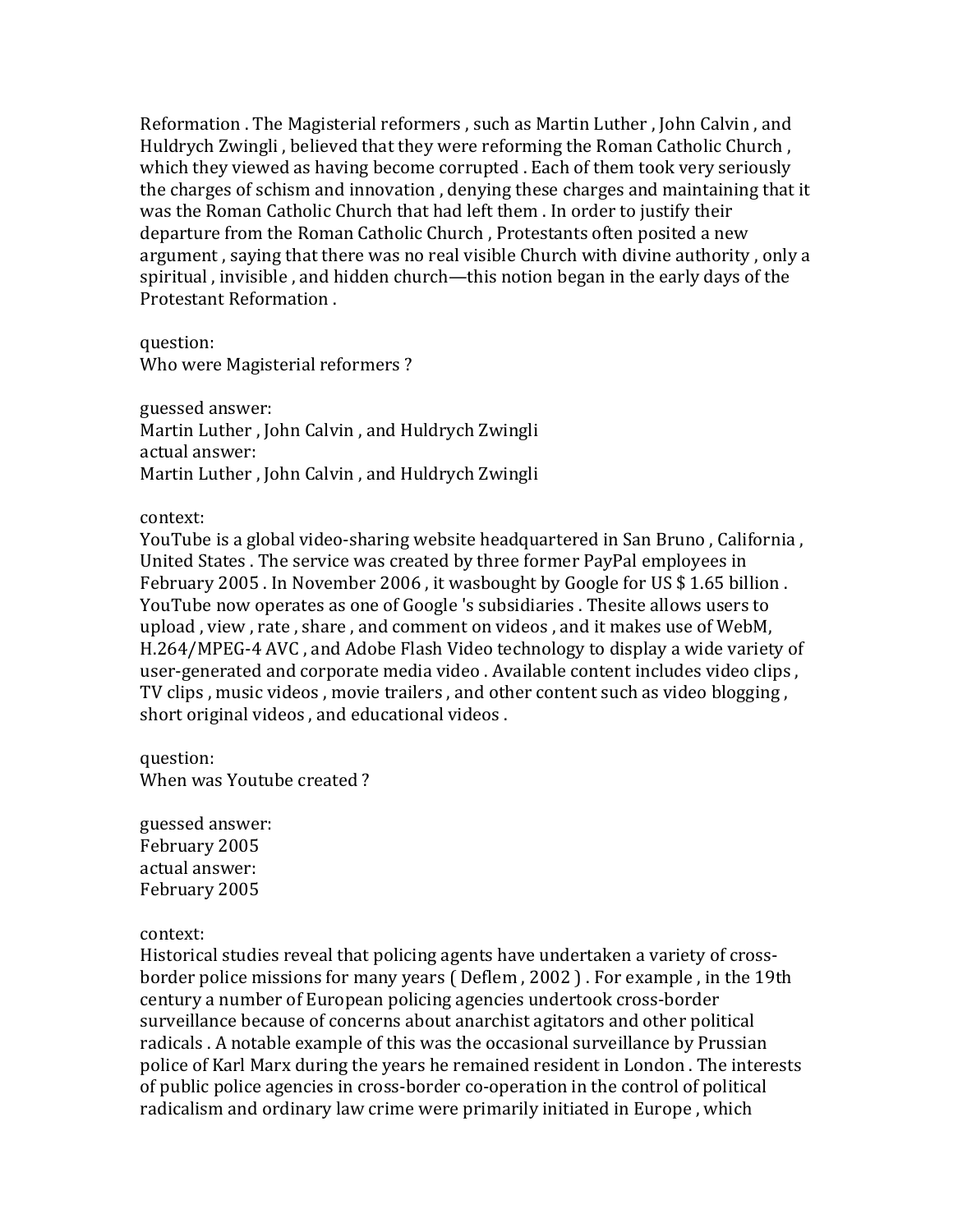eventually led to the establishment of Interpol before the Second World War. There are also many interesting examples of cross-border policing under private auspices and by municipal police forces that date back to the 19th century  $\int$  Nadelmann . 1993). It has been established that modern policing has transgressed national boundaries from time to time almost from its inception . It is also generally agreed that in the post–Cold War era this type of practice becamemore significant and frequent  $($  Sheptycki, 2000 $)$ .

## question:

What groups did European police work against across borders in the 19th century?

guessed answer: anarchist agitators and other political radicals actual answer: anarchist agitators and other political radicals

## context:

Microbiological culture is a principal tool used to diagnose infectious disease . In a microbial culture, a growth medium is provided for a specific agent. A sample taken from potentially diseased tissue or fluid is then tested for the presence of an infectious agent able to grow within that medium . Most pathogenic bacteria are easily grown on nutrient agar, a form of solid medium that supplies carbohydrates and proteins necessary for growth of a bacterium, along with copious amounts of water .A single bacterium will grow into a visible mound on the surface of the plate called a colony, which may be separated from other colonies or melded together into a "lawn". The size, color, shape and form of a colony is characteristic of the bacterial species, its specific genetic makeup (its strain), and the environment that supports its growth. Other ingredients are often added to the plate to aid in identification . Plates may contain substances that permit the growth of some bacteria and not others, or that change color in response to certain bacteria and not others. Bacteriologicalplates such as these are commonly used in the clinical identification of infectious bacterium . Microbial culture may also be used in the identification of viruses : the medium in this case being cellsgrown in culture that the virus can infect, and then alter or kill. In the case of viral identification, a region of dead cells results from viral growth, and is called a " plaque ". Eukaryotic parasites may also be grown in culture as a means of identifying a particular agent.

# question:

What is it called when a visible mound forms on the surface of a plate?

guessed answer: a colony actual answer: a colony

context: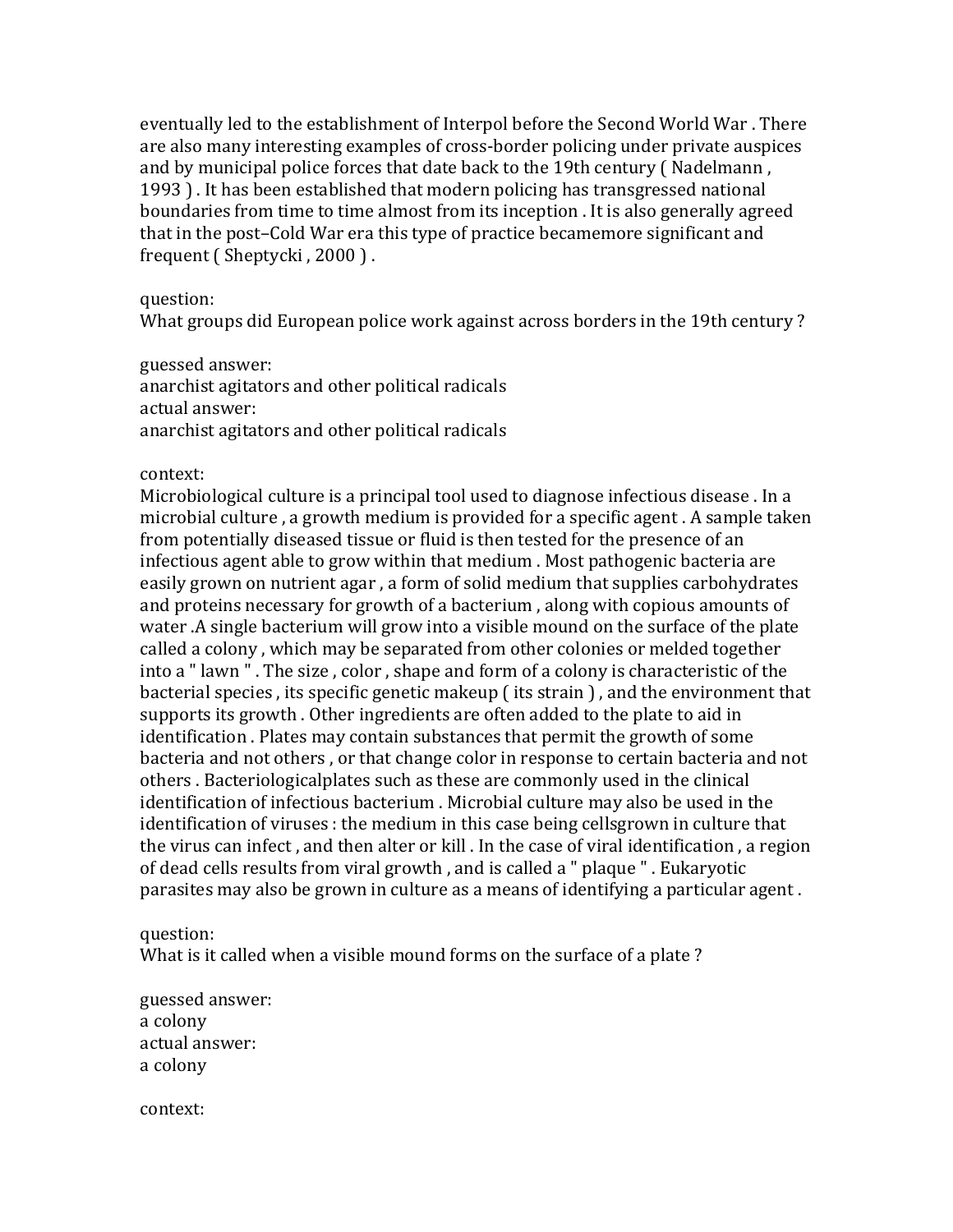Shooting as practised in Britain, as opposed to traditional hunting, requires little questing for game—around thirty-five million birds are released onto shooting estates every year, some having been factory farmed . Shoots can be elaborate affairs with guns placed in assigned positions and assistants to help load shotguns. When in position, " beaters " move through the areas of cover, swingingsticks or flags to drive the game out . Such events are often called " drives ". The open season for grouse in the UK begins on 12 August, the so-called Glorious Twelfth. The definition of game in the United Kingdom is governed by the Game Act 1831.

question:

What is the UK definition of game is governed by ?

guessed answer: the Game Act 1831 actual answer: Game Act 1831

# context:

There are very few existing mosaics from the Komnenian period but this paucity must be due to accidents of survival and gives a misleading impression. The only surviving 12th-century mosaic work in Constantinople is a panel in Hagia Sophia depicting Emperor John II and Empress Eirene with the Theotokos (1122–34). The empress with her long braided hair and rosy cheeks is especially capturing. It must be a lifelike portrayal because Eirene was really a redhead as her original Hungarian name, Piroska shows. The adjacent portrait of Emperor Alexios I Komnenos on a pier (from 1122) is similarlypersonal. The imperial mausoleum of the Komnenos dynasty, the Pantokrator Monastery was certainly decorated with great mosaics but these were later destroyed. The lack of Komnenian mosaics outside the capital is even more apparent. There is only a " Communion of the Apostles " in the apse of the cathedral of Serres.

question:

The only surviving mosaic from the Komnenos dynasty outside Constantinople is in what church?

guessed answer: Hagia Sophia depicting Emperor John II actual answer: the cathedral of Serres

# context:

Eisenhower was a golf enthusiast later in life, and joined the Augusta National Golf Club in 1948 .He played golf frequently during and after his presidency and was unreserved in expressing his passion for the game, to the point of golfing during winter; he ordered his golf balls painted black so he could see them better against snow on the ground . He had a small, basic golf facility installed at Camp David, and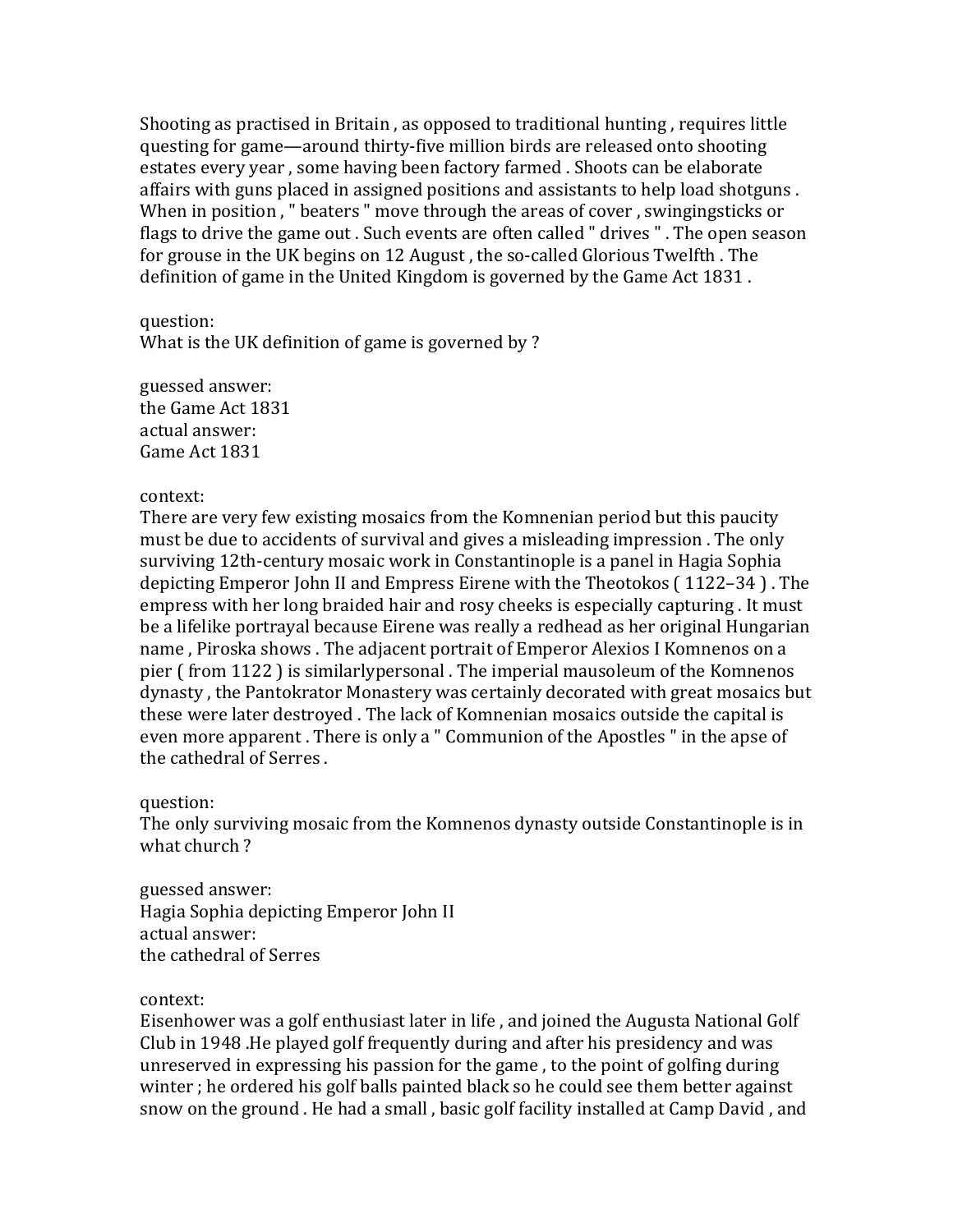became close friends with the Augusta National Chairman Clifford Roberts, inviting Roberts to stay at the White House on several occasions . Roberts, an investment broker, also handled the Eisenhower family 's investments. Roberts also advised Eisenhower on tax aspects of publishing his memoirs, which proved financially lucrative.

## question:

Who was the Chairman of Augusta National and friend to Eisenhower?

guessed answer: Clifford Roberts actual answer: Clifford Roberts

## context:

The Vestals embody the profound connection between domestic cult and the religious life of the community . Any householder could rekindle their own household fire from Vesta 's flame . The Vestals cared for the Lares and Penates of the state that were the equivalent of those enshrined in each home. Besides their own festival of Vestalia, they participated directly in the rites of Parilia, Parentalia and Fordicidia . Indirectly, they played a role in every official sacrifice; among their duties was the preparation of the mola salsa, the salted flour that was sprinkled on every sacrificial victim as part of its immolation.

question: For what state artifacts did the Vestals care?

guessed answer: Lares and Penates actual answer: Lares and Penates

# context:

Between 1975 and 2009, Olympic Airways ( known after 2003 as Olympic Airlines ) was the country's state-owned flag carrier, but financial problems led to its privatization and relaunch as Olympic Airin 2009 . Both Aegean Airlines and Olympic Air have won awards for their services ; in 2009 and 2011, Aegean Airlines was awarded the " Best regional airline in Europe " award by Skytrax, and also has two gold and one silver awards by the ERA, while Olympic Air holds one silver ERA award for " Airline of the Year " as well as a " Condé Nast Traveller 2011 Readers Choice Awards : Top Domestic Airline " award.

question: What was Olympic Airways known as after 2003?

guessed answer: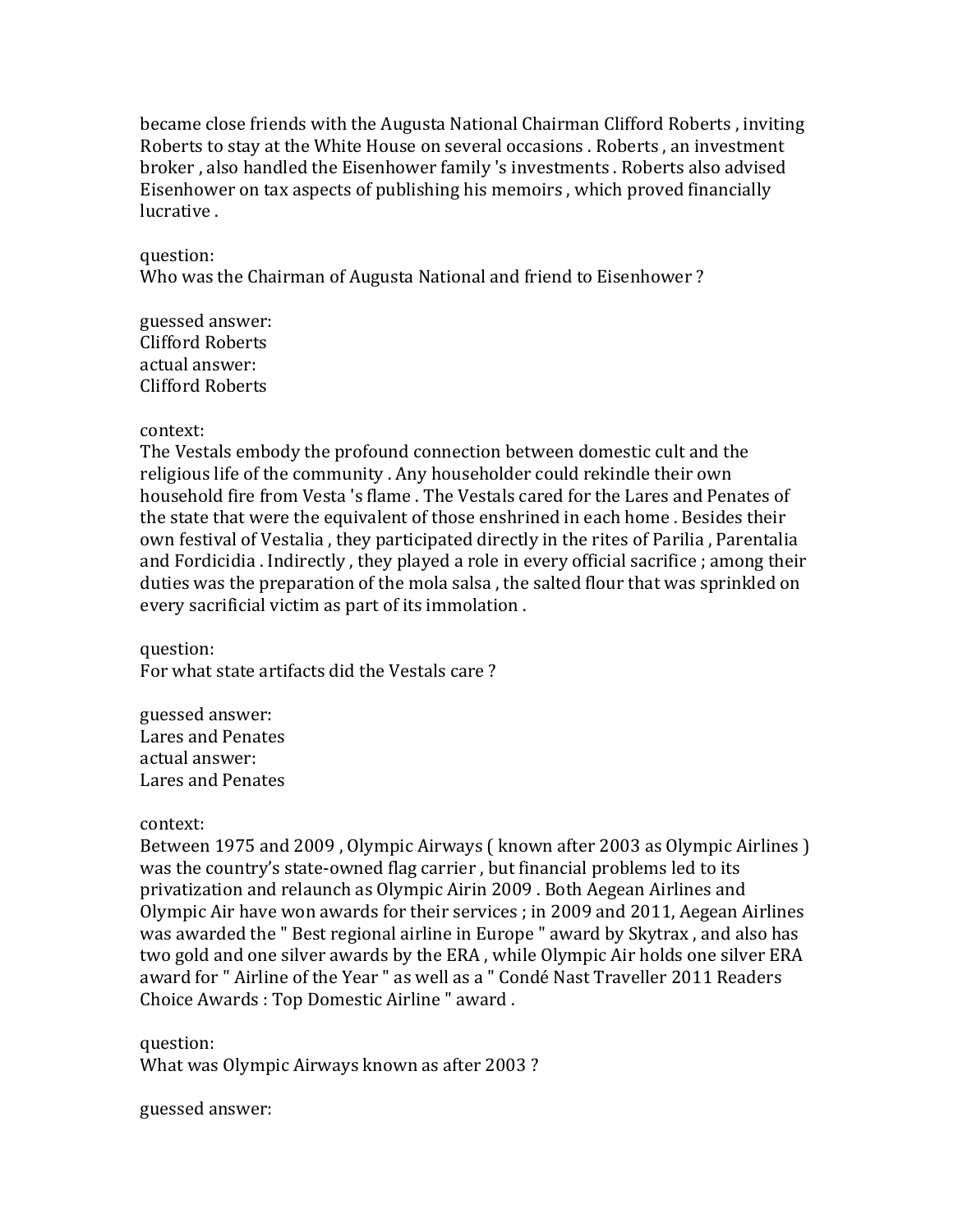country's state-owned flag carrier actual answer: Olympic Airlines

## context:

Eisenhower did provide France with bombers and non-combat personnel. After a few months with no success by the French, he added other aircraft to drop napalm for clearing purposes . Further requests for assistance from the French were agreed to but only on conditions Eisenhower knew were impossible to meet - allied participation and congressional approval . When the French fortress of Dien Bien Phufell to the Vietnamese Communists in May 1954, Eisenhower refused to intervene despite urgings fromthe Chairman of the Joint Chiefs, the Vice President and the head of NCS.

question: What did American bombers drop on Vietnam?

guessed answer: napalm for clearing purposes actual answer: napalm

## context:

The neighbourhood of Thamel is Kathmandu 's primary " traveller 's ghetto ", packed with guest houses, restaurants, shops, and bookstores, catering to tourists . Another neighbourhood of growing popularity is [hamel, a name for [hamsikhel] coined to rhyme with Thamel . Jhochhen Tol, also known as Freak Street, is Kathmandu 's original traveler 's haunt, made popular by the hippies of the 1960s and 1970s; it remains a popular alternative to Thamel . Asan is a bazaar and ceremonial square on the old trade route to Tibet, and provides a fine example of a traditional neighbourhood.

question: What tourists first brought attention to Jhocchen Tol?

guessed answer: catering actual answer: hippies

## context:

The Bronx is named after Jonas Bronck who created the first settlement as part of the New Netherlandcolony in  $1639$ . The native Lenape were displaced after  $1643$ by settlers . In the 19th and 20th centuries, the Bronx received many immigrant groups as it was transformed into an urban community, first from various European countries ( particularly Ireland, Germany and Italy ) and later from the Caribbean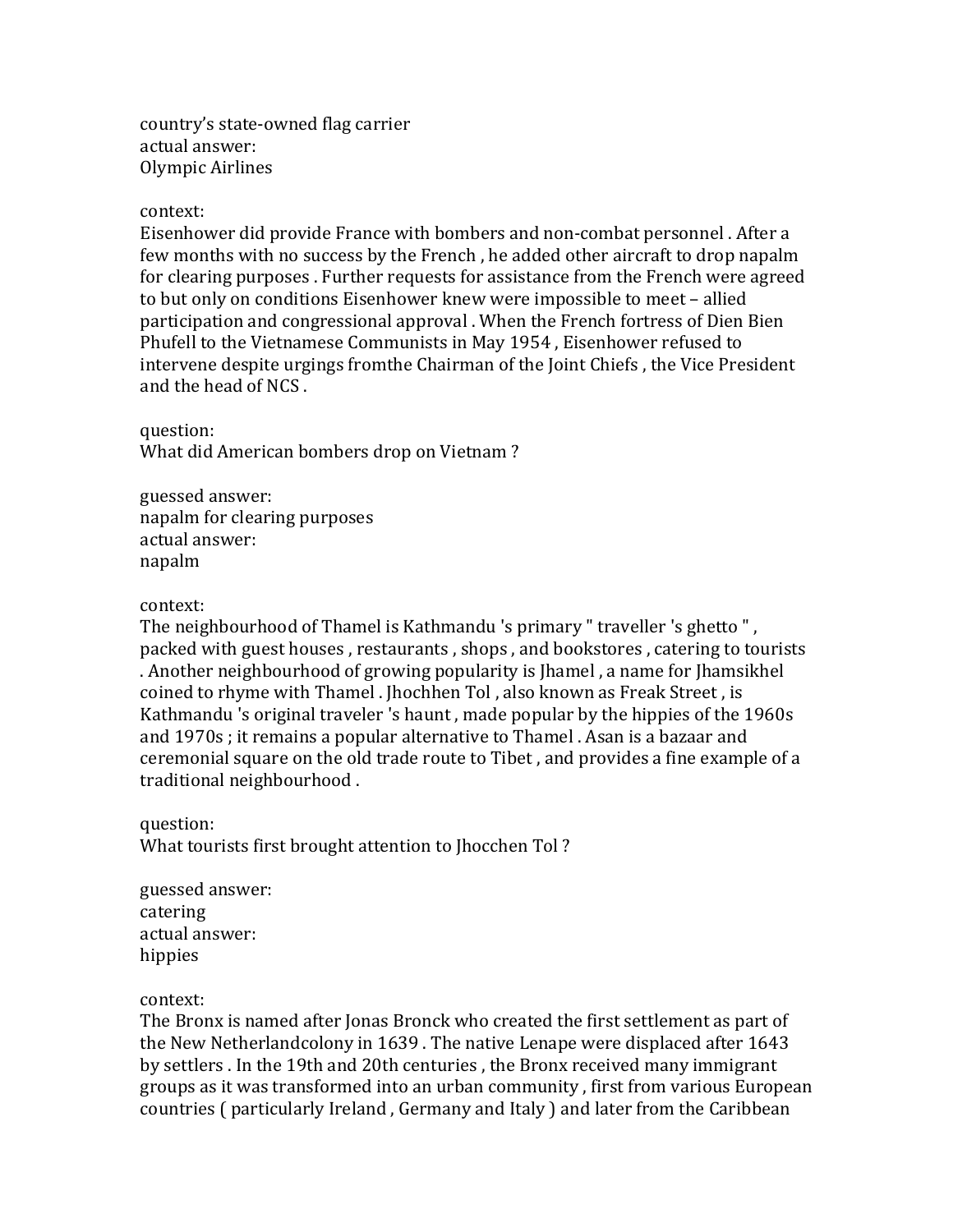region ( particularly Puerto Rico, Jamaica and the Dominican Republic ), as well as African American migrants from the American South . This cultural mix has made the Bronx a wellspring of bothLatin music and hip hop.

question: When did Bronck settle in the New York area?

guessed answer: 1639 actual answer: 1639

context:

On the domestic front, he covertly opposed Joseph McCarthy and contributed to the end of McCarthyism by openly invoking the modern expanded version of executive privilege . He otherwise left most political activity to his Vice President, Richard Nixon . He was a moderate conservative who continued New Deal agencies and expanded Social Security . He also launched the Interstate Highway System, the Defense Advanced Research Projects Agency ( DARPA ), the establishment of strong science education via the National Defense Education Act, and encouraged peaceful use of nuclear power via amendments to the Atomic Energy Act.

question: What does DARPA stand for ?

guessed answer:

Defense Advanced Research Projects Agency ( DARPA ), the establishment of strong science education via the National Defense Education Act actual answer: Defense Advanced Research Projects Agency

context:

Educational attainment : In 2000, according to the U.S. Census, out of the nearly 800,000 people in the Bronx who were then at least 25 years old, 62.3 % had graduated from high school and  $14.6\%$  held a bachelor 's or higher college degree. These percentages were lower than those for New York 's other boroughs, which ranged from  $68.8\%$  (Brooklyn) to  $82.6\%$  (Staten Island) for high school graduates over 24, and from 21.8 % (Brooklyn) to 49.4 % (Manhattan) for college graduates . (The respective state and national percentages were [NY ] 79.1 % & 27.4  $\%$  and [ US ] 80.4  $\%$  & 24.4  $\%$ . ]

# question:

What percent of the Bronx population has a high school diploma, as of 2000?

guessed answer: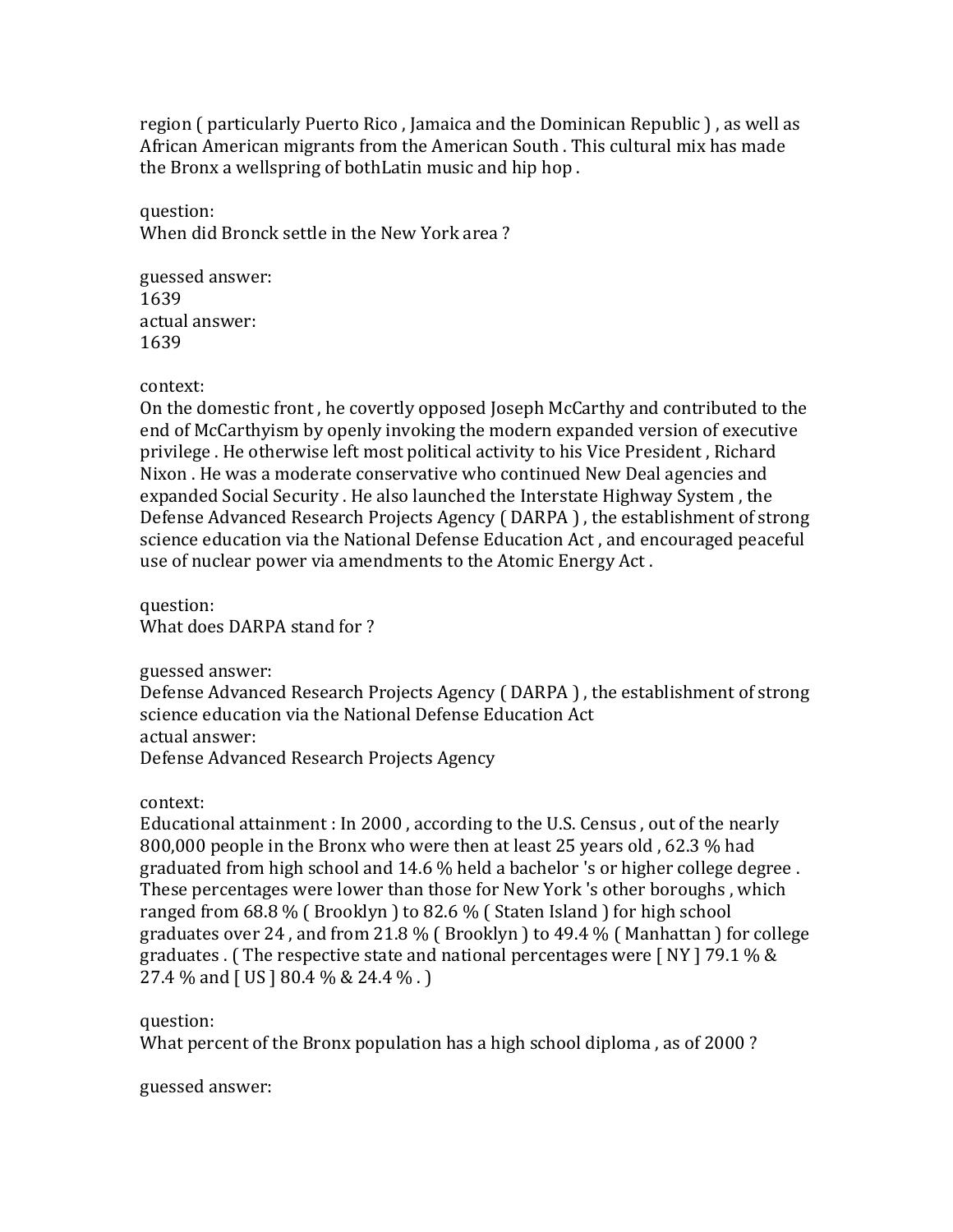actual answer: 62.3 %

#### context:

Each camp had its own religious personnel ; standard bearers, priestly officers and their assistants, including a haruspex, and housekeepers of shrines and images. A senior magistrate-commander ( sometimes even a consul ) headed it, his chain of subordinates ran it and a ferocious system of training and discipline ensured that every citizen-soldier knew his duty . As in Rome, whatever gods he served in his own time seem to have been his own business ; legionary forts and vici included shrines to household gods, personal deities and deities otherwise unknown. From the earliest Imperial era , citizen legionaries and provincial auxiliaries gave cult to the emperor and his familia on Imperial accessions, anniversaries and their renewal of annual vows . They celebrated Rome 's official festivals in absentia, and had the official triads appropriate to their function – in the Empire, Jupiter, Victoria and Concordia were typical . By the early Severan era, the military also offered cult tothe Imperial divi, the current emperor 's numen, genius and domus (or familia), and special cult to the Empress as " mother of the camp . " The near ubiquitous legionary shrines to Mithras of the later Imperial era were not part of official cult until Mithras was absorbed into Solar and Stoic Monism as a focus of military concordia and Imperial loyalty.

question: What type of personnel did every camp have?

guessed answer:

actual answer: religious

## context:

J. Brent Walker , Executive Director of the Baptist Joint Committee , responded to Hamburger 's claims noting : " The fact that the separation of church and state has been supported by some who exhibited an anti-Catholic animus or a secularist bent does not impugn the validity of the principle . Champions of religious liberty have argued for the separation of church and state for reasons having nothing to do with anti-Catholicism or desire for a secular culture . Of course, separationists have opposed the Catholic Church when it has sought to tap into the public till to support its parochial schools or to argue for on-campus released time in the public schools. But that principled debate on the issues does not support a charge of religious bigotry "

question:

What does a principled debate on the issues not support a charge of?

guessed answer: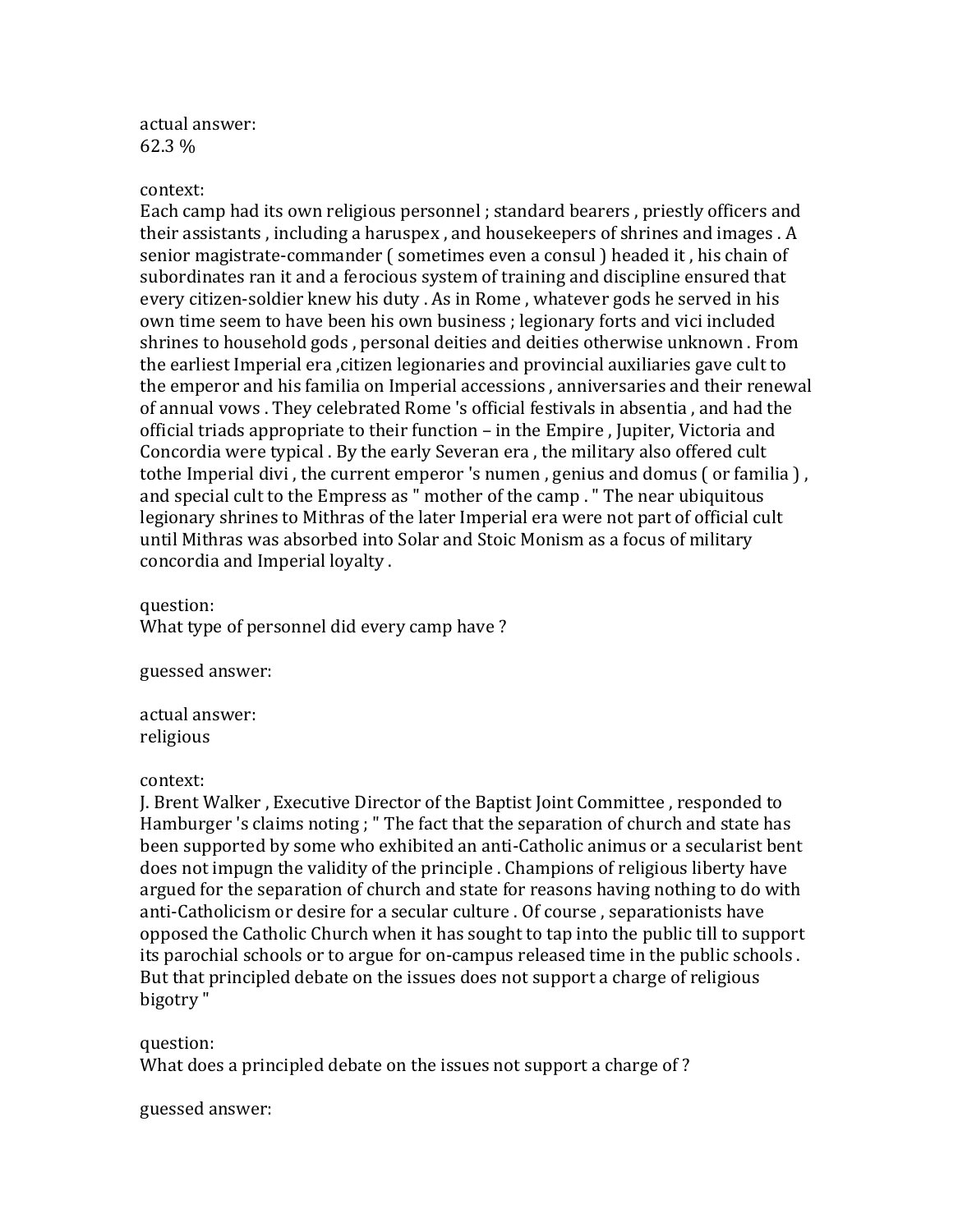religious bigotry actual answer: religious bigotry

## context:

The mosaic pavement of the Vrina Plain basilica of Butrint, Albania appear to predate that of the Baptistery by almost a generation, dating to the last quarter of the 5th or the first years of the 6th century . The mosaic displays a variety of motifs including sea-creatures, birds, terrestrial beasts, fruits, flowers, trees and abstracts – designed to depict a terrestrial paradise of God's creation. Superimposed on this scheme are two large tablets, tabulae ansatae, carrying inscriptions . A variety of fish, a crab, a lobster, shrimps, mushrooms, flowers, a stag and two cruciform designs surround the smaller of the two inscriptions, which reads : In fulfilment of the vow (prayer) of those whose names God knows . This anonymous dedicatory inscription is a public demonstration of the benefactors' humility and an acknowledgement of God's omniscience.

## question:

What type of message was left on the mosaics at Butrint?

guessed answer: Vrina Plain actual answer: prayer

# context:

In the Graeco-Roman world, practitioners of magic were known as magi (singular magus ), a " foreign " title of Persian priests . Apuleius, defending himself against accusations of casting magic spells, defined the magician as " in popular tradition ( more vulgari  $)$ ... someone who, because of his community of speech with the immortal gods, has an incredible power of spells (vi cantaminum) for everything he wishes to . " Pliny the Elder offers a thoroughly skeptical " History of magical arts" from their supposed Persian origins to Nero 's vast and futile expenditure on research into magical practices in an attempt to control the gods. Philostratus takes pains to point out that the celebrated Apollonius of Tyana was definitely not a magus, " despite his special knowledge of the future ,his miraculous cures, and his ability to vanish into thin air ".

## question:

What word was used by the Romans for practitioners of magic?

guessed answer: magi actual answer: magi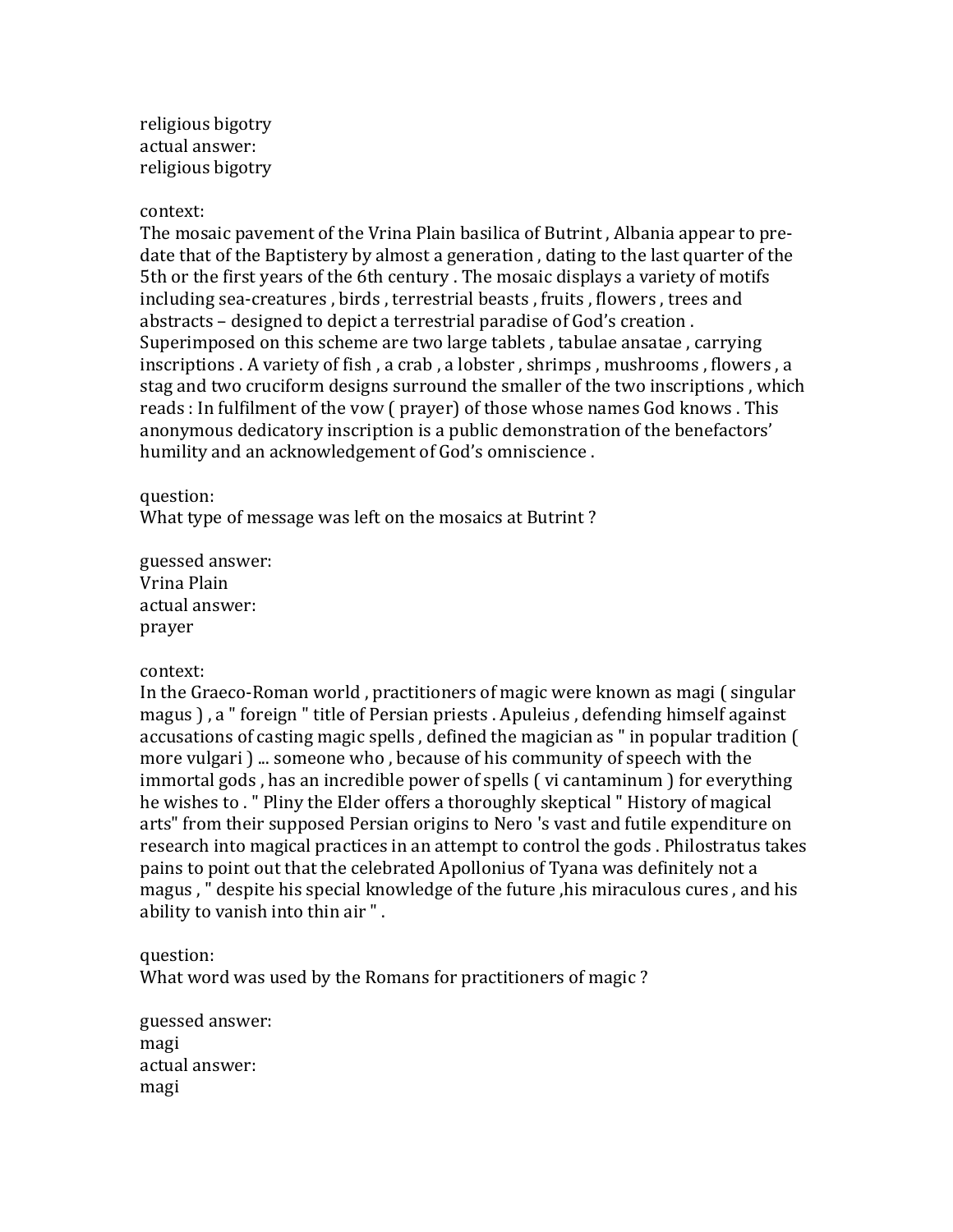Kathmandu is home to a number of museums and art galleries, including the National Museum of Nepal and the Natural History Museum of Nepal . Nepal 's art and architecture is an amalgamation of two ancient religions, Hinduism and Buddhhism. These are amply reflected in the many temples, shrines, stupas, monasteries , and palaces in the seven well-defined Monument Zones of the Kathmandu valley are part of a UNESCO World Heritage Site . This amalgamation is also reflected in the planning and exhibitions in museums and art galleries throughout Kathmandu and its sister cities of Patan and Bhaktapur . The museums display unique artifacts and paintings from the 5th century CE to the present day, including archeological exportation.

## question:

From what time period are the oldest artifacts in Kathmandu museums?

guessed answer: 5th century CE actual answer: 5th century

## context:

The apse mosaic of the Gelati Monastery is a rare example of mosaic use in Georgia. Began by king David IV and completed by his son Demetrius I of Georgia, the fragmentary panel depicts Theotokos flanked by two archangels . The use of mosaic in Gelati attests to some Byzantine influence in the country and was a demonstration of the imperial ambition of the Bagrationids . The mosaic covered church could compete in magnificence with the churches of Constantinople . Gelati is one of few mosaic creations which survived in Georgia but fragments prove that the early churches of Pitsunda and Tsromi werealso decorated with mosaic as well as other, lesser known sites. The destroyed 6th century mosaic floors in the Pitsunda Cathedral have been inspired by Roman prototypes . In Tsromi the tesserae are still visible on the walls of the 7th-century church but only faint lines hint at the original scheme. Its central figure was Christ standing and displaying a scroll with Georgian text.

question: Who eventually oversaw completion of the Gelati Monastery?

guessed answer: Demetrius I of Georgia actual answer: Demetrius I of Georgia

## context:

In the 1970s, the Bronx was plagued by a wave of arson. The burning of buildings was predominantlyin the poorest communities, like the South Bronx. The most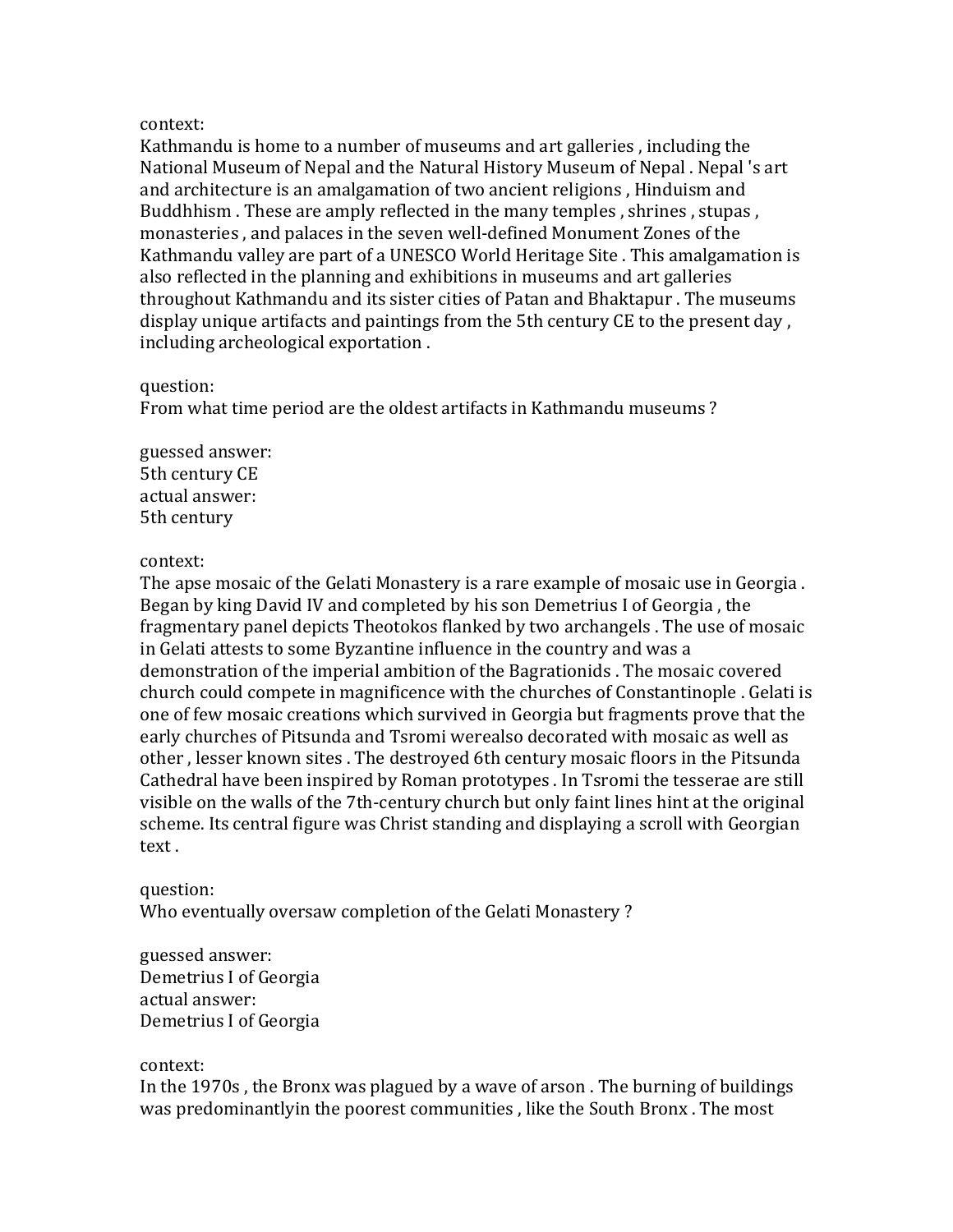common explanation of what occurred wasthat landlords decided to burn their low property-value buildings and take the insurance money as itwas more lucrative to get insurance money than to refurbish or sell a building in a severely distressed area . The Bronx became identified with a high rate of poverty and unemployment, which was mainly a persistent problem in the South Bronx.

## question:

Why did some landlords burn their own buildings?

# guessed answer:

low property-value buildings and take the insurance money as it was more lucrative to get insurance money than to refurbish or sell a building in a severely distressed area

actual answer:

it was more lucrative to get insurance money than to refurbish or sell a building in a severely distressed area

## context:

Once the coastal assault had succeeded, Eisenhower insisted on retaining personal control over the land battle strategy, and was immersed in the command and supply of multiple assaults through Franceon Germany . Field Marshal Montgomery insisted priority be given to his 21st Army Group 's attack being made in the north, while Generals Bradley (12th U.S. Army Group) and Devers (Sixth U.S. Army Group ) insisted they be given priority in the center and south of the front ( respectively ). Eisenhower worked tirelessly to address the demands of the rival commanders to optimize Allied forces, often by giving them tactical, though sometimes ineffective, latitude ; many historians conclude thisdelayed the Allied victory in Europe. However, due to Eisenhower 's persistence, the pivotal supply port at Antwerp was successfully, albeit belatedly, opened in late 1944, and victory became a more distinct probability.

question: Who was the Sixth US Army Group 's commander?

guessed answer: Devers actual answer: Devers

context:

Very few early Byzantine mosaics survived the Iconoclastic destruction of the 8th century . Among the rare examples are the 6th-century Christ in majesty (or Ezekiel 's Vision ) mosaic in the apse of the Church of Hosios David in Thessaloniki that was hidden behind mortar during those dangerous times. Nine mosaic panels in the Hagios Demetrios Church, which were made between 634 and 730, also escaped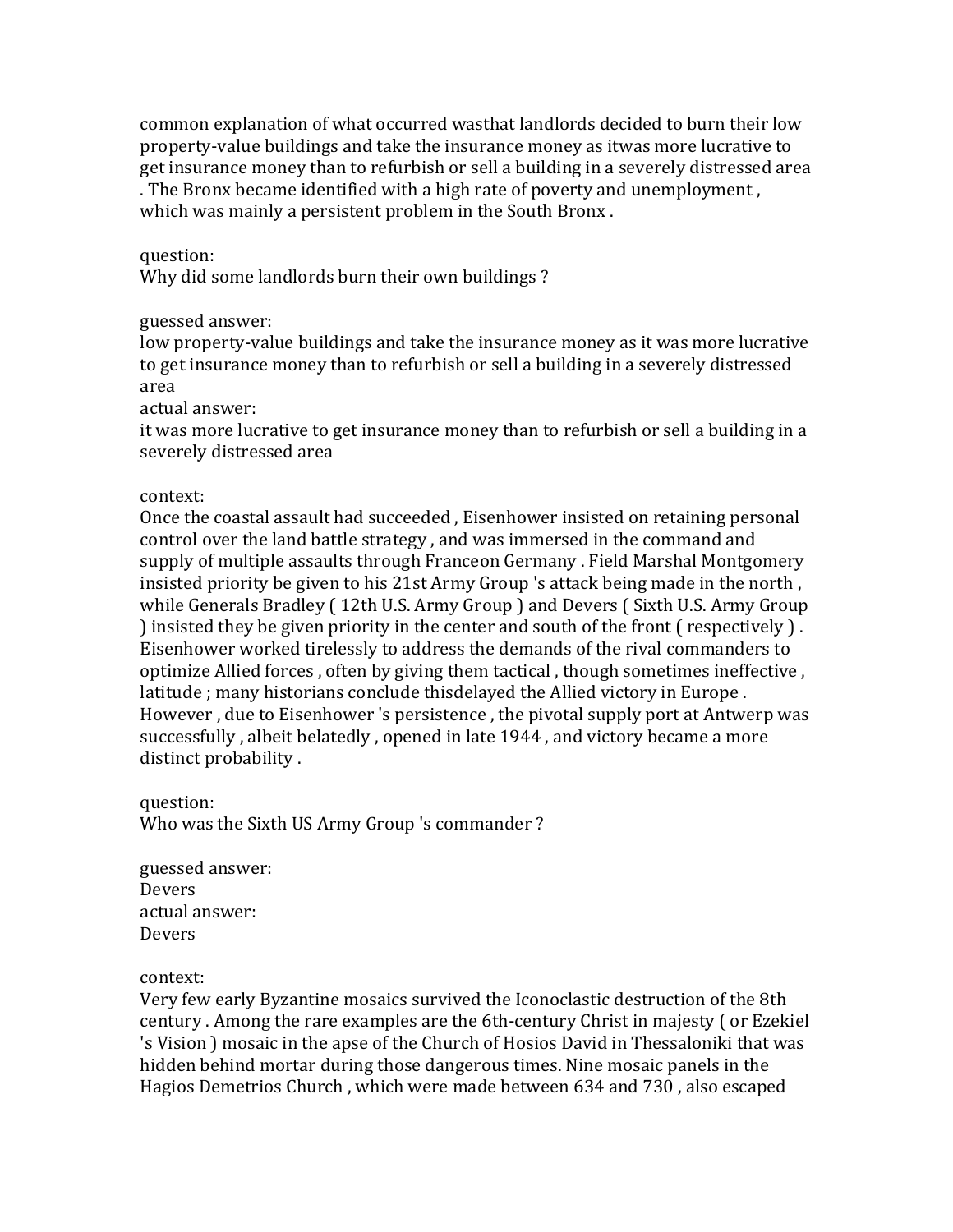destruction . Unusually almost all represent Saint Demetrius of Thessaloniki, often with suppliants before him.

question:

The mosaic in the church in Thessaloniki is know as what?

guessed answer: Hosios David actual answer: Christ in majesty (or Ezekiel 's Vision )

# context:

This branch of Protestantism is distinguished by belief in the baptism with the Holy Spirit as an experience separate from conversion that enables a Christian to live a Holy Spirit-filled and empoweredlife . This empowerment includes the use of spiritual gifts such as speaking in tongues and divine healing—two other defining characteristics of Pentecostalism. Because of their commitment to biblicalauthority , spiritual gifts, and the miraculous, Pentecostals tend to see their movement as reflecting the same kind of spiritual power and teachings that were found in the Apostolic Age of the earlychurch . For this reason, some Pentecostals also use the term Apostolic or Full Gospel to describe their movement.

question:

Pentecostals liken their teachings to those of what age?

guessed answer: Apostolic Age actual answer: Apostolic

# context:

A party 's floor leader, in conjunction with other party leaders, plays an influential role in theformulation of party policy and programs . He is instrumental in guiding legislation favored by his party through the House, or in resisting those programs of the other party that are considered undesirable by his own party. He is instrumental in devising and implementing his party 's strategy on the floor with respect to promoting or opposing legislation . He is kept constantly informed as to the status of legislative business and as to the sentiment of his party respecting particular legislationunder consideration . Such information is derived in part from the floor leader 's contacts with hisparty 's members serving on House committees, and with the members of the party 's whip organization.

question:

How are floor leaders kept informed of legislative status?

guessed answer: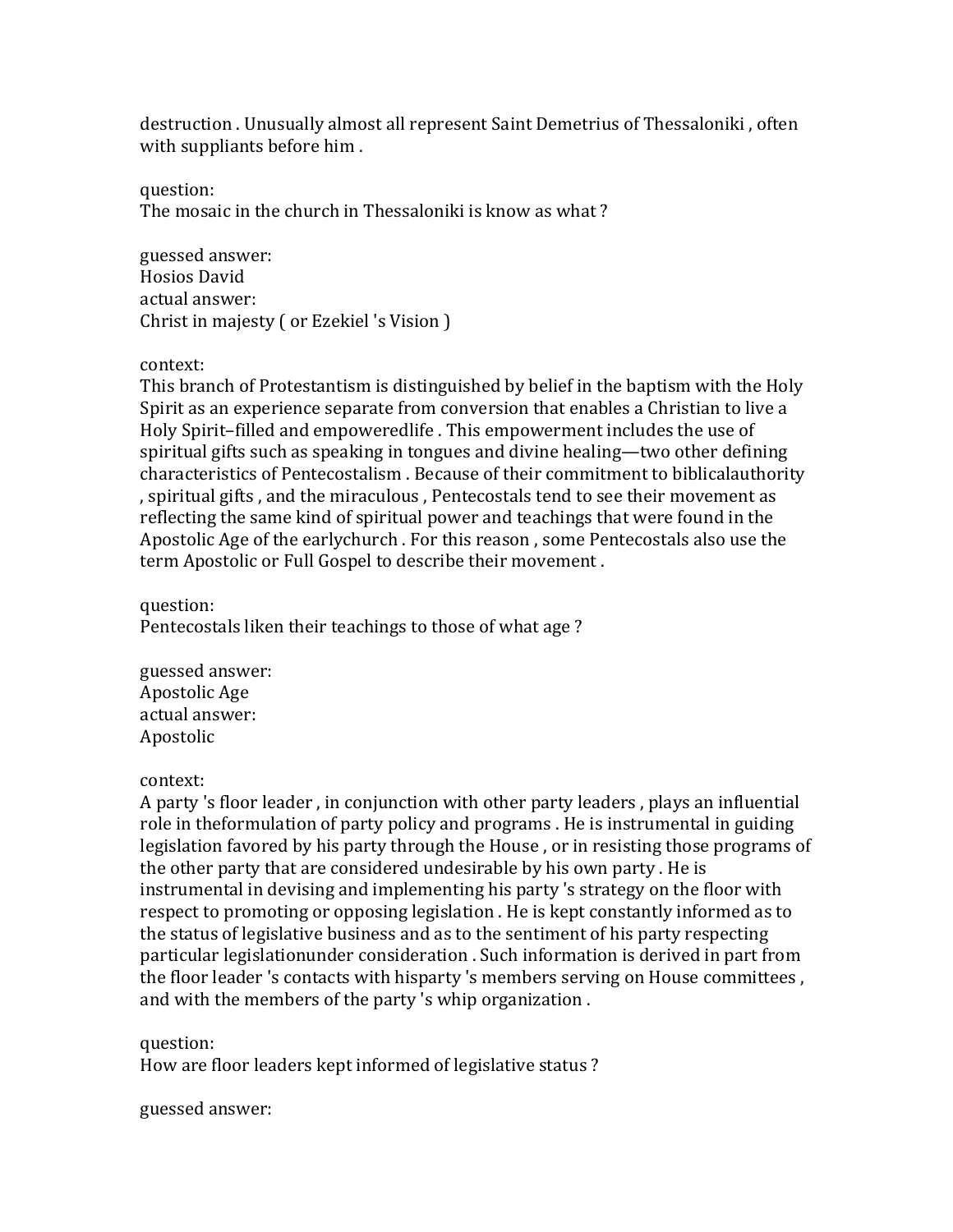legislative business actual answer: contacts with his party 's members serving on House committees, and with the members of the party 's whip organization

## context:

The first Armenian churches were built between the 4th and 7th century, beginning when Armenia converted to Christianity, and ending with the Arab invasion of Armenia . The early churches were mostlysimple basilicas, but some with side apses . By the fifth century the typical cupola cone in the center had become widely used. By the seventh century, centrally planned churches had been built and a more complicated niched buttress and radiating Hrip'simé style had formed . By the time of the Arabinvasion, most of what we now know as classical Armenian architecture had formed.

question:

In which century did Armenia become Christian?

guessed answer: 7th century actual answer: 4th

## context:

A scientific study in the journal, Biological Conservation, states that trophy hunting is of " major importance to conservation in Africa by creating economic incentives for conservation over vast areas, including areas which may be unsuitable for alternative wildlife-based land uses such as photographic ecotourism . " However, another study states that less than  $3\%$  of a trophy hunters ' expenditures reach the local level, meaning that the economic incentive and benefit is " minimal, particularly when we consider the vast areas of land that hunting concessions occupy."

question: What is of major importance in Africa?

guessed answer: trophy hunting actual answer: trophy hunting

#### context:

Protestantism is a form of Christian faith and practice which originated with the Protestant Reformation,  $\lceil a \rceil$  a movement against what its followers considered to be errors in the Roman Catholic Church . It is one of the three major divisions of Christendom, together with Roman Catholicism and Eastern Orthodoxy.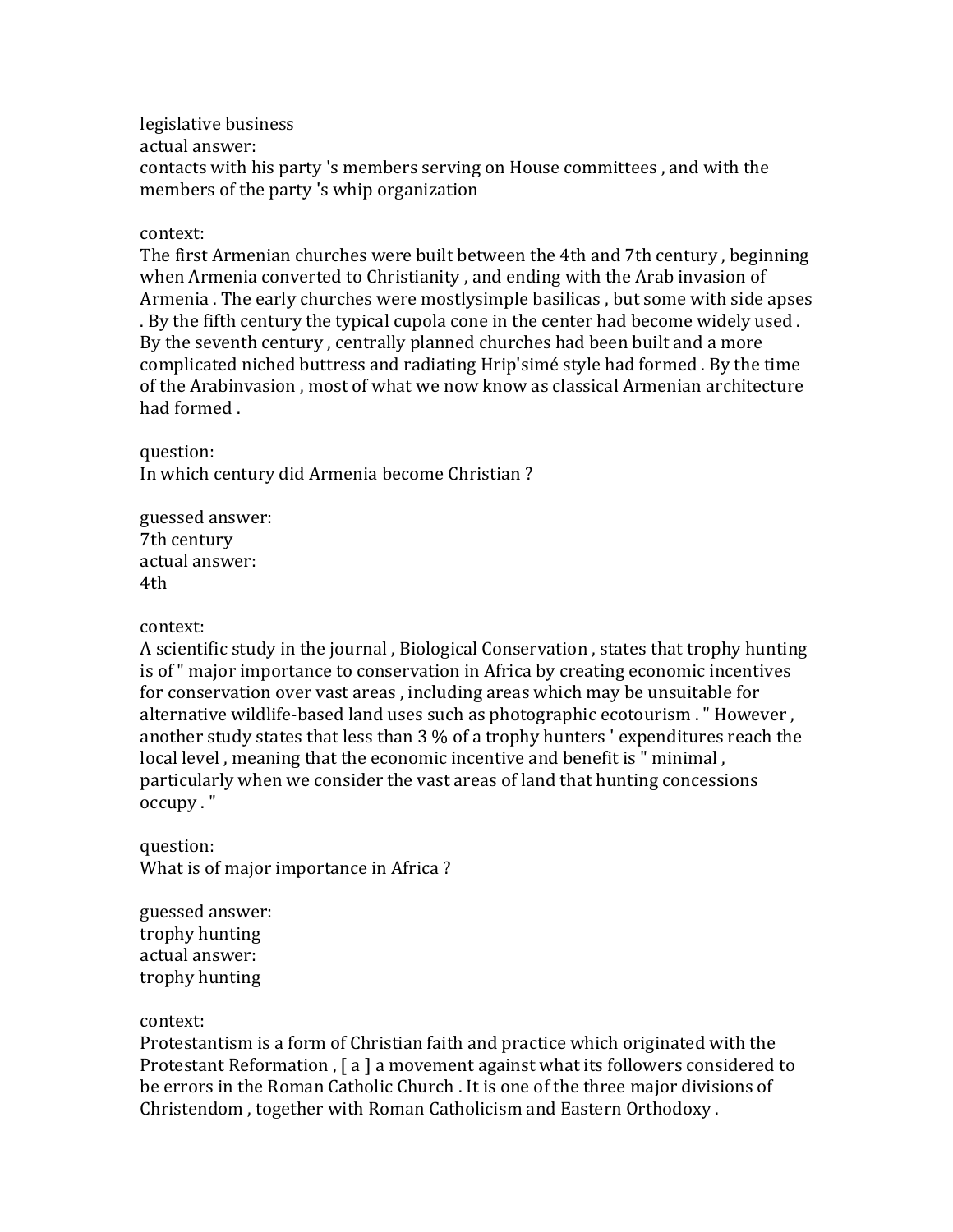Anglicanism is sometimes considered to be independent from Protestantism .  $\lceil b \rceil$ The term derives from the letter of protestation from Lutheran princes in 1529 against an edict condemning the teachings of Martin Luther as heretical.

question: What type of faith is Protestantism?

guessed answer:

actual answer: Christian

## context:

An error sometimes made is the confusion of discussion regarding Greece's Eurozone entry with the controversy regarding usage of derivatives' deals with U.S. Banks by Greece and other Eurozone countries to artificially reduce their reported budget deficits . A currency swap arranged with Goldman Sachsallowed Greece to " hide " 2.8 billion Euros of debt, however, this affected deficit values after 2001 ( when Greece had already been admitted into the Eurozone ) and is not related to Greece's Eurozone entry.

question: What banks did Greece use derivatives ' deals with ?

guessed answer: U.S. actual answer: U.S. Banks

context:

Kathmandu  $\frac{1}{k}$  / kɑːtmɑːnˈduː/ ; Nepali pronunciation :  $\frac{1}{k}$  kat<sup>h</sup>mandu  $\frac{1}{k}$  is the capital and largest municipality of Nepal. It also hosts the headquarters of the South Asian Association for Regional Cooperation (SAARC). It is the only city of Nepal with the administrative status of Mahanagar (Metropolitan City), as compared to Upa-Mahanagar (Sub-Metropolitan City) or Nagar (City). Kathmandu isthe core of Nepal 's largest urban agglomeration located in the Kathmandu Valley consisting of Lalitpur, Kirtipur, Madhyapur Thimi, Bhaktapur and a number of smaller communities . Kathmandu is also known informally as " KTM " or the " tri-city ". According to the 2011 census, Kathmandu Metropolitan City has a population of 975,453 and measures 49.45 km2 (19.09 sq mi).

question: How many square kilometers in size is Kathmandu?

guessed answer: 19.09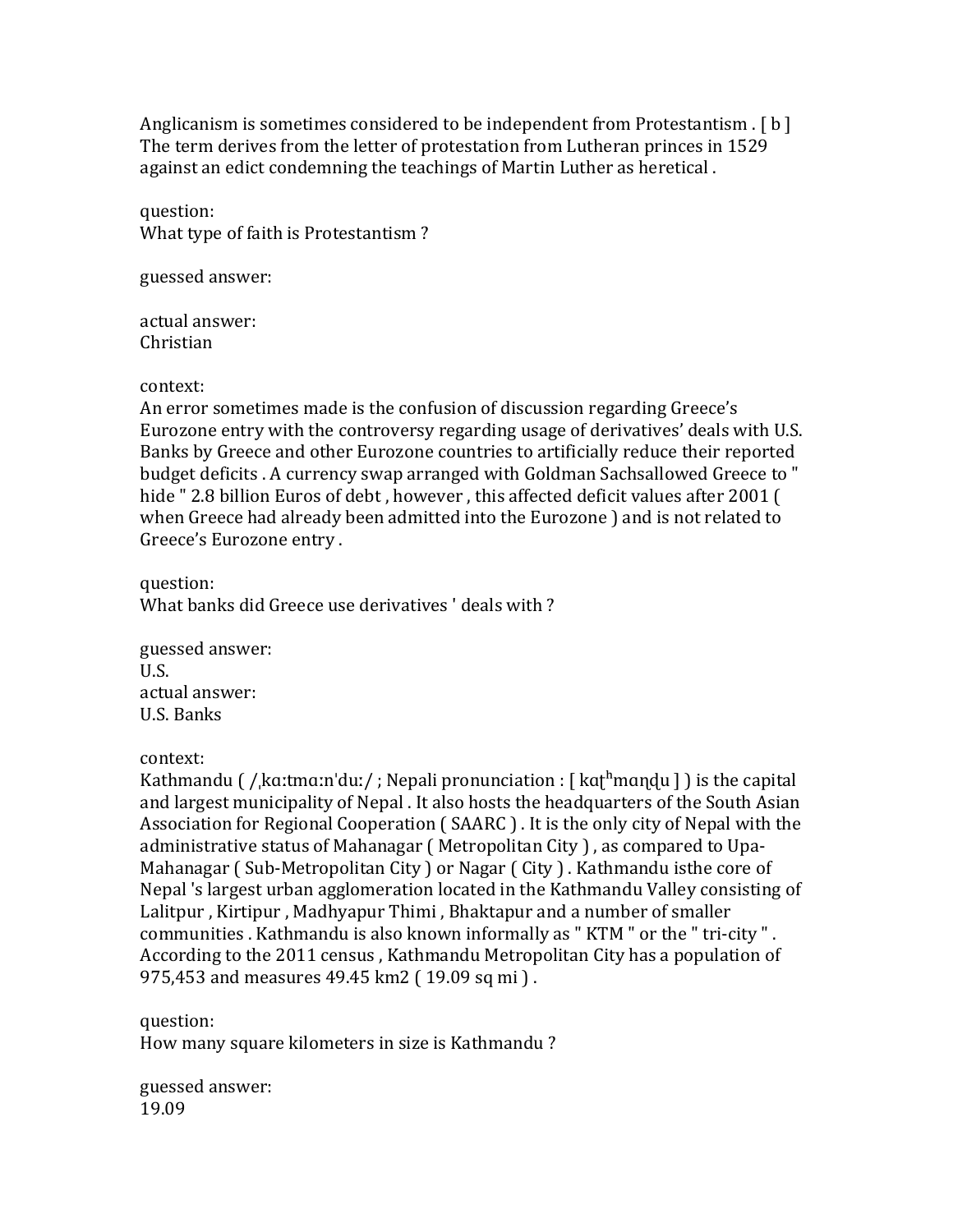actual answer: 49.45

## context:

In the Middle Ages, the Church and the worldly authorities were closely related. Martin Luther separated the religious and the worldly realms in principle ( doctrine of the two kingdoms ). The believers were obliged to use reason to govern the worldly sphere in an orderly and peaceful way . Luther 's doctrine of the priesthood of all believers upgraded the role of laymen in the church considerably. The members of a congregation had the right to elect a minister and, if necessary, to vote for his dismissal (Treatise On the right and authority of a Christian assembly or congregation to judge all doctrines and to call , install and dismiss teachers , as testified in Scripture ; 1523 ). Calvinstrengthened this basically democratic approach by including elected laymen ( church elders, presbyters ) in his representative church government. The Huguenots added regional synods and a national synod, whose members were elected by the congregations, to Calvin 's system of church self-government. This system was taken over by the other reformed churches.

# question:

What was the name of the doctrine that separated church and non-religious affairs ?

## guessed answer:

Martin Luther separated the religious and the worldly realms in principle ( doctrine of the two kingdoms actual answer:

doctrine of the two kingdoms

context:

Political and religious animosity against Jehovah 's Witnesses has at times led to mob action and government oppression in various countries . Their doctrine of political neutrality and their refusal to serve in the military has led to imprisonment of members who refused conscription during World War II and at other times where national service has been compulsory . In 1933, there were approximately  $20,000$  Jehovah 's Witnesses in Germany, of whom about  $10,000$ were later imprisoned . Of those, 2000 were sent to Nazi concentration camps, where they were identified by purple triangles ; as many as  $1200$  died, including 250 who were executed . In Canada, Jehovah 's Witnesses were interned in camps along with political dissidents and people of Chinese and Japanese descent. In the former Soviet Union, about 9,300 Jehovah 's Witnesses were deported to Siberia as part of Operation North in April 1951. Their religious activities are currently banned or restricted in some countries, including China, Vietnam and some Islamic states.

question: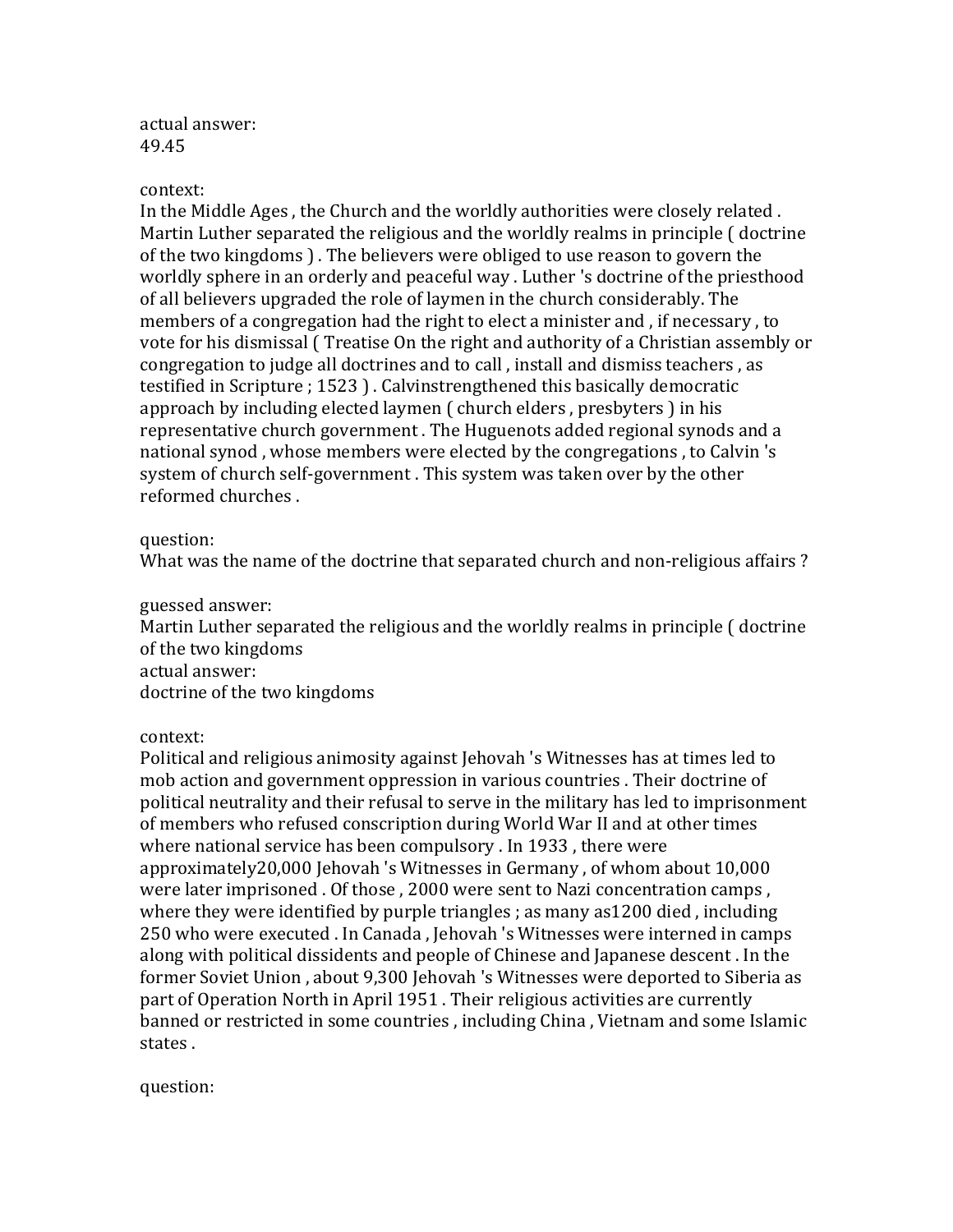Of the 20,000 Jehovah 's Witnesses in Germany in 1933, how many were later imprisoned?

guessed answer: 10,000 actual answer: 10,000

# context:

Eisenhower did provide France with bombers and non-combat personnel. After a few months with no success by the French, he added other aircraft to drop napalm for clearing purposes . Further requests for assistance from the French were agreed to but only on conditions Eisenhower knew were impossible to meet - allied participation and congressional approval . When the French fortress of Dien Bien Phufell to the Vietnamese Communists in May 1954, Eisenhower refused to intervene despite urgings fromthe Chairman of the Joint Chiefs, the Vice President and the head of NCS.

## question:

Along with the Vice President and NCS head, who urged Eisenhower to intervene after the fall of Dien Bien Phu?

## guessed answer:

Vietnamese Communists in May 1954, Eisenhower refused to intervene despite urgings from the Chairman of the Joint Chiefs actual answer: Chairman of the Joint Chiefs

context:

In a factor analysis of the latest wave of World Values Survey data, Arno Tausch ( Corvinus University of Budapest I found that Protestantism emerges to be very close to combining religion and the traditions of liberalism. The Global Value Development Index, calculated by Tausch, relies on the World Values Survey dimensions such as trust in the state of law, no support for shadow economy, postmaterial activism, support for democracy, a non-acceptance of violence, xenophobia and racism, trust in transnational capital and Universities, confidence in the market economy, supporting gender justice, and engaging in environmental activism, etc.

# question:

What does a good job of combining religion and liberalism?

guessed answer:

wave of World Values Survey data, Arno Tausch ( Corvinus University of Budapest actual answer: Protestantism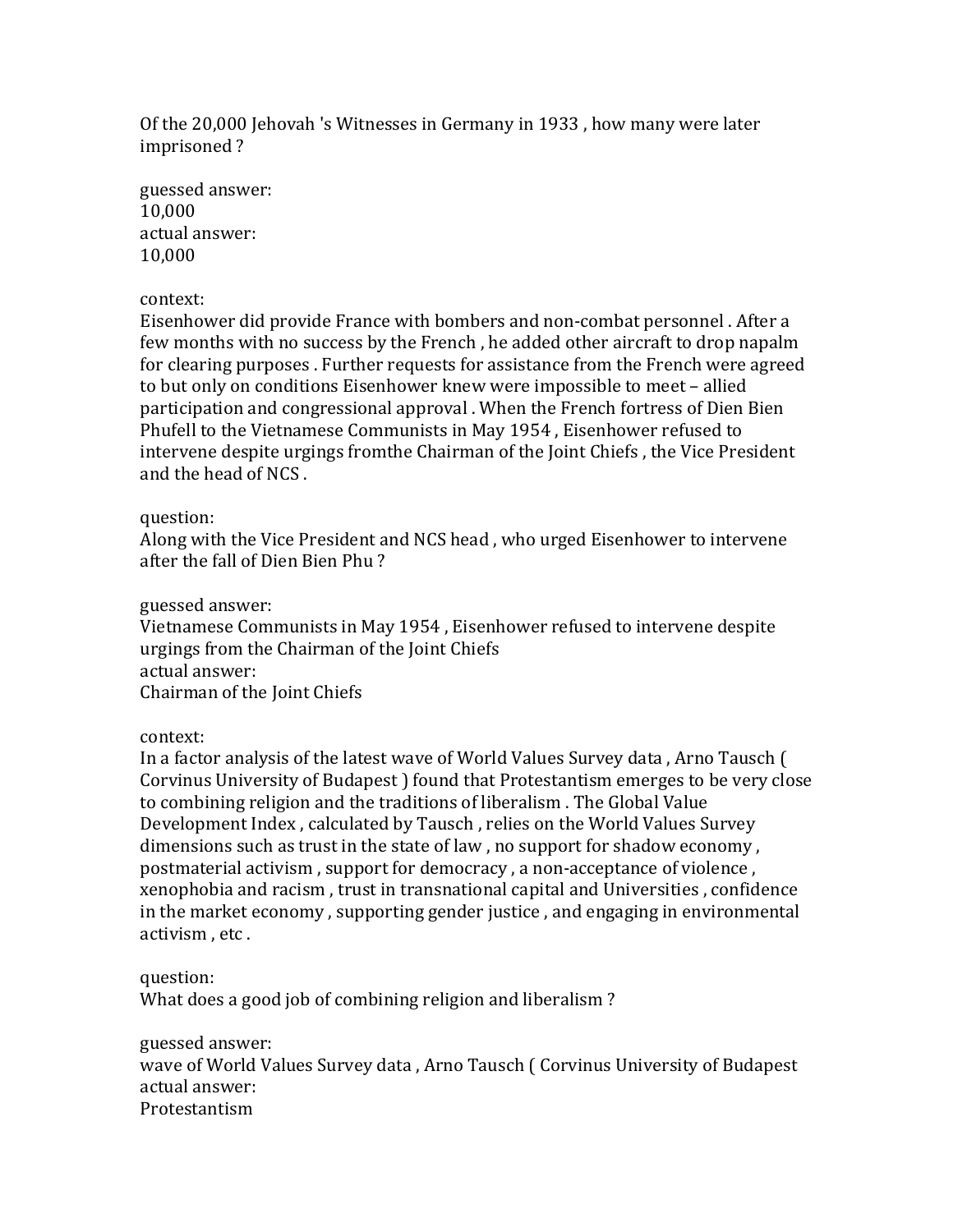Officially, human sacrifice was obnoxious " to the laws of gods and men. " The practice was a markof the " Other ", attributed to Rome 's traditional enemies such as the Carthaginians and Gauls . Rome banned it on several occasions under extreme penalty . A law passed in 81 BC characterised human sacrifice as murder committed for magical purposes . Pliny saw the ending of human sacrifice conducted by the druids as a positive consequence of the conquest of Gaul and Britain . Despite an empire-wide ban under Hadrian, human sacrifice may have continued covertly in North Africa and elsewhere.

question:

As what did the law of 81 BC view human sacrifice?

guessed answer: murder committed for magical purposes actual answer: murder

# context:

In the later Imperial era, the burial and commemorative practises of Christian and non-Christians overlapped . Tombs were shared by Christian and non-Christian family members, and the traditional funeral rites and feast of novemdialis found a part-match in the Christian Constitutio Apostolica . The customary offers of wine and food to the dead continued ; St Augustine ( following St Ambrose ) feared that this invited the " drunken " practices of Parentalia but commended funeral feasts as a Christian opportunity to give alms of food to the poor . Christians attended Parentalia and its accompanying Feralia and Caristia in sufficient numbers for the Council of Tours to forbid them in AD 567. Otherfunerary and commemorative practices were very different. Traditional Roman practice spurned the corpse as a ritual pollution ; inscriptions noted the day of birth and duration of life. The ChristianChurch fostered the veneration of saintly relics, and inscriptions marked the day of death as a transition to " new life ".

# question:

What did St Augustine believe that funeral feasts gave an opportunity for ?

guessed answer: alms of food to the poor actual answer: alms of food

# context:

In late 1952 Eisenhower went to Korea and discovered a military and political stalemate . Once in office, when the Chinese began a buildup in the Kaesong sanctuary, he threatened to use nuclear forceif an armistice was not concluded. His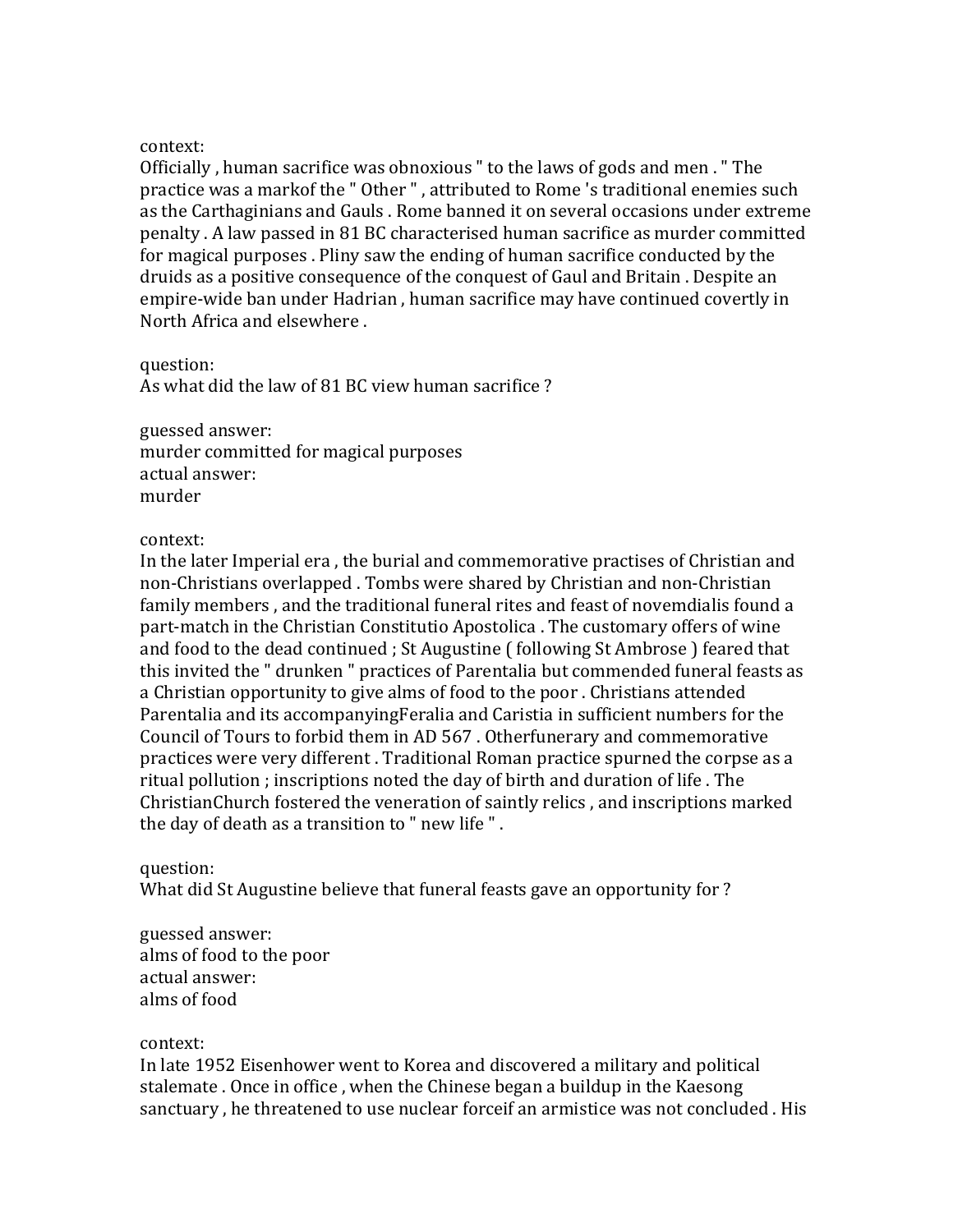earlier military reputation in Europe was effective with theChinese. The National Security Council, the Joint Chiefs of Staff, and the Strategic Air Command (SAC) devised detailed plans for nuclear war against China. With the death of Stalin in early March 1953, Russian support for a Chinese hard-line weakened and China decided to compromise on the prisoner issue .

## question:

Along with the Joint Chiefs and SAC, what body was involved with formulating plans for nuclear war with China?

guessed answer: National Security Council actual answer: National Security Council

## context:

In the 7th–9th centuries Rome fell under the influence of Byzantine art, noticeable on the mosaics of Santa Prassede, Santa Maria in Domnica, Sant'Agnese fuori le Mura, Santa Cecilia in Trastevere, Santi Nereo e Achilleo and the San Venanzio chapel of San Giovanni in Laterano. The great dining hall of Pope Leo III in the Lateran Palace was also decorated with mosaics . They were all destroyed later except for one example, the so-called Triclinio Leoniano of which a copy was made in the 18th century . Another great work of Pope Leo, the apse mosaic of Santa Susanna, depicted Christ with thePope and Charlemagne on one side, and SS. Susanna and Felicity on the other. It was plastered over during a renovation in 1585 . Pope Paschal I (817–824) embellished the church of Santo Stefano del Cacco with an apsidal mosaic which depicted the pope with a model of the church ( destroyed in  $1607$ ).

# question:

During which centuries did ROme fall under the influence of Byzantine art?

guessed answer: 7th–9th centuries actual answer: the 7th–9th centuries

context:

The Bronx Museum of the Arts, founded in 1971, exhibits 20th century and contemporary art through its central museum space and  $11,000$  square feet  $(1,000)$ m2) of galleries . Many of its exhibitions are on themes of special interest to the Bronx . Its permanent collection features more than 800 worksof art, primarily by artists from Africa, Asia and Latin America, including paintings, photographs, prints, drawings, and mixed media. The museum was temporarily closed in 2006 while it underwent a major expansion designed by the architectural firm Arquitectonica.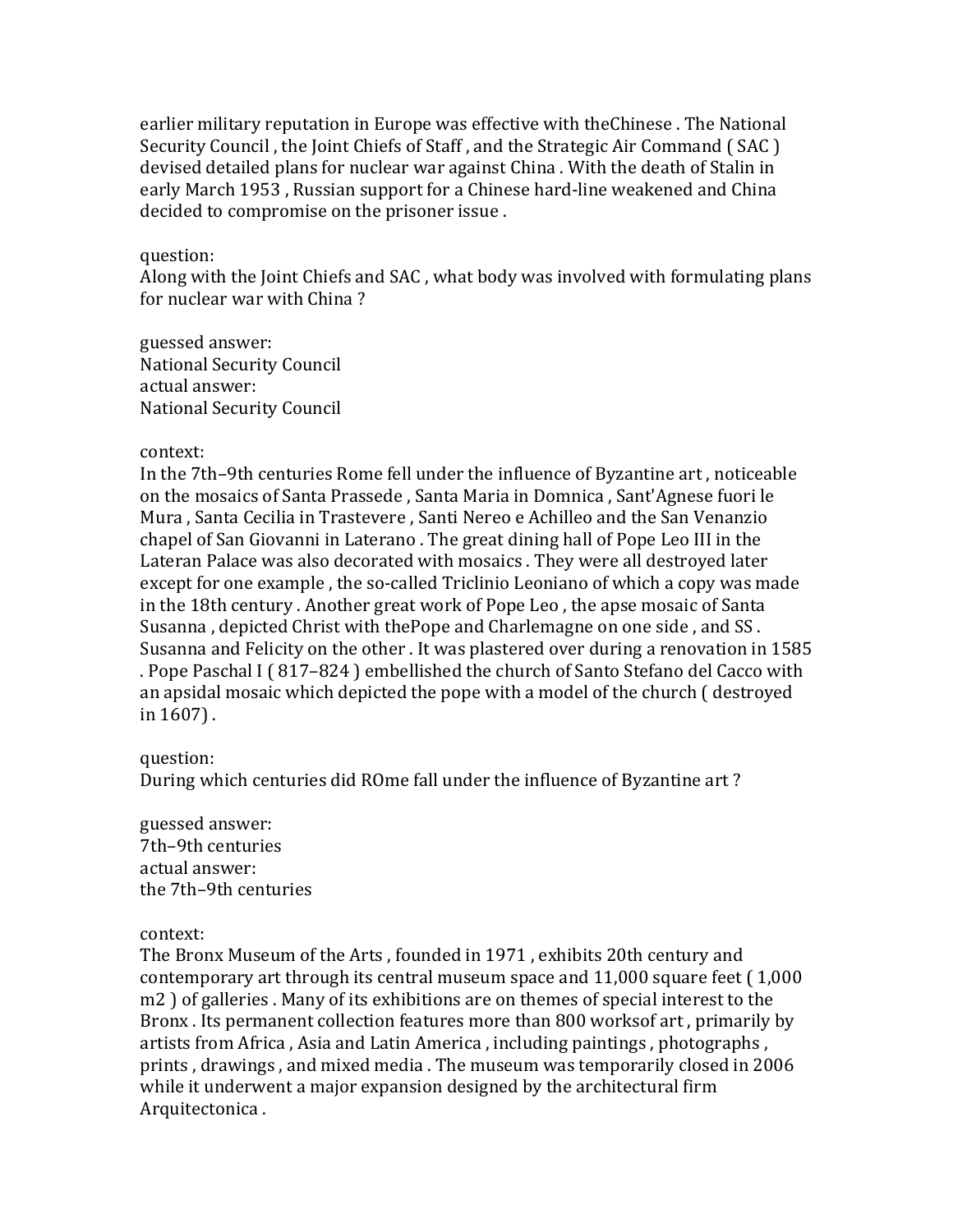question: When did the Bronx Museum of the Arts open?

guessed answer: 1971 actual answer: 1971

context:

In styles that owe as much to videogame pixel art and popculture as to traditional mosaic, street art has seen a novel reinvention and expansion of mosaic artwork. The most prominent artist working with mosaics in street art is the French Invader. He has done almost all his work in two very distinct mosaic styles, the first of which are small " traditional " tile mosaics of 8 bit video game character, installed in cities across the globe, and the second of which are a style he refers to as " Rubikcubism " , which uses a kind of dual layer mosaic via grids of scrambled Rubik 's Cubes. Although he is the most prominent, other street and urban artists do work in Mosaic styles as well.

question:

Who is the most famous street artist who works with mosaics?

guessed answer: French Invader actual answer: the French Invader

context:

The Church of the Holy Apostles in Thessaloniki was built in  $1310-14$ . Although some vandal systematically removed the gold tesserae of the background it can be seen that the Pantokrator and the prophets in the dome follow the traditional Byzantine pattern . Many details are similar to the Pammakaristos mosaics so it is supposed that the same team of mosaicists worked in both buildings. Another building with a related mosaic decoration is the Theotokos Paregoritissa Church in Arta. The church was established by the Despot of Epirus in 1294–96. In the dome is the traditional stern Pantokrator, with prophets and cherubim below.

question: Where is the Theotokos Paregoritissa Church located?

guessed answer: Arta actual answer: Arta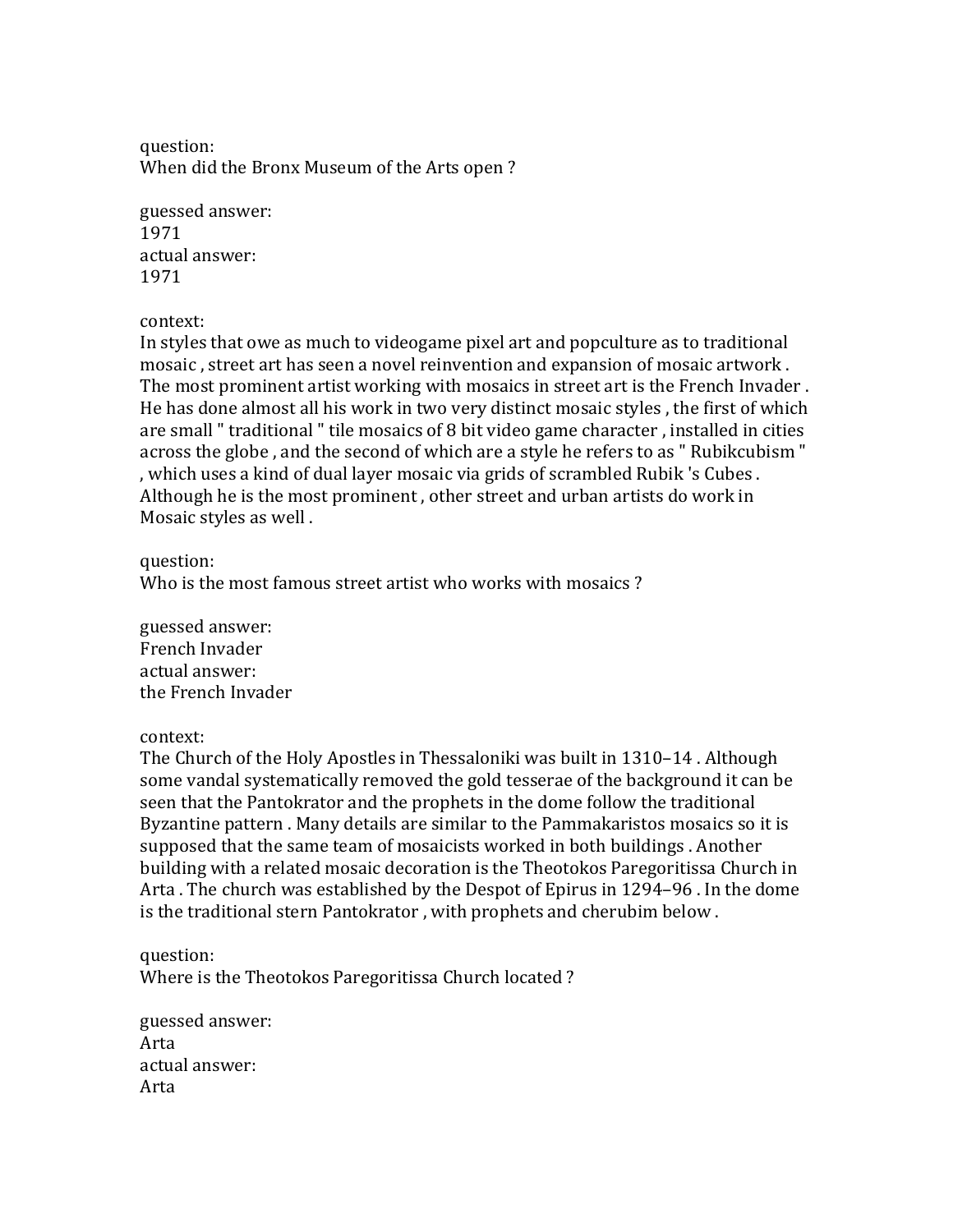The Monreale mosaics constitute the largest decoration of this kind in Italy, covering 0,75 hectares with at least 100 million glass and stone tesserae. This huge work was executed between 1176 and 1186 by the order of King William II of Sicily. The iconography of the mosaics in the presbytery is similar to Cefalu while the pictures in the nave are almost the same as the narrative scenes in the Cappella Palatina . The Martorana mosaic of Roger II blessed by Christ was repeated with the figure of King William II instead of his predecessor . Another panel shows the king offering the model of the cathedral to the Theotokos.

question:

At least how many tesserae are used in the the Monreale mosaics?

guessed answer: 100 million actual answer: 100 million

# context:

In many ways, the Paleocene continued processes that had begun during the late Cretaceous Period . During the Paleocene, the continents continued to drift toward their present positions . Supercontinent Laurasia had not vet separated into three continents . Europe and Greenland were still connected . North America and Asia were still intermittently joined by a land bridge, while Greenland and North America were beginning to separate . The Laramide orogeny of the late Cretaceous continued to uplift the Rocky Mountains in the American west, which ended in the succeeding epoch. South and North America remained separated by equatorial seas ( they joined during the Neogene ); the components of the former southern supercontinent Gondwana continued to split apart, with Africa, South America, Antarctica and Australia pulling away from each other. Africa was heading north toward Europe, slowlyclosing the Tethys Ocean, and India began its migration to Asia that would lead to a tectonic collision and the formation of the Himalayas.

# question:

What mountain chain in the Cretaceous was lifted as a result of the Laramide oregeny?

guessed answer: Rocky Mountains actual answer: the Rocky Mountains

# context:

Soteriologically, most Methodists are Arminian, emphasizing that Christ accomplished salvation forevery human being, and that humans must exercise an act of the will to receive it  $($  as opposed to the traditional Calvinist doctrine of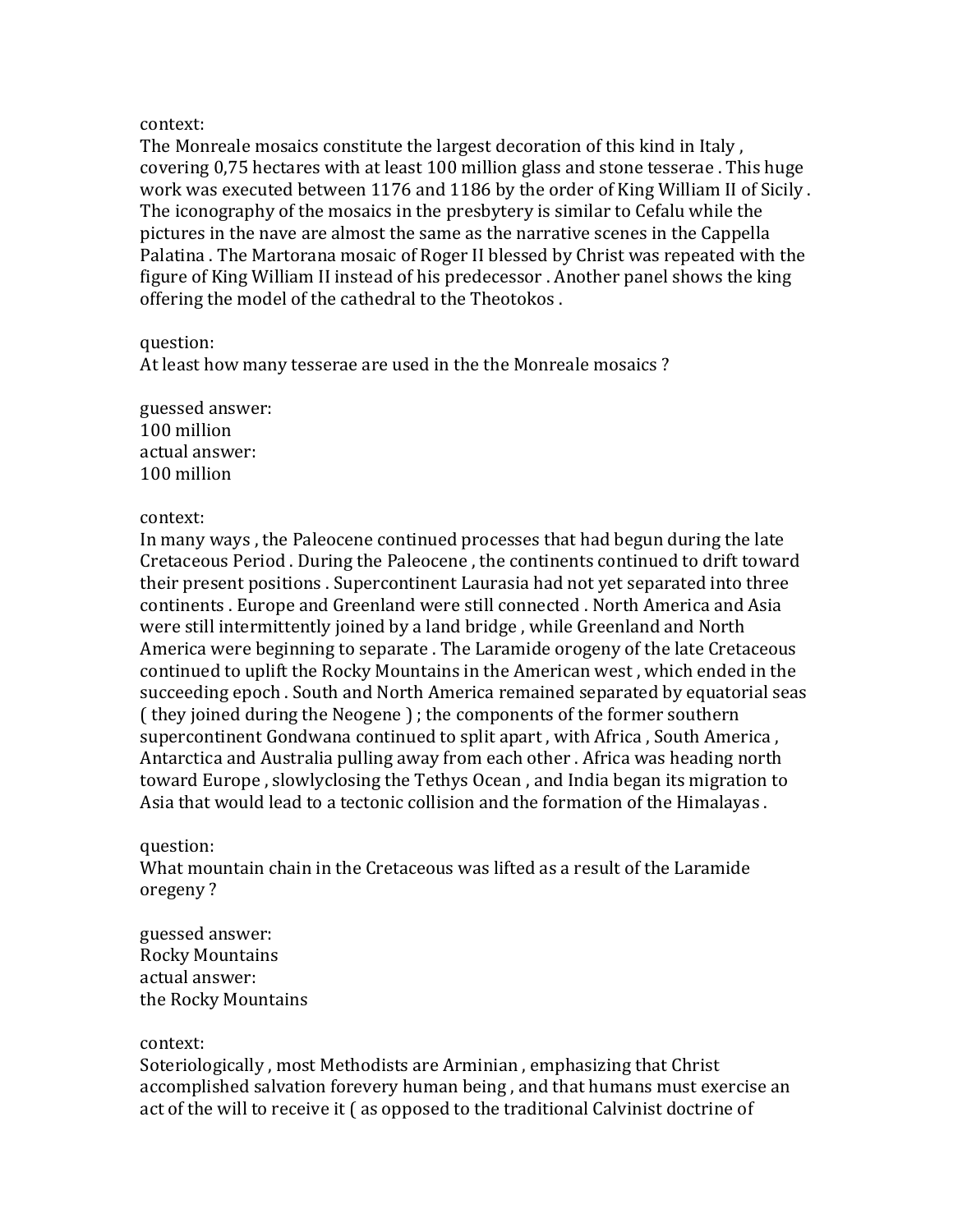monergism  $\cdot$ . Methodism is traditionally low church in liturgy , although this varies greatly between individual congregations ; the Wesleys themselves greatly valued the Anglican liturgy and tradition . Methodism is known for its rich musical tradition ; John Wesley 's brother, Charles, was instrumental in writing much of the hymnody of the Methodist Church, and many other eminent hymn writers come from the Methodist tradition.

question: What Calvinist doctrine is focuses on salvation?

guessed answer: monergism actual answer: monergism

## context:

The Palácio da Alvorada is the official residence of the President of Brazil. The palace was designed, along with the rest of the city of Brasília, by Oscar Niemeyer and inaugurated in 1958. One of the first structures built in the republic 's new capital city, the " Alvorada " lies on a peninsula at the margins of Lake Paranoá. The principles of simplicity and modernity, that in the past characterized the great works of architecture, motivated Niemeyer. The viewer has an impression of looking at a glass box, softly landed on the ground with the support of thin external columns. The building has an area of 7,000 m2 with three floors consisting of the basement, landing, and second floor. The auditorium, kitchen, laundry, medical center, and administration offices are at basement level. The rooms used by the presidency for official receptions are on the landing. The second floor has four suites, two apartments, and various private rooms which make up the residential part of the palace. The building also has a library, a heated Olympic-sized swimming pool, a music room, two dining rooms and various meeting rooms. A chapel and heliport are in adiacent buildings.

question: How large is the Alvorada?

guessed answer:

actual answer: 7,000 m2

# context:

In the Regal era, a rex sacrorum  $\int$  king of the sacred rites  $\int$  supervised regal and state rites in conjunction with the king  $($  rex  $)$  or in his absence, and announced the public festivals . He had little or no civil authority . With the abolition of monarchy, the collegial power and influence of the Republican pontifices increased . By the late Republican era, the flamines were supervised by the pontifical collegia. The rex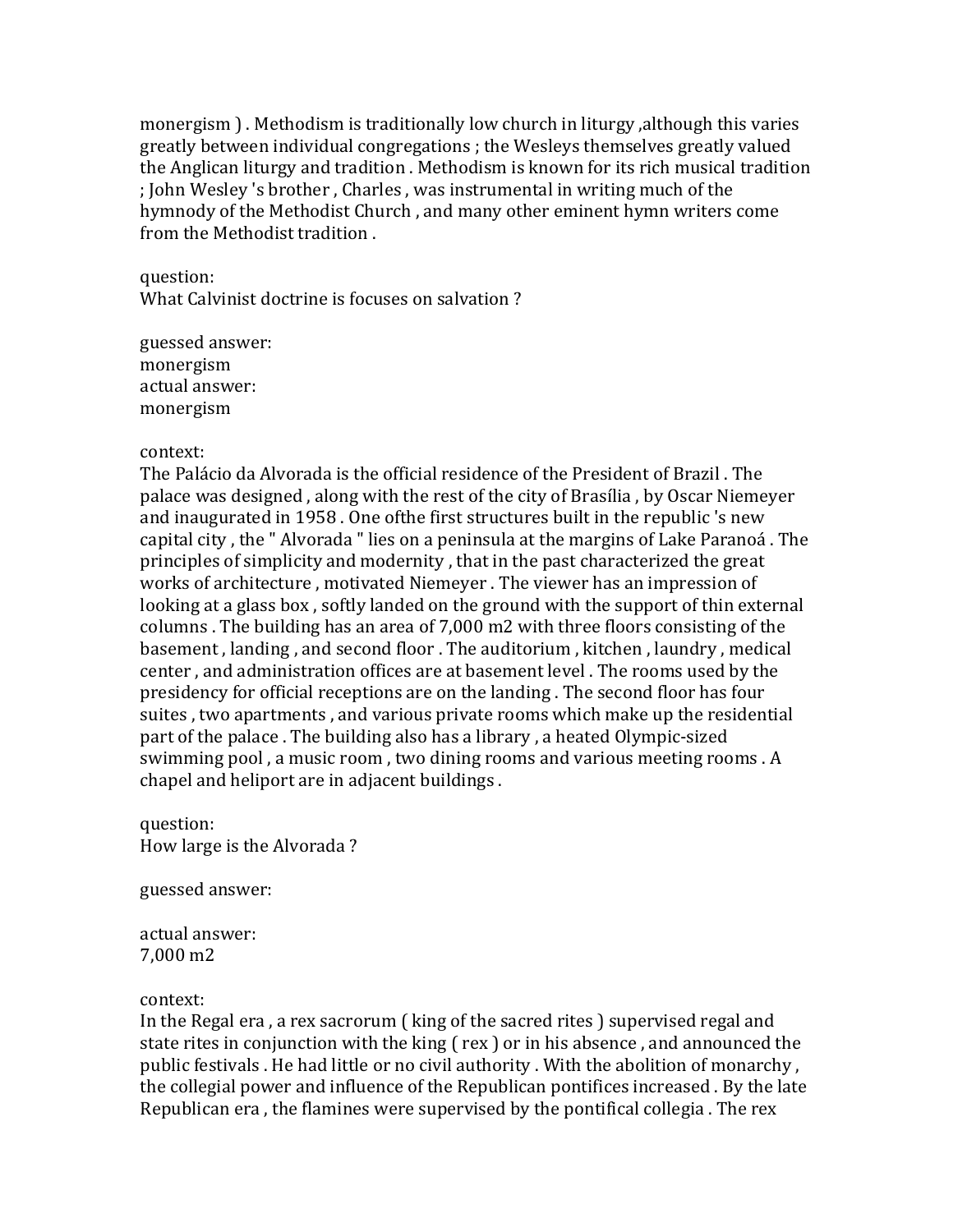sacrorum had become a relatively obscure priesthood with an entirely symbolic title : his religious duties still included the daily, ritual announcement of festivals and priestly duties within two or three of the latter but his most important priestly role – the supervisionof the Vestals and their rites – fell to the more politically powerful and influential pontifex maximus.

## question:

Who supervised sacred rites during the era of kings?

## guessed answer:

rex sacrorum (king of the sacred rites ) supervised regal and state rites in conjunction with the king  $(\gamma x)$  or in his absence, and announced the public festivals . He had little or no civil authority . With the abolition of monarchy, the collegial power and influence of the Republican pontificesincreased . By the late Republican era, the flamines were supervised by the pontifical collegia actual answer:

rex sacrorum

## context:

The Paleozoic spanned from roughly  $541$  to 252 million years ago (Ma) and is subdivided into six geologic periods ; from oldest to voungest they are the Cambrian , Ordovician, Silurian, Devonian, Carboniferous and Permian. Geologically, the Paleozoic starts shortly after the breakup of a supercontinent called Pannotia and at the end of a global ice age. Throughout the early Paleozoic, the Earth 's landmass was broken up into a substantial number of relatively small continents . Toward the end of the era the continents gathered together into a supercontinent called Pangaea, which included most of the Earth 's land area.

question: During what period was the Paleozoic era?

guessed answer: Paleozoic actual answer: 541 to 252 million years ago

## context:

A police force is a constituted body of persons empowered by the state to enforce the law, protect property, and limit civil disorder. Their powers include the legitimized use of force . The term ismost commonly associated with police services of a sovereign state that are authorized to exercise the police power of that state within a defined legal or territorial area of responsibility . Police forces are often defined as being separate from military or other organizations involved in the defense of the state against foreign aggressors ; however, gendarmerie are military units charged with civil policing.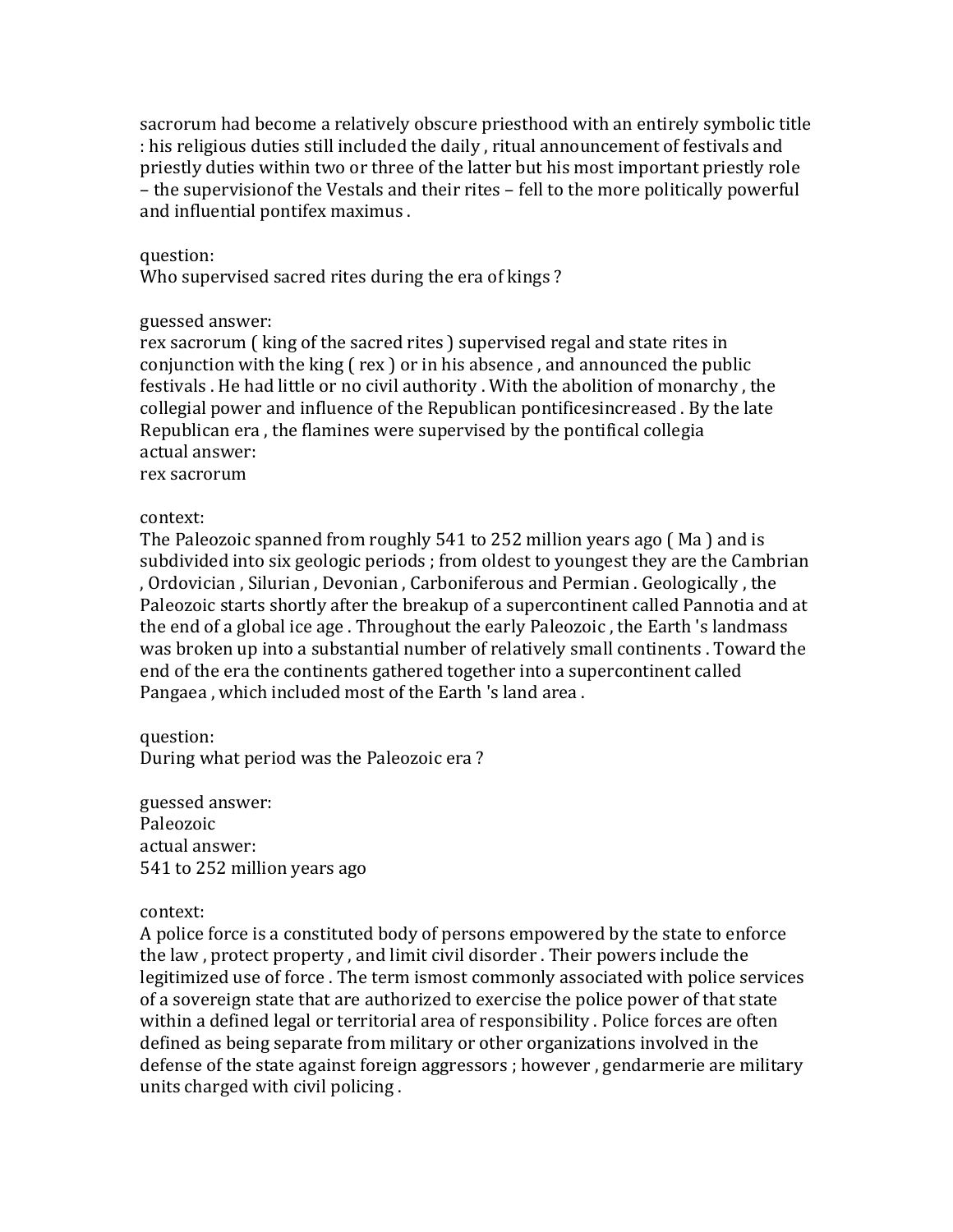question: What are gendarmerie?

guessed answer: military units charged with civil policing actual answer: military units charged with civil policing

context:

Eisenhower responded to the French defeat with the formation of the SEATO ( Southeast Asia Treaty Organization ) Alliance with the U.K., France, New Zealand and Australia in defense of Vietnam against communism. At that time the French and Chinese reconvened Geneva peace talks ; Eisenhower agreed the U.S. would participate only as an observer. After France and the Communists agreed to a partitionof Vietnam, Eisenhower rejected the agreement, offering military and economic aid to southern Vietnam . Ambrose argues that Eisenhower, by not participating in the Geneva agreement, had kept the U.S out of Vietnam; nevertheless, with the formation of SEATO, he had in the end put the U.S. back into the conflict.

question: What group did France split Vietnam with?

guessed answer: Communists actual answer: Communists

context:

Each year, nearly \$ 200 million in hunters ' federal excise taxes are distributed to state agenciesto support wildlife management programs, the purchase of lands open to hunters, and hunter education and safety classes . Since 1934, the sale of Federal Duck Stamps, a required purchase for migratory waterfowl hunters over sixteen years old, has raised over  $$700$  million to help purchase more than 5,200,000 acres  $(8,100 \text{ sq mi} ; 21,000 \text{ km2})$  of habitat for the National Wildlife Refuge System lands that support waterfowl and many other wildlife species and are often open to hunting. States also collect money from hunting licenses to assist with management of game animals, as designated by law . A key task of federal and state park rangers and game wardens is to enforce laws and regulations related to hunting, including species protection, hunting seasons, and hunting bans.

question:

What does land has Federal Duck Stamp money helped purchase?

guessed answer: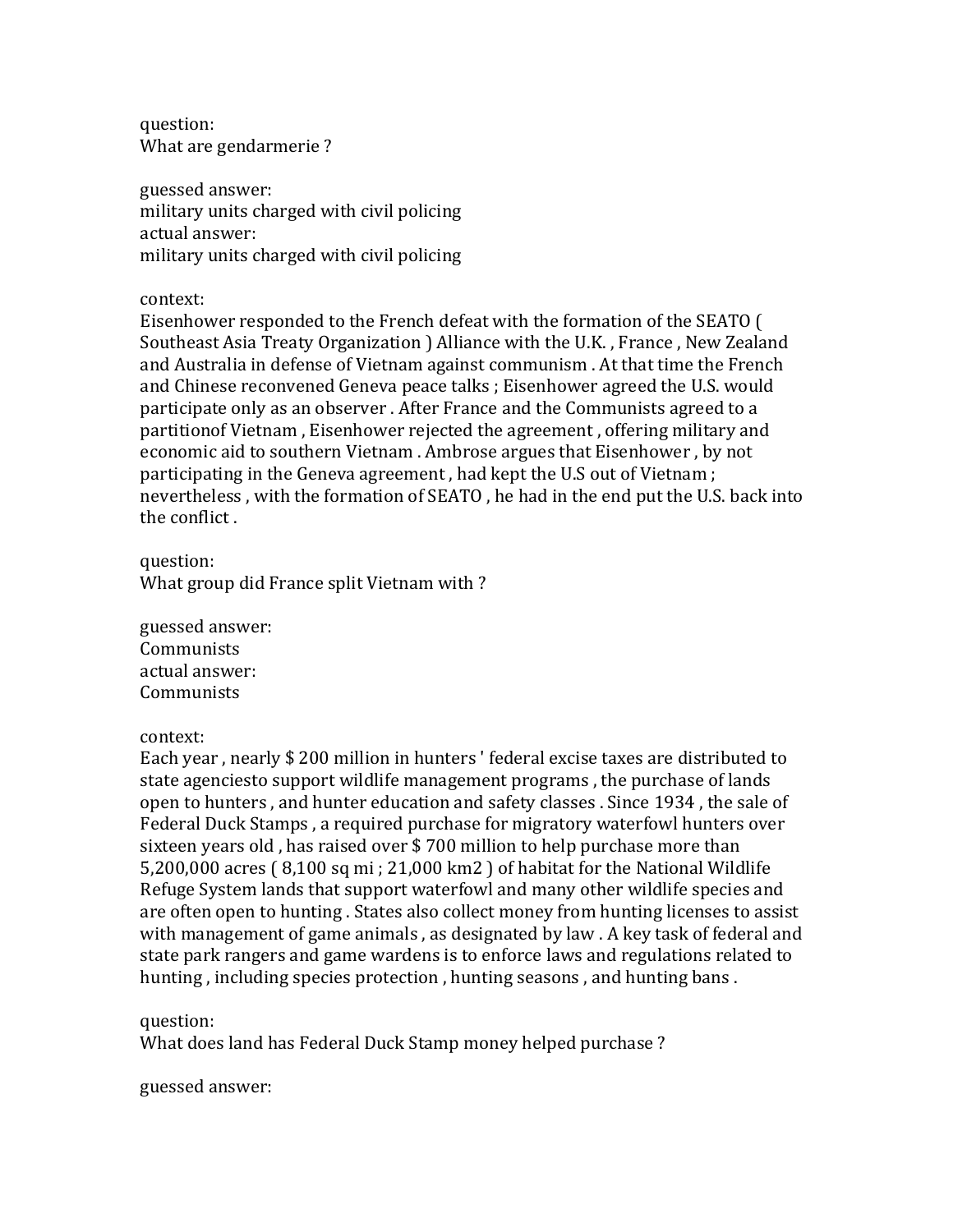migratory waterfowl hunters over sixteen years old, has raised over \$700 million to help purchase more than 5,200,000 acres actual answer: 5,200,000 acres

#### context:

Protestants also took the initiative in advocating for religious freedom. Freedom of conscience hadhigh priority on the theological, philosophical, and political agendas since Luther refused to recant his beliefs before the Diet of the Holy Roman Empire at Worms (1521). In his view, faith was a free work of the Holy Spirit and could, therefore, not be forced on a person. The persecuted Anabaptists and Huguenots demanded freedom of conscience, and they practised separation of church and state . In the early seventeenth century, Baptists like John Smyth and Thomas Helwys published tractsin defense of religious freedom. Their thinking influenced John Milton and John Locke 's stance on tolerance . Under the leadership of Baptist Roger Williams, Congregationalist Thomas Hooker, and Quaker William Penn, respectively, Rhode Island, Connecticut, and Pennsylvania combined democratic constitutions with freedom of religion . These colonies became safe havens for persecuted religious minorities, including Jews. The United States Declaration of Independence, the United States Constitution, and the American Bill of Rights with its fundamental human rights made this tradition permanent by giving it a legal and political framework. The great majority of American Protestants, both clergy and laity, strongly supported the independence movement. All major Protestant churches were represented in the First and Second Continental Congresses . In the nineteenth and twentieth centuries, the American democracy became a model for numerous other countries and regions throughout the world  $( e.g., Latin America,$ Japan, and Germany ). The strongest link between the American and French Revolutions was Marquis de Lafayette , an ardent supporter of the American constitutional principles . The French Declaration of the Rights of Man and of the Citizen was mainly based on Lafayette 's draft of this document. The United Nations Declaration and Universal Declaration of Human Rights alsoecho the American constitutional tradition .

question:

How many American Protestants supported independence in America?

### guessed answer:

The persecuted Anabaptists and Huguenots demanded freedom of conscience actual answer:

The great majority

#### context:

Besides being the political center, Brasília is an important economic center. Brasília has the highest city gross domestic product (GDP) of 99.5 billion reais representing 3.76 % of the total Brazilian GDP. The main economic activity of the federal capital results from its administrative function. Its industrial planning is studied carefully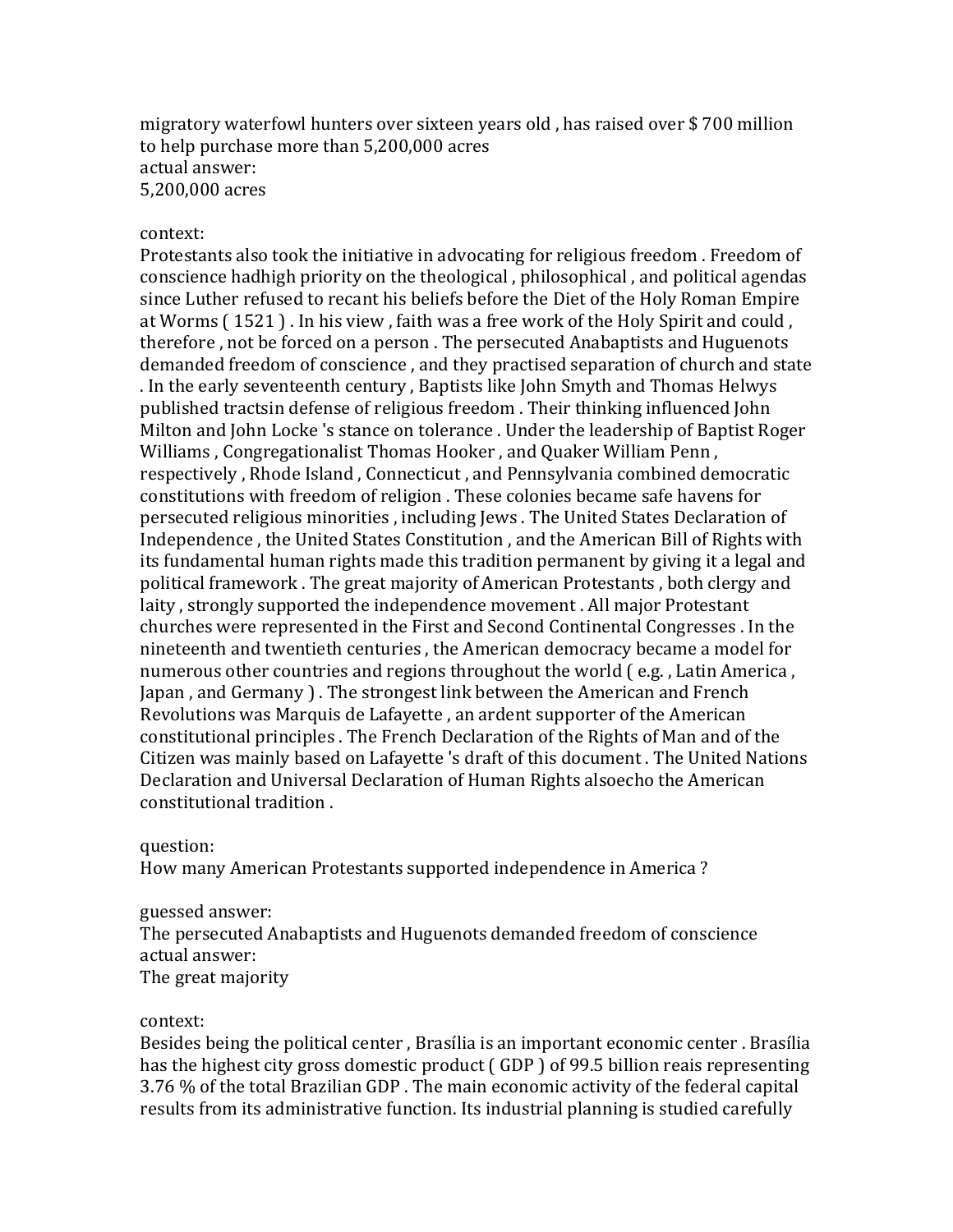by the Government of the Federal District . Being a city registered by UNESCO, the government in Brasília has opted to encourage the development of non-polluting industries such as software, film, video, and gemology among others, with emphasis on environmental preservation and maintaining ecological balance, preserving the city property.

question:

What industries is Brasilia trying to encourage?

guessed answer: non-polluting actual answer: software, film, video, and gemology

## context:

The evolution of the Greek economy during the 19th century (a period that transformed a large part of the world because of the Industrial Revolution ) has been little researched. Recent research from2006 examines the gradual development of industry and further development of shipping in a predominantly agricultural economy, calculating an average rate of per capita GDP growth between 1833 and 1911 that was only slightly lower than that of the other Western European nations . Industrial activity ,  $\int$  including heavy industry like shipbuilding  $\int$ was evident, mainly in Ermoupolis and Piraeus . Nonetheless, Greece faced economic hardships and defaulted on its external loans in 1826, 1843, 1860 and 1894.

# question:

What was Greece 's GDP growth between 1833 and 1911 compared other Western European nations?

guessed answer:

actual answer: slightly lower

## context:

The offices of elder and ministerial servant were restored to Witness congregations in  $1972$ , with appointments made from headquarters  $\int$  and later, also by branch committees ). It was announced that, starting in September 2014, appointments would be made by traveling overseers . In a major organizational overhaul in 1976, the power of the Watch Tower Society president was diminished, with authority for doctrinal and organizational decisions passed to the Governing Body . Since Knorr 's death in 1977, the position of president has been occupied by Frederick Franz ( 1977–1992) and Milton Henschel (1992–2000), both members of the Governing Body, and since 2000 by Don A. Adams, not a member of the Governing Body. In 1995, Jehovah 's Witnesses abandoned the idea that Armageddon must occur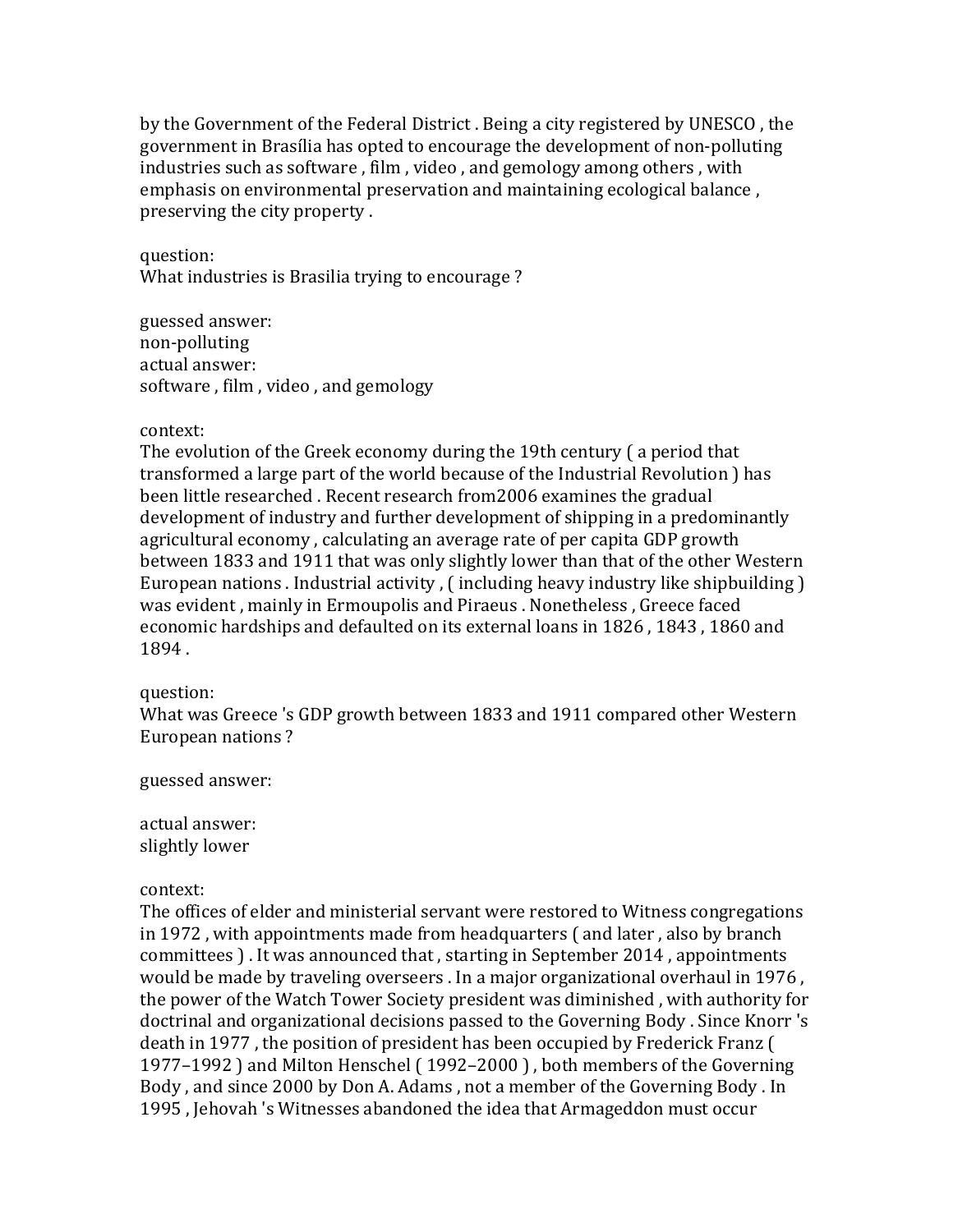during the lives of the generation that was alive in 1914 and in 2013 changed their teaching on the " generation ".

question: When did Knorr die?

guessed answer: 1977 actual answer: 1977

context:

Important Justinian era mosaics decorated the Saint Catherine 's Monastery on Mount Sinai in Egypt .Generally wall mosaics have not survived in the region because of the destruction of buildings but the St. Catherine 's Monastery is exceptional . On the upper wall Moses is shown in two panels on a landscape background . In the apse we can see the Transfiguration of Jesus on a golden background . Theapse is surrounded with bands containing medallions of apostles and prophets, and two contemporary figure, "Abbot Longinos " and " John the Deacon ". The mosaic was probably created in 565/6.

question:

Who is depicted in Saint Catherine 's Monastery on a mosaic landscape background ?

guessed answer: upper wall Moses actual answer: Moses

context:

The second main principle, sola fide (by faith alone), states that faith in Christ is sufficientalone for eternal salvation . Though argued from scripture, and hence logically consequent to sola scriptura, this is the guiding principle of the work of Luther and the later reformers. Because sola scriptura placed the Bible as the only source of teaching, sola fide epitomises the main thrust ofthe teaching the reformers wanted to get back to, namely the direct, close, personal connection between Christ and the believer, hence the reformers' contention that their work was Christocentric.

question:

What did reformers considered their beliefs to be, in terms of focus?

guessed answer: personal connection between Christ and the believer actual answer: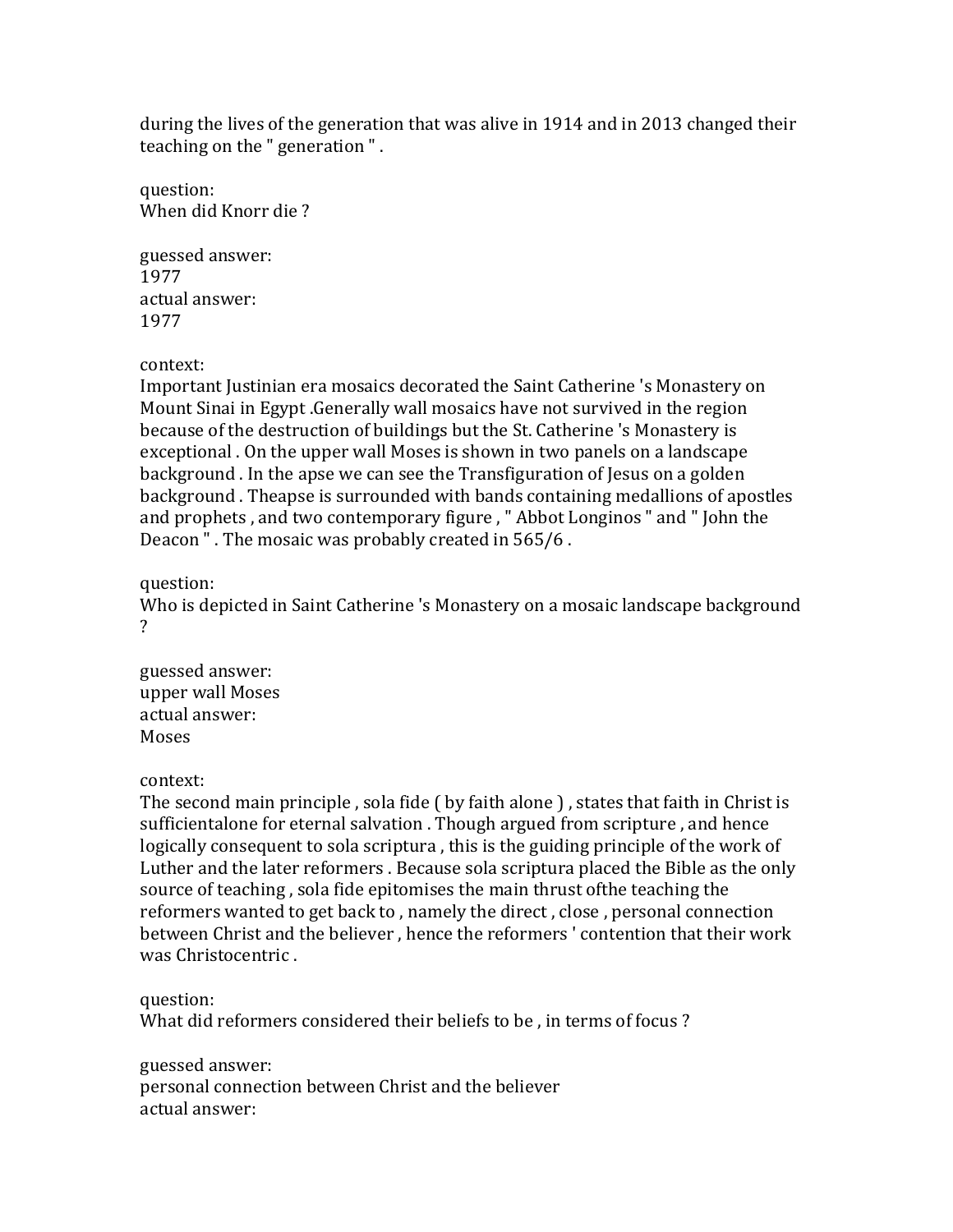# Christocentric

## context:

On the other hand, in his study on nine of " the Bibles most widely in use in the English-speaking world ", Bible scholar Jason BeDuhn, Professor of Religious Studies at the Northern Arizona University, wrote: "The NW [ New World Translation ] emerges as the most accurate of the translations compared." Although the general public and many Bible scholars assume that the differences in the New World Translation are the result of religious bias on the part of its translators, BeDuhn stated : "Most of the differences are due to the greater accuracy of the NW as a literal, conservative translation of the original expressions of the New Testament writers." He added however that the insertion of the name Jehovah in the New Testament " violate  $\lceil s \rceil$  accuracy in favor of denominationally preferred expressions for God".

#### question:

What do many Bible scholars assume the differences in the New World Translation are the result of?

guessed answer: religious bias actual answer: religious bias

## context:

The Augustan settlement built upon a cultural shift in Roman society . In the middle Republican era, even Scipio 's tentative hints that he might be Jupiter 's special protege sat ill with his colleagues. Politicians of the later Republic were less equivocal ; both Sulla and Pompey claimed special relationships with Venus . Julius Caesar went further, and claimed her as his ancestress. Such claims suggested personal character and policy as divinely inspired ; an appointment to priesthood offereddivine validation . In 63 BC, Julius Caesar 's appointment as pontifex maximus " signaled his emergence as a major player in Roman politics ". Likewise, political candidates could sponsor temples, priesthoods and the immensely popular , spectacular public ludi and munera whose provision became increasingly indispensable to the factional politics of the Late Republic . Under the principate, such opportunities were limited by law; priestly and political power were consolidated in the person of the princeps  $($  " first citizen " $)$ .

## question:

In what year was Cesar made pontifex maximus?

guessed answer: 63 BC actual answer: 63 BC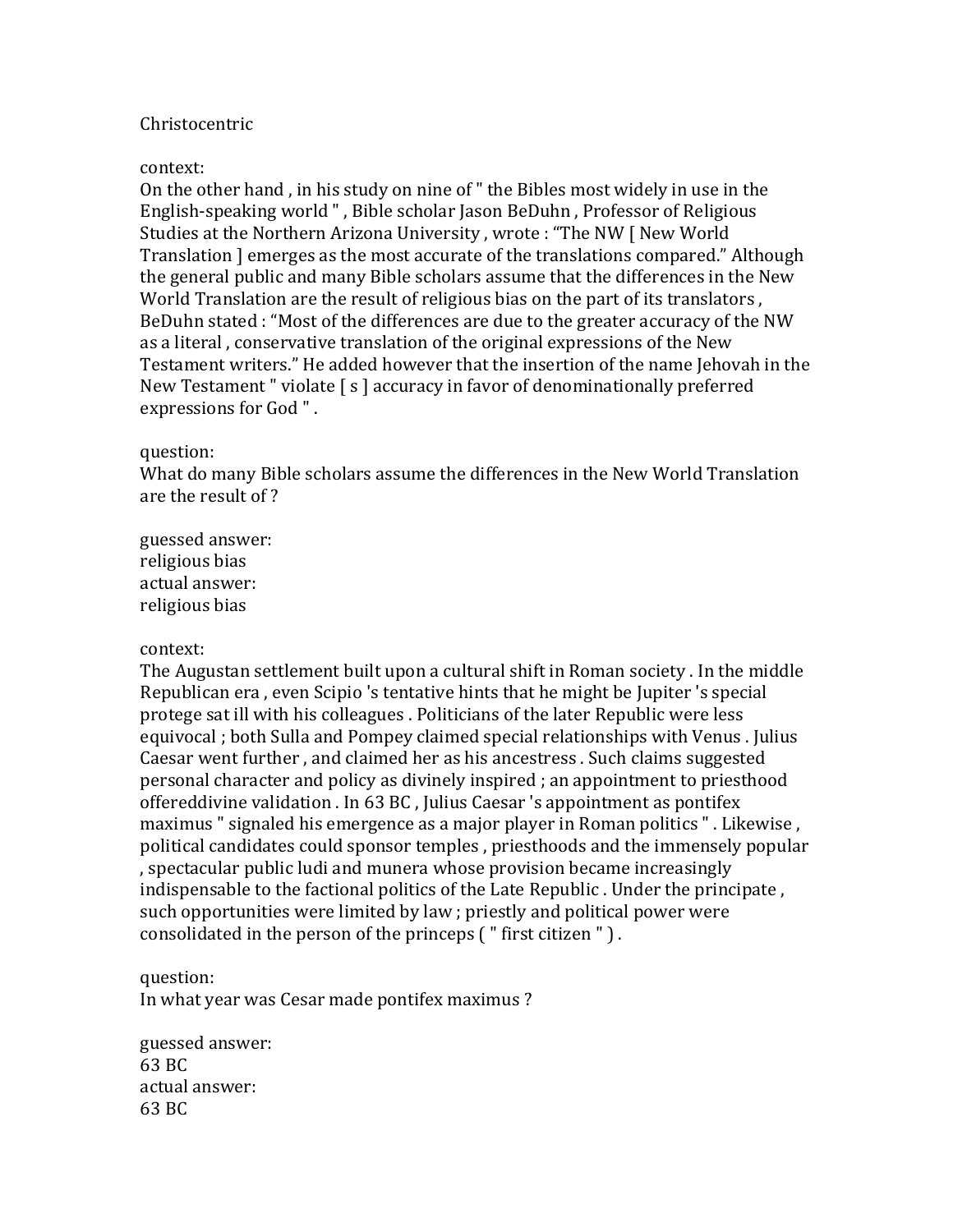Since 1934, the sale of Federal Duck Stamps has generated  $$670$  million, and helped to purchase orlease  $5,200,000$  acres  $(8,100 \text{ sq mi}; 21,000 \text{ km2})$  of habitat. The stamps serve as a license to hunt migratory birds, an entrance pass for all National Wildlife Refuge areas, and are also consideredcollectors items often purchased for aesthetic reasons outside of the hunting and birding communities. Although non-hunters buy a significant number of Duck Stamps, eighty-seven percent of their sales are contributed by hunters, which is logical, as hunters are required to purchase them. Distribution of funds is managed by the Migratory Bird Conservation Commission (MBCC).

question: What percent of sales are contributed by hunters?

guessed answer: eighty-seven actual answer: eighty-seven

## context:

In Europe, there has been a general move away from religious observance and belief in Christian teachings and a move towards secularism. The Enlightenment is largely responsible for the spread of secularism. Several scholars have argued for a link between the rise of secularism and Protestantism, attributing it to the wideranging freedom in the Protestant countries . In North America, South America and Australia Christian religious observance is much higher than in Europe . United States remains particularly religious in comparison to other developed countries. South America, historically Roman Catholic, has experienced a large Evangelical and Pentecostal infusion in the 20th and 21st centuries.

## question:

What country is more religious than other developed nations?

guessed answer: United States actual answer: United States

# context:

According to Der Spiegel, credits given to European governments were disguised as " swaps " and consequently did not get registered as debt because Eurostat at the time ignored statistics involving financial derivatives . A German derivatives dealer had commented to Der Spiegel that " The Maastricht rules can be circumvented quite legally through swaps, " and " In previous years, Italy used a similar trick to mask its true debt with the help of a different US bank . " These conditions had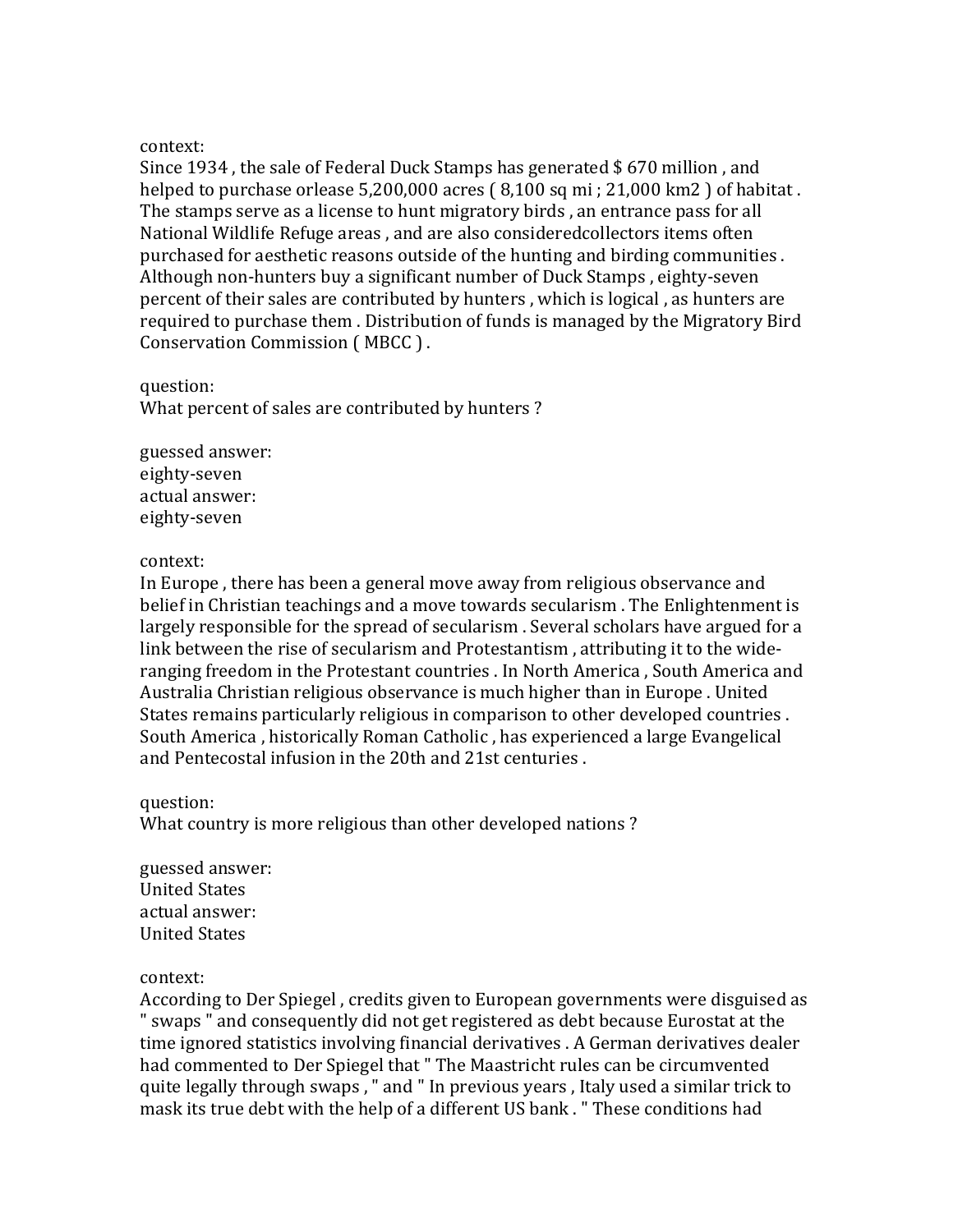enabledGreek as well as many other European governments to spend beyond their means, while meeting the deficit targets of the European Union and the monetary union guidelines . In May 2010, the Greek government deficit was again revised and estimated to be 13.6 % which was the second highest in the world relative to GDP with Iceland in first place at 15.7  $\%$  and Great Britain third with 12.6  $\%$ . Public debt was forecast, according to some estimates, to hit  $120\%$  of GDP during 2010.

## question:

What rules did a German derivatives dealer say could be quite legally circumvented through swaps?

guessed answer: Maastricht rules actual answer: Maastricht

## context:

Jefferson and James Madison 's conceptions of separation have long been debated. Jefferson refused to issue Proclamations of Thanksgiving sent to him by Congress during his presidency, though he did issue a Thanksgiving and Prayer proclamation as Governor of Virginia . Madison issued four religious proclamations while President, but vetoed two bills on the grounds they violated the first amendment. On the other hand, both Jefferson and Madison attended religious services at the Capitol . Years before the ratification of the Constitution, Madison contended " Because if Religion be exempt from the authority of the Society at large, still less can it be subject to that of the Legislative Body . " After retiring from the presidency, Madison wrote of " total separation of the church from the state . " " " Strongly guarded as is the separation between Religion  $&$  Govt in the Constitution of theUnited States, " Madison wrote, and he declared, " practical distinction between Religion and Civil Government is essential to the purity of both, and as guaranteed by the Constitution of the United States . " In a letter to Edward Livingston Madison further expanded, "We are teaching the world the great truth that Govts . do better without Kings & Nobles than with them. The merit will be doubled by the other lesson that Religion flourishes in greater purity, without than with the aid of Govt." Madison 's original draft of the Bill of Rights had included provisions binding the States, aswell as the Federal Government, from an establishment of religion, but the House did not pass them.  $\lceil$  citation needed  $\rceil$ 

## question:

What is essential to the purity of both religion and civil government?

guessed answer:

practical distinction between Religion and Civil Government is essential to the purity of both, andas guaranteed by the Constitution of the United States actual answer: practical distinction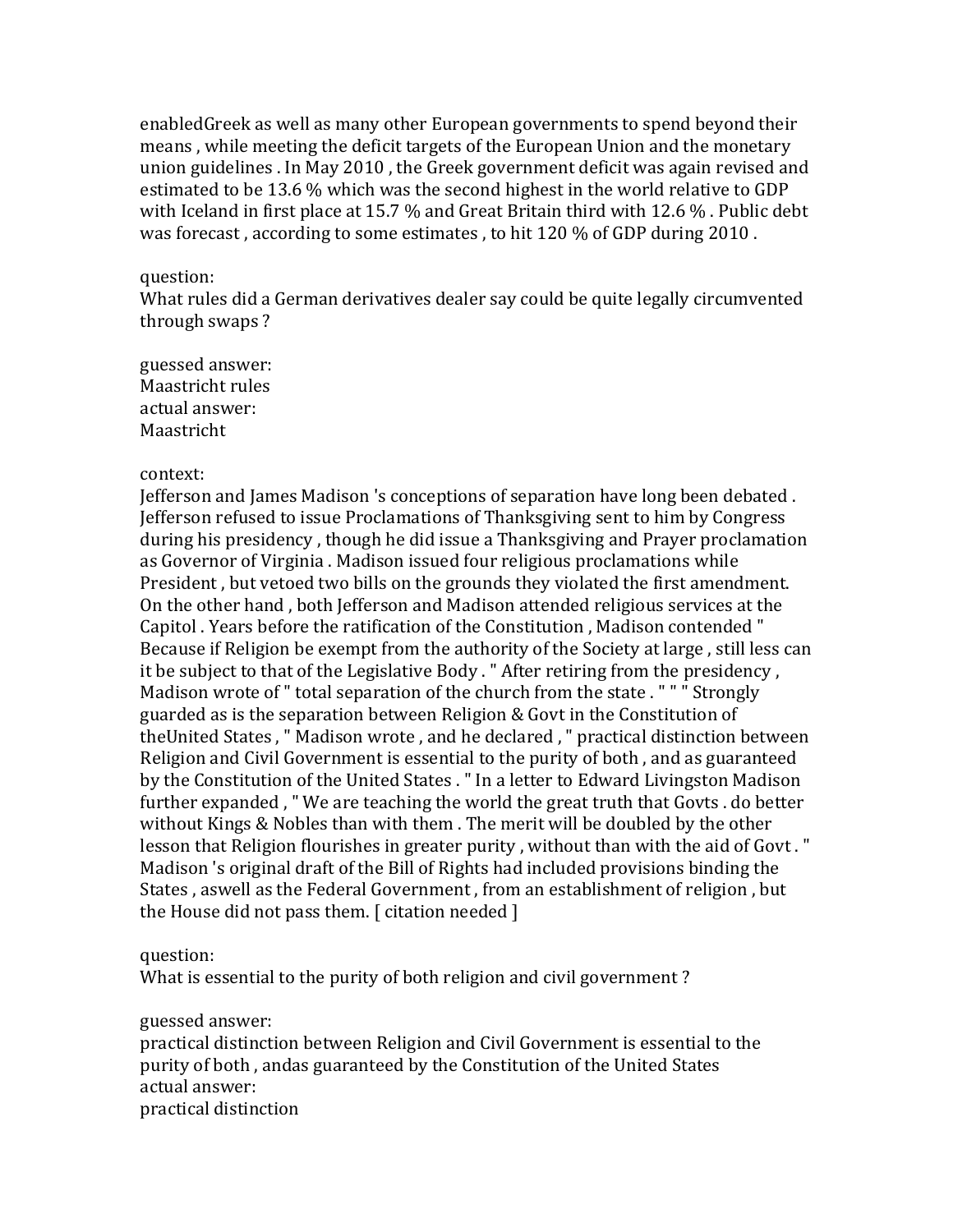Between 1949 and the 1980s, telephone communications in Greece were a state monopoly by the Hellenic Telecommunications Organization, better known by its acronym, OTE. Despite the liberalization oftelephone communications in the country in the 1980s, OTE still dominates the Greek market in its field and has emerged as one of the largest telecommunications companies in Southeast Europe. Since 2011, the company 's major shareholder is Deutsche Telekom with a 40  $\%$ stake, while the Greek state continues to own 10 % of the company 's shares. OTE owns several subsidiaries across the Balkans, including Cosmote, Greece 's top mobile telecommunications provider, Cosmote Romania and Albanian Mobile Communications.

# question:

How many shares of OTE does the Greek state own?

guessed answer: 10 % actual answer:  $10\%$ 

# context:

A variety of industries benefit from hunting and support hunting on economic grounds . In Tanzania , it is estimated that a safari hunter spends fifty to one hundred times that of the average ecotourist. While the average photo tourist may seek luxury accommodation, the average safari hunter generally stays in tented camps. Safari hunters are also more likely to use remote areas, uninviting to the typical ecotourist. Advocates argue that these hunters allow for anti-poaching activities and revenue for local communities .  $[$  citation needed  $]$ 

question: What does the photo tourist seek?

guessed answer: luxury accommodation actual answer: luxury accommodation

## context:

Steven Waldman notes that ; " The evangelicals provided the political muscle for the efforts of Madison and Jefferson, not merely because they wanted to block official churches but because they wantedto keep the spiritual and secular worlds apart. "" Religious freedom resulted from an alliance of unlikely partners, " writes the historian Frank Lambert in his book The Founding Fathers and the Place of Religion in America . " New Light evangelicals such as Isaac Bachus and John Leland joined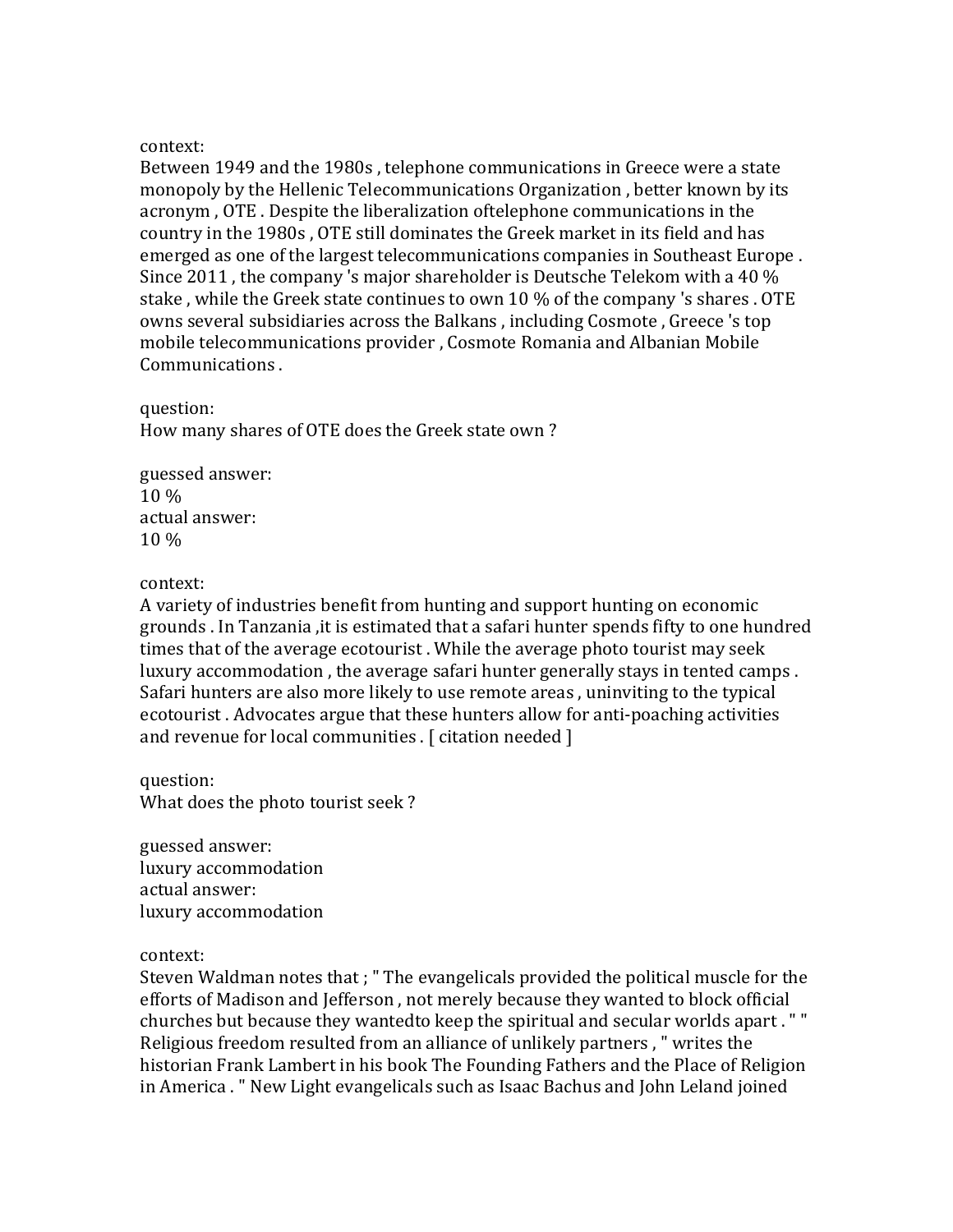forces with Deists and skeptics such as James Madison and Thomas Jefferson to fight for a complete separation of church and state ."

question:

What did Deists and skeptics join together to fight for?

guessed answer: a complete separation of church and state actual answer: a complete separation of church and state

context:

Studies of this kind outside of Europe are even rarer, so it is difficult to make generalizations, but one small-scale study that compared transnational police information and intelligence sharing practices at specific cross-border locations in North America and Europe confirmed that low visibility of police information and intelligence sharing was a common feature (Alain, 2001). Intelligence-led policing is now common practice in most advanced countries ( Ratcliffe, 2007) and it is likely that police intelligence sharing and information exchange has a common morphology around the world  $($  Ratcliffe  $, 2007$  $)$ . James Sheptycki has analyzed the effects of the new information technologies on the organization of policingintelligence and suggests that a number of 'organizational pathologies ' have arisen that make the functioning of security-intelligence processes in transnational policing deeply problematic. He argues that transnational police information circuits help to " compose the panic scenes of the security-control society ". The paradoxical effect is that, the harder policing agencies work to produce security, the greater are feelings of insecurity.

question:

What kind of policing has become common practice?

guessed answer: Intelligence-led policing actual answer: Intelligence-led

# context:

In January 1917, the Watch Tower Society 's legal representative, Joseph Franklin Rutherford, waselected as its next president. His election was disputed, and members of the Board of Directors accused him of acting in an autocratic and secretive manner. The divisions between his supporters and opponents triggered a major turnover of members over the next decade . In June 1917, he released The Finished Mystery as a seventh volume of Russell 's Studies in the Scriptures series . The book, published as the posthumous work of Russell, was a compilation of his commentaries on the Bible books of Ezekiel and Revelation, plus numerous additions by Bible Students Clayton Woodworth and George Fisher . It strongly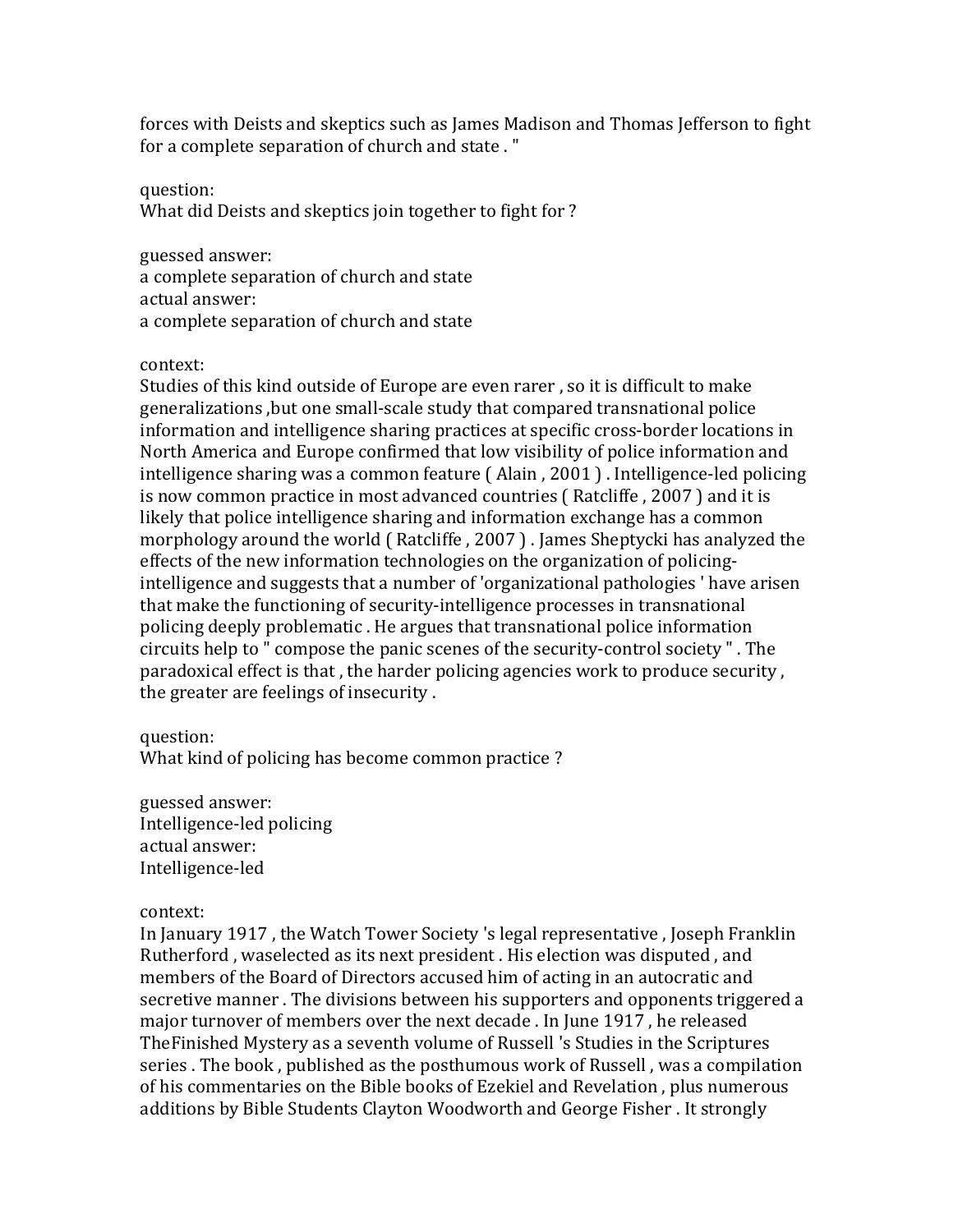criticized Catholic and Protestant clergy and Christian involvement in the Great War . As a result, Watch Tower Society directors were jailed for sedition under the Espionage Act in 1918 and members were subjected to mob violence ; charges against the directors were dropped in 1920.

question: When did Rutherford release The Finished Mystery?

guessed answer: **Iune 1917** actual answer: June 1917,

# context:

The development of the Bronx is directly connected to its strategic location between New England andNew York (Manhattan). Control over the bridges across the Harlem River plagued the period of British colonial rule . Kingsbridge, built in 1693 where Broadway reached the Spuyten Duyvil Creek, wasa possession of Frederick Philipse, lord of Philipse Manor. The tolls were resented by local farmers on both sides of the creek. In 1759, the farmers led by Jacobus Dyckman and Benjamin Palmer built a " free bridge " across the Harlem River which led to the abandonment of tolls altogether.

question: Who owned Kingsbridge?

guessed answer: Frederick Philipse actual answer: Frederick Philipse

# context:

Evidence of infection in fossil remains is a subject of interest for paleopathologists, scientists who study occurrences of injuries and illness in extinct life forms . Signs of infection have been discovered in the bones of carnivorous dinosaurs . When present, however, these infections seem to tend to be confined to only small regions of the body. A skull attributed to the early carnivorous dinosaur Herrerasaurus ischigualastensis exhibits pit-like wounds surrounded by swollen and porous bone. The unusual texture of the bone around the wounds suggests they were afflicted by a short-lived, non-lethal infection . Scientists who studied the skull speculated that the bite marks were received in a fight with another Herrerasaurus. Other carnivorous dinosaurs with documented evidence of infection include Acrocanthosaurus, Allosaurus, Tyrannosaurus and a tyrannosaur from the Kirtland Formation . The infections from both tyrannosaurs were received by being bitten during a fight, like the Herrerasaurus specimen.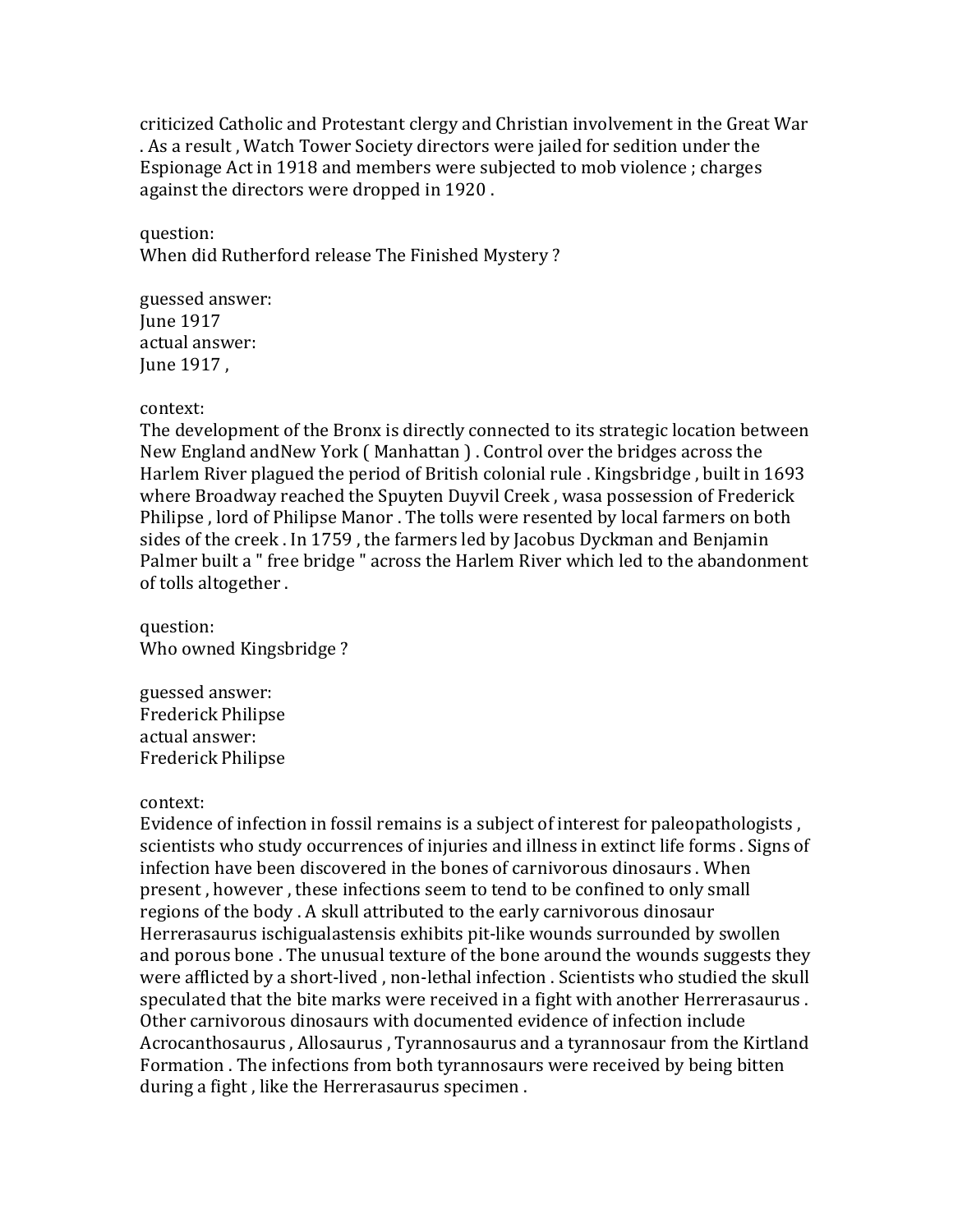question:

What dinosaur 's skull had pit-like wounds surrounded by swollen and porous bone ?

guessed answer: dinosaur Herrerasaurus actual answer: Herrerasaurus ischigualastensis

# context:

The fire service, known as the Barun Yantra Karyalaya, opened its first station in Kathmandu in 1937 with a single vehicle . An iron tower was erected to monitor the city and watch for fire . As a precautionary measure, firemen were sent to the areas which were designated as accident-prone areas . In 1944, the fire service was extended to the neighboring cities of Lalitpur and Bhaktapur . In 1966, a fire service was established in Kathmandu airport . In 1975, a West German government donation added seven fire engines to Kathmandu 's fire service. The fire service in the city is also overlooked by an international non-governmental organization, the Firefighters Volunteer Association of Nepal (FAN), which was established in 2000 with the purpose of raising public awareness about fire andimproving safety.

question:

When did Bhaktapur receive coverage from the fire department?

guessed answer: 1944 actual answer: 1944

context:

YouTube Red is YouTube 's premium subscription service . It offers advertising-free streaming, access to exclusive content, background and offline video playback on mobile devices, and access to theGoogle Play Music " All Access " service. YouTube Red was originally announced on November 12, 2014, as " Music Key ", a subscription music streaming service, and was intended to integrate with and replace the existing Google Play Music " All Access " service . On October 28, 2015, the service was re-launched as YouTube Red, offering ad-free streaming of all videos, as well as access to exclusive original content.

question: What is youtube red?

guessed answer: YouTube Red is YouTube 's premium subscription service actual answer: YouTube 's premium subscription service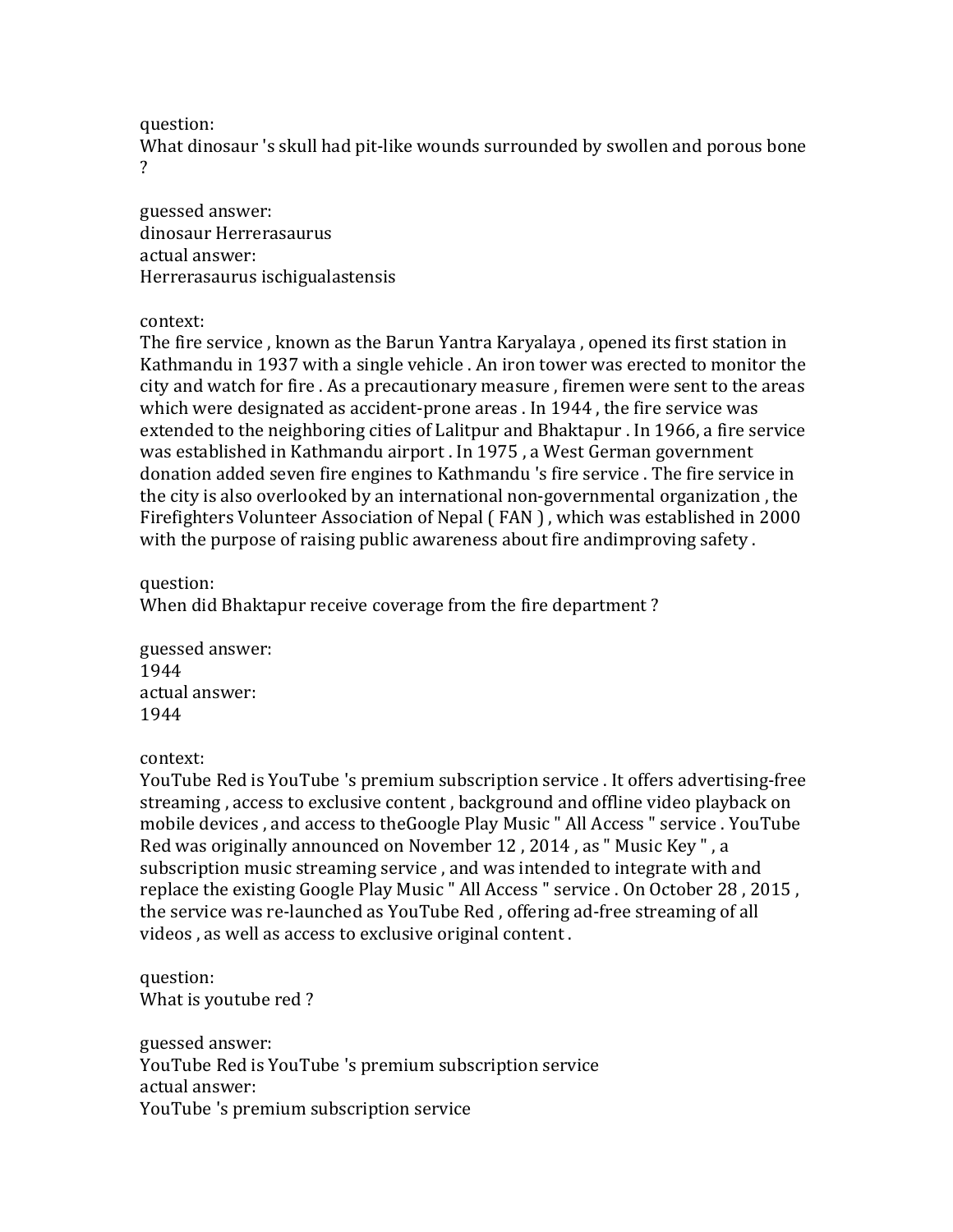The Church of the Holy Apostles in Thessaloniki was built in  $1310-14$ . Although some vandal systematically removed the gold tesserae of the background it can be seen that the Pantokrator and the prophets in the dome follow the traditional Byzantine pattern . Many details are similar to the Pammakaristos mosaics so it is supposed that the same team of mosaicists worked in both buildings . Another building with a related mosaic decoration is the Theotokos Paregoritissa Church in Arta. The church was established by the Despot of Epirus in 1294–96. In the dome is the traditional stern Pantokrator, with prophets and cherubim below.

## question:

Who removed the gold tesserae in the background of the mosaic at the Church of the Holy Apostles?

guessed answer: vandal actual answer: some vandal

## context:

The Palácio da Alvorada is the official residence of the President of Brazil. The palace was designed, along with the rest of the city of Brasília, by Oscar Niemeyer and inaugurated in 1958. One of the first structures built in the republic 's new capital city, the "Alvorada" lies on a peninsula at the margins of Lake Paranoá. The principles of simplicity and modernity, that in the past characterized the great works of architecture, motivated Niemeyer. The viewer has an impression of looking at a glass box, softly landed on the ground with the support of thin external columns. The building has an area of 7,000 m2 with three floors consisting of the basement, landing, and second floor. The auditorium, kitchen, laundry, medical center, and administration offices are at basement level. The rooms used by the presidency for official receptions are on the landing. The second floor has four suites, two apartments, and various private rooms which make up the residential part of the palace. The building also has a library, a heated Olympic-sized swimming pool, a music room, two dining rooms and various meeting rooms. A chapel and heliport are in adjacent buildings.

# question:

What principles of architecture was the Alvorada designed with?

guessed answer: simplicity and modernity actual answer: simplicity and modernity

context: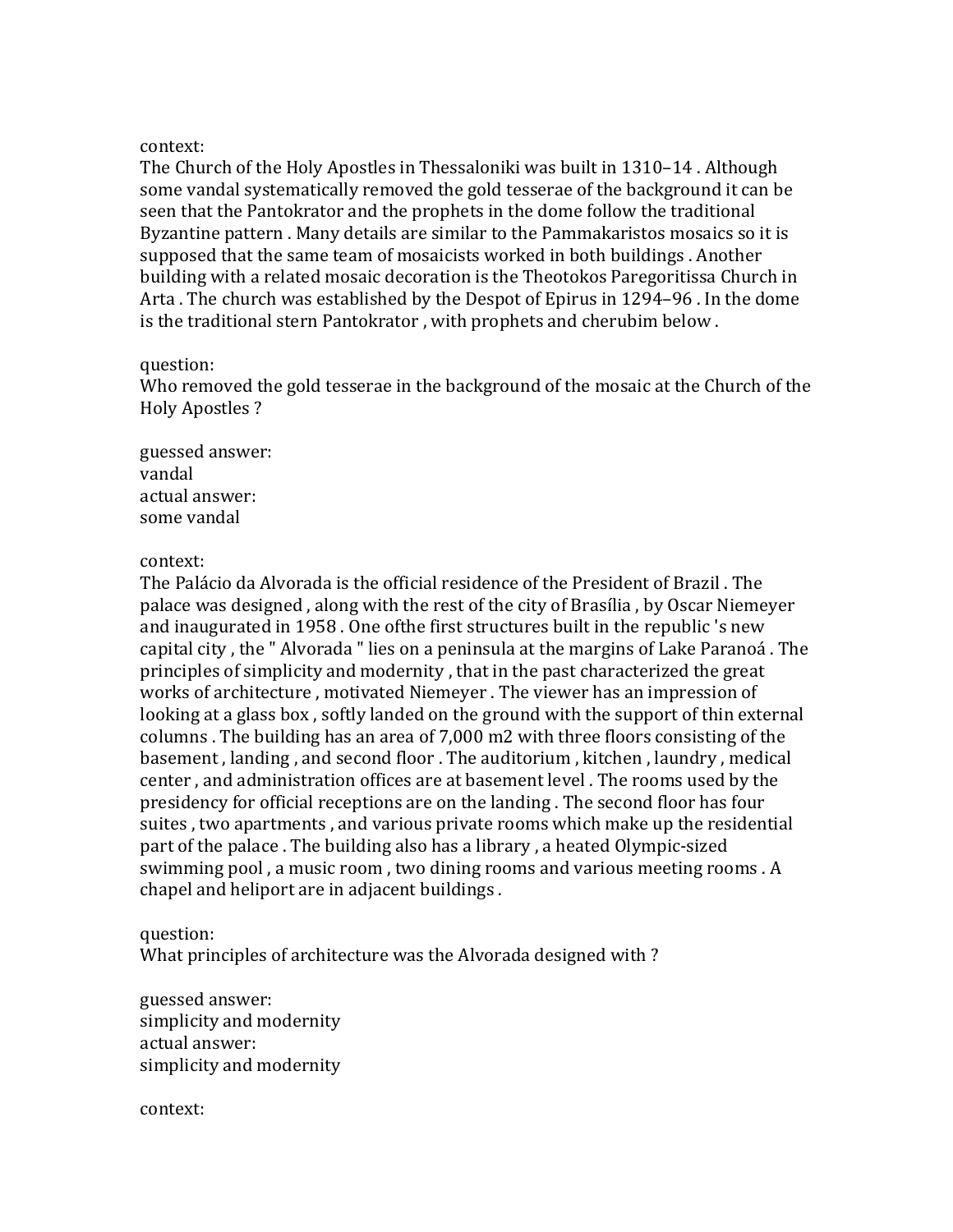His primary duty was planning for the next war, which proved most difficult in the midst of the Great Depression . He then was posted as chief military aide to General MacArthur, Army Chief of Staff. In 1932, he participated in the clearing of the Bonus March encampment in Washington, D.C. Although he was against the actions taken against the veterans and strongly advised MacArthur against taking a public role in it, he later wrote the Army 's official incident report, endorsing MacArthur 'sconduct.

## question:

What encampment was attacked in 1932 by soldiers including Eisenhower?

guessed answer: Bonus March encampment actual answer: Bonus March

## context:

In 2014 YouTube said that 300 hours of new videos were uploaded to the site every minute, three times more than one year earlier and that around three quarters of the material comes from outside the U.S. The site has 800 million unique users a month. It is estimated that in 2007 YouTube consumed asmuch bandwidth as the entire Internet in 2000. According to third-party web analytics providers, Alexa and SimilarWeb, YouTube is the third most visited website in the world, as of June  $2015$ ; SimilarWeb also lists YouTube as the top TV and video website globally, attracting more than 15 billion visitors per month.

# question:

Youtube is ranked what on the world 's list of most visited sites?

guessed answer: third actual answer: third

# context:

Robert S. Wood has argued that the United States is a model for the world in terms of how a separation of church and state—no state-run or state-established church is good for both the church and the state, allowing a variety of religions to flourish. Speaking at the Toronto-based Center for New Religions, Wood said that the freedom of conscience and assembly allowed under such a system has led toa " remarkable religiosity " in the United States that is n't present in other industrialized nations . Wood believes that the U.S. operates on " a sort of civic religion, " which includes a generally-shared belief in a creator who " expects better of us. " Beyond that, individuals are free to decide how they want to believe and fill in their own creeds and express their conscience. He calls thisapproach the " genius of religious sentiment in the United States."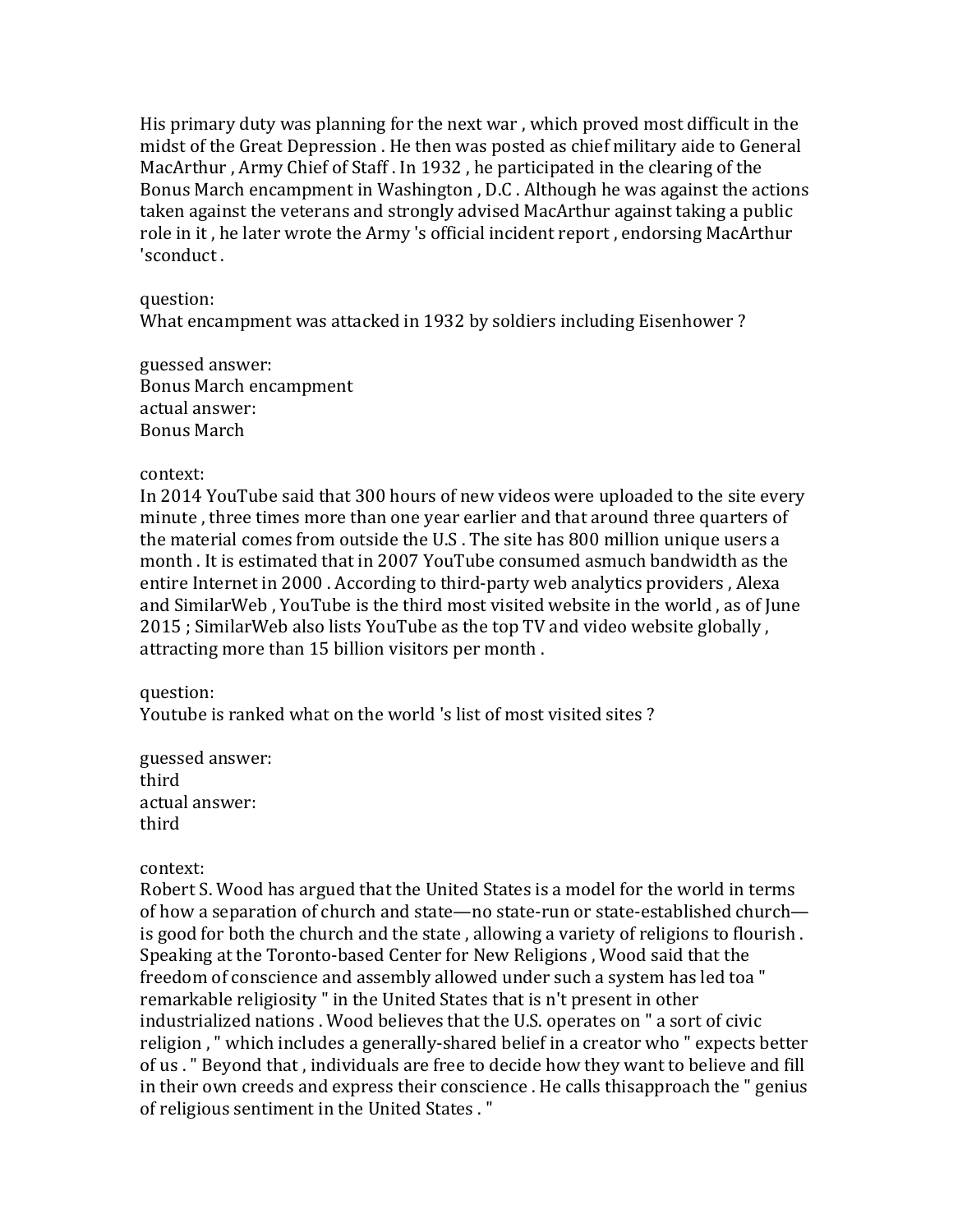question: Where is the Center for New Religions located?

guessed answer: Toronto-based actual answer: Toronto-based

## context:

The view of the Roman Catholic Church is that Protestant denominations can not be considered churches but rather that they are ecclesial communities or specific faithbelieving communities because their ordinances and doctrines are not historically the same as the Catholic sacraments and dogmas, and the Protestant communities have no sacramental ministerial priesthood and therefore lack true apostolic succession . According to Bishop Hilarion (Alfeyev) the Eastern Orthodox Church shares the same view on the subject.

## question:

What other Church shares the Roman Catholic view on Protestant churches?

guessed answer: Eastern Orthodox actual answer: Eastern Orthodox

# context:

The great Navicella mosaic  $(1305-1313)$  in the atrium of the Old St. Peter 's is attributed to Giotto di Bondone . The giant mosaic, commissioned by Cardinal Jacopo Stefaneschi, was originally situated on the eastern porch of the old basilica and occupied the whole wall above the entrance arcade facing the courtyard. It depicted St. Peter walking on the waters . This extraordinary work was mainlydestroyed during the construction of the new St. Peter 's in the 17th century. Navicella means " little ship " referring to the large boat which dominated the scene, and whose sail, filled by the storm, loomed over the horizon. Such a natural representation of a seascape was known only from ancient works of art.

question: What century was the majority of the Navicella mosaic destroyed?

guessed answer:  $17<sub>th</sub>$ actual answer:  $the 17th$ 

context: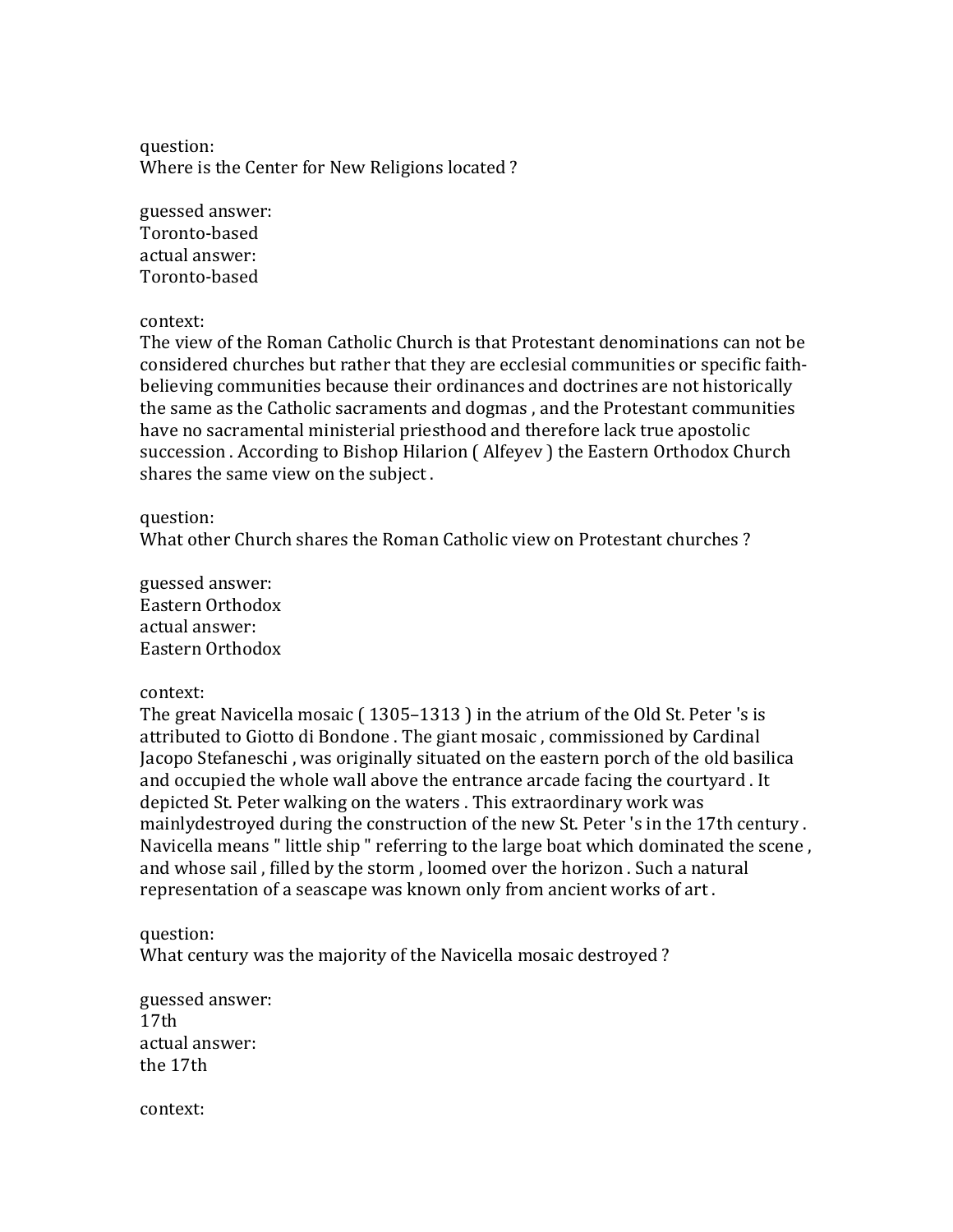Regardless of the way the tension between universities, individual scientists, and the scientific revolution itself is perceived, there was a discernible impact on the way that university education was constructed. Aristotelian epistemology provided a coherent framework not simply for knowledge and knowledge construction, but also for the training of scholars within the higher education setting. The creation of new scientific constructs during the scientific revolution, and the epistemological challenges that were inherent within this creation, initiated the idea of both the autonomy of science and the hierarchy of the disciplines . Instead of entering higher education to become a " general scholar " immersed in becoming proficient in the entire curriculum, there emerged a type of scholar that put science first and viewed it as a vocation in itself. The divergence between those focusedon science and those still entrenched in the idea of a general scholar exacerbated the epistemological tensions that were already beginning to emerge.

#### question:

Where did students after the scientific revolution put science on the scale of importance?

guessed answer: university education actual answer: first

#### context:

In some cases and in some places the edicts were strictly enforced : some Christians resisted and were imprisoned or martyred . Others complied . Some local communities were not only pre-dominantly Christian, but powerful and influential ; and some provincial authorities were lenient, notably the Caesar in Gaul, Constantius Chlorus, the father of Constantine I. Diocletian 's successor Galerius maintained anti-Christian policy until his deathbed revocation in 311, when he asked Christians to pray for him . " This meant an official recognition of their importance in the religious world of the Roman empire, although one of the tetrarchs, Maximinus Daia, still oppressed Christians in his part of the empire up to  $313.$  "

# question:

What were some provincial governors in enforcement of the Roman edicts?

guessed answer: lenient actual answer: lenient

#### context:

Changes in worldwide Protestantism over the last century have been significant. Since 1900, Protestantism has spread rapidly in Africa, Asia, Oceania and Latin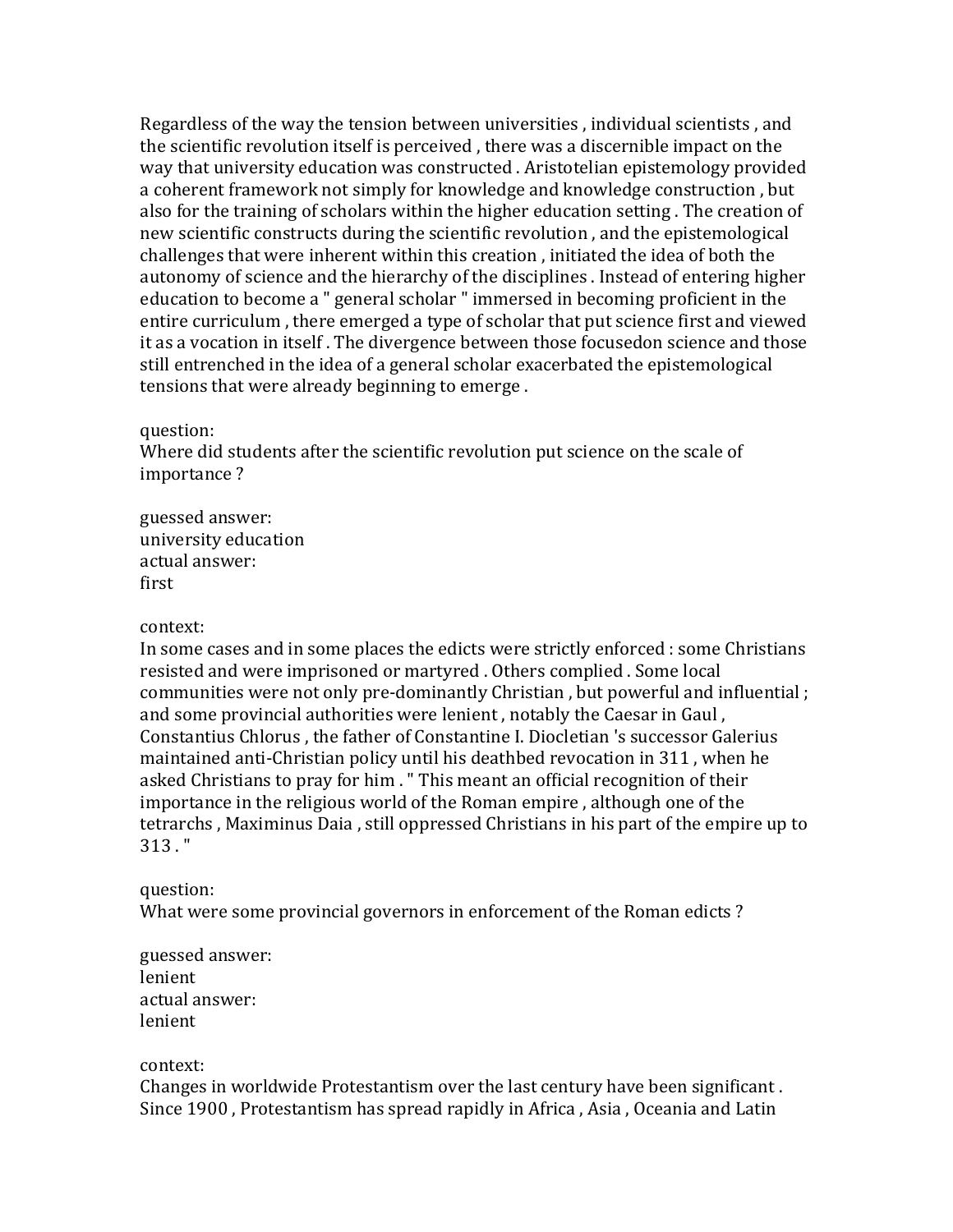America . That caused Protestantism to be called a primarily non-Western religion. Much of the growth has occurred after World War II, when decolonization of Africa and abolition of various restrictions against Protestants in Latin American countries occurred . According to one source . Protestants constituted respectively 2.5  $\%$  , 2  $\%$ ,0.5 % of Latin Americans , Africans and Asians . In 2000 , percentage of Protestants on mentioned continents was 17  $\%$ , more than 27  $\%$  and 5.5  $\%$ , respectively. According to Mark A. Noll, 79 % of Anglicans lived in the United Kingdom in 1910, while most of the remainder was found in the United States and across the British Commonwealth . By 2010, 59 % of Anglicans were found in Africa . In 2010, more Protestants lived in India than in the UK or Germany, while Protestants in Brazil accounted for as many people as Protestants in the UK and Germany combined. Almost as many lived in each of Nigeria and China as in all of Europe . China is home to world 's largest Protestant minority . [ af ]

question:

Where has Protestantism spread quickly since the 1900 's?

guessed answer: Africa, Asia, Oceania and Latin America actual answer: Africa , Asia, Oceania and Latin America

context:

Better acquaintance with Greek and Roman technical writings also influenced the development of European science (see the history of science in the Renaissance). This was despite what A. C. Crombie (viewing the Renaissance in the 19th-century manner as a chapter in the heroic March of Progress  $\alpha$  calls " a backwards-looking admiration for antiquity", in which Platonism stood in opposition to the Aristotelian concentration on the observable properties of the physical world. But Renaissance humanists, who considered themselves as restoring the glory and nobility of antiquity, had no interest in scientific innovation. However, by the midto-late 16th century, even the universities, though still dominated by Scholasticism , began to demand that Aristotle be read in accurate texts edited according to the principles of Renaissance philology, thus setting the stage for Galileo 's quarrels with the outmoded habits of Scholasticism.

question:

Who felt that looking to these ancient documents for new ideas was not the way to mover forward?

guessed answer: A. C. Crombie actual answer: A. C. Crombie

context: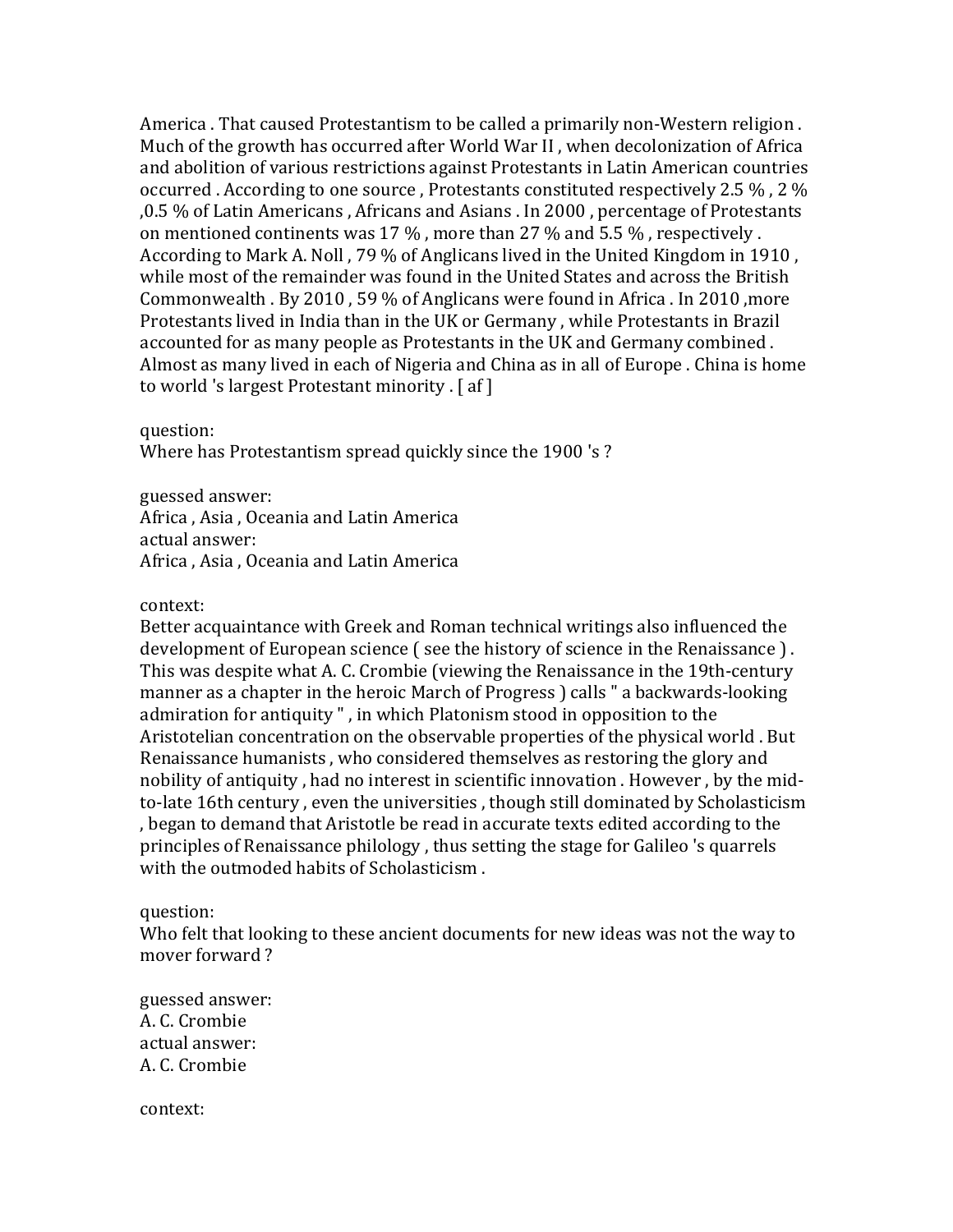Egyptian literature traces its beginnings to ancient Egypt and is some of the earliest known literature . Indeed, the Egyptians were the first culture to develop literature as we know it today, that is, the book. It is an important cultural element in the life of Egypt. Egyptian novelists and poets were among the first to experiment with modern styles of Arabic literature, and the forms they developed have been widely imitated throughout the Middle East. The first modern Egyptian novel Zaynabby Muhammad Husayn Haykal was published in 1913 in the Egyptian vernacular. Egyptian novelist Naguib Mahfouz was the first Arabic-language writer to win the Nobel Prize in Literature . Egyptian women writers include Nawal El Saadawi, well known for her feminist activism, and Alifa Rifaat who also writes about women and tradition.

#### question:

When was Munammad Huayn Haykal 's first modern novel published?

guessed answer: 1913 actual answer: 1913

## context:

A central teaching of Jehovah 's Witnesses is that the current world era, or " system of things ", entered the " last days " in 1914 and faces imminent destruction through intervention by God and Jesus Christ, leading to deliverance for those who worship God acceptably . They consider all other present-day religions to be false, identifying them with " Babylon the Great ", or the " harlot ", ofRevelation 17, and believe that they will soon be destroyed by the United Nations, which they believe is represented in scripture by the scarlet-colored wild beast of Revelation chapter 17. This development will mark the beginning of the " great tribulation ". Satan will subsequently attack Jehovah 's Witnesses, an action that will prompt God to begin the war of Armageddon, during which all forms of government and all people not counted as Christ's " sheep ", or true followers, will be destroyed. After Armageddon, God will extend his heavenly kingdom to include earth, which will be transformed into a paradise similar to the Garden of Eden. After Armageddon, most of those who had diedbefore God 's intervention will gradually be resurrected during " judgment day " lasting for one thousand years . This judgment will be based on their actions after resurrection rather than past deeds. At the end of the thousand years, Christ will hand all authority back to God. Then a final test will take place when Satan is released to mislead perfect mankind. Those who fail will be destroyed ,along with Satan and his demons . The end result will be a fully tested, glorified human race.

question:

Who do Jehovah Witnesses think is out to destroy them?

guessed answer: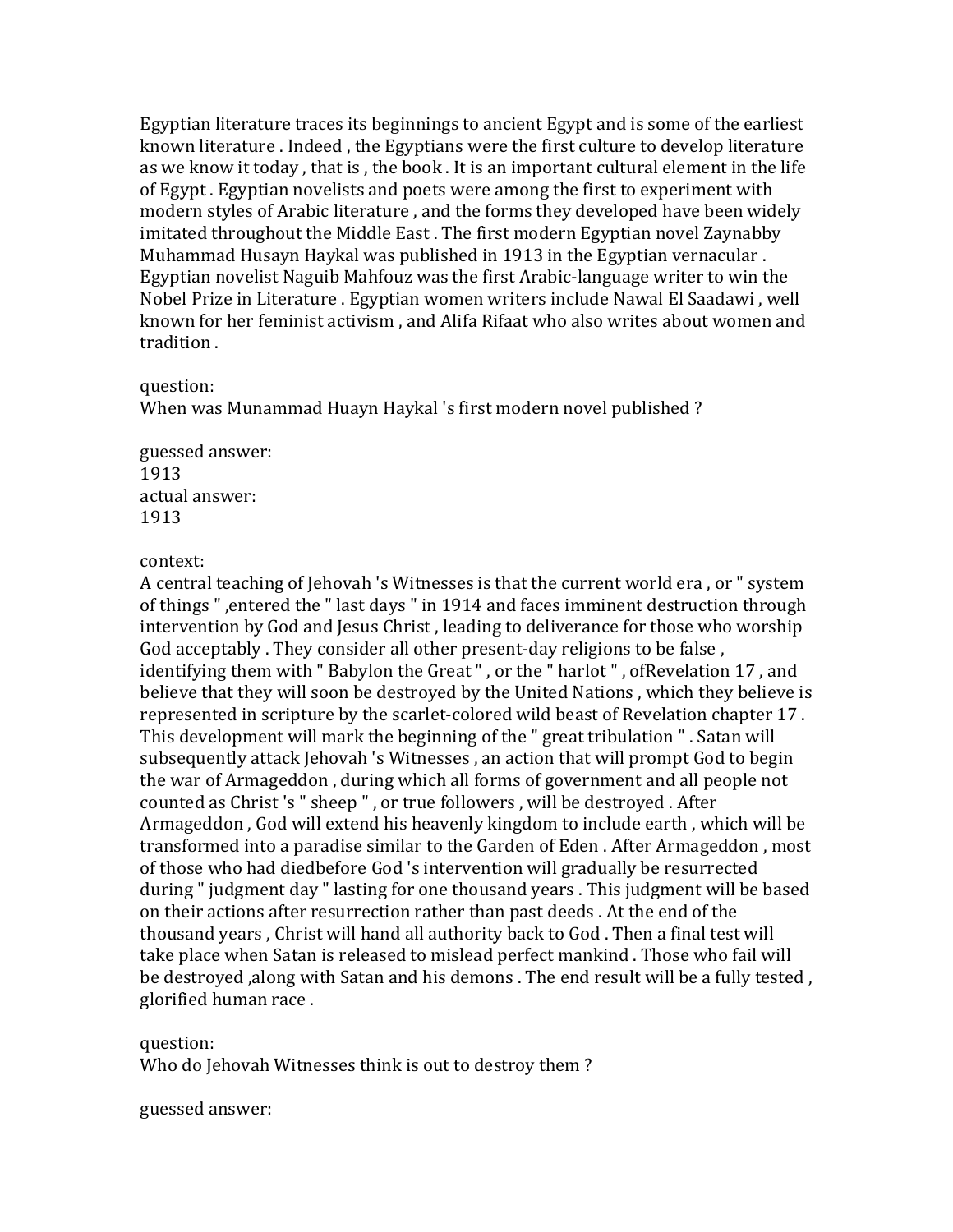United Nations actual answer: the United Nations

## context:

The required beliefs of these clauses include belief in a Supreme Being and belief in a future stateof rewards and punishments . ( Tennessee Constitution Article IX, Section 2 is one such example . )Some of these same states specify that the oath of office include the words " so help me God. " In some cases these beliefs ( or oaths ) were historically required of jurors and witnesses in court. At one time, such restrictions were allowed under the doctrine of states 'rights; today they are deemed to be in violation of the federal First Amendment, as applied to the states via the 14th amendment, and hence unconstitutional and unenforceable.

## question:

Because such oaths are in violation of the First Amendment, they 're what?

## guessed answer:

deemed to be in violation of the federal First Amendment, as applied to the states via the 14th amendment, and hence unconstitutional and unenforceable actual answer: unconstitutional and unenforceable

# context:

A look at one minority leadership strategy—partisan opposition—may suggest why it might be employed in specific circumstances. The purposes of obstruction are several, such as frustrating the majority party 's ability to govern or attracting press and media attention to the alleged ineffectiveness of the majority party . " We know how to delay, " remarked Minority Leader Gephardt Dilatory motions to adjourn, appeals of the presiding officer 's ruling, or numerous requests for roll call votes are standard time-consuming parliamentary tactics . By stalling action on the majority party 's agenda, the minority leader may be able to launch a campaign against a " do-nothing Congress " and convinceenough voters to put his party back in charge of the House . To be sure, the minority leader recognizes that " going negative " carries risks and may not be a winning strategy if his party fails to offer policy alternatives that appeal to broad segments of the general public.

question: How can obstruction be employed?

guessed answer: in specific circumstances actual answer: motions to adjourn, appeals of the presiding officer 's ruling, or numerous requests for roll callvotes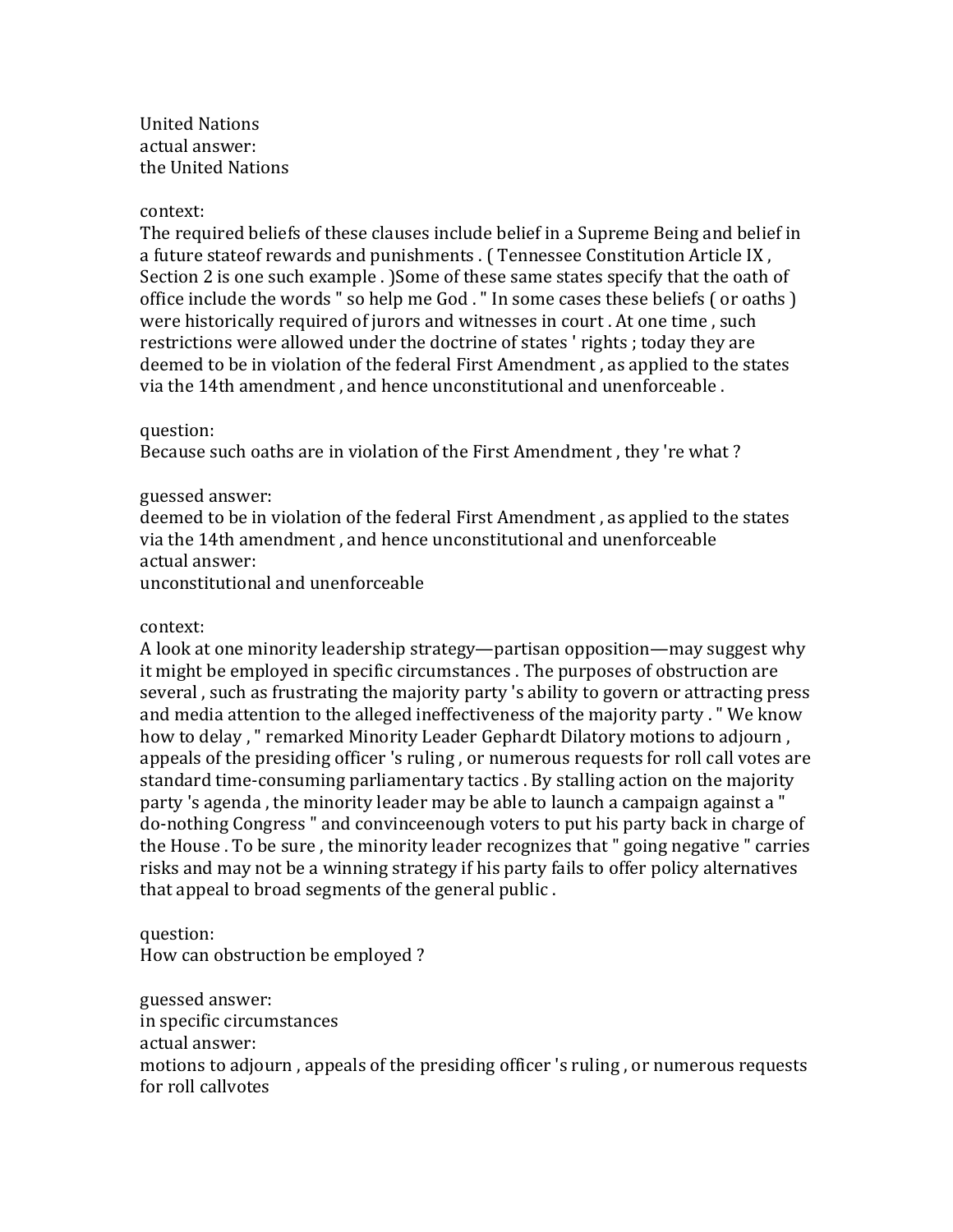The National Museum is located in the western part of Kathmandu, near the Swayambhunath stupa in anhistorical building. This building was constructed in the early 19th century by General Bhimsen Thapa. It is the most important museum in the country, housing an extensive collection of weapons, art and antiquities of historic and cultural importance . The museum was established in 1928 as a collection house of war trophies and weapons, and the initial name of this museum was Chhauni Silkhana, meaning " the stone house of arms and ammunition ". Given its focus, the museum contains many weapons, including locally made firearms used in wars, leather cannons from the 18th–19th century, and medieval and modern works in wood, bronze, stone and paintings.

## question:

When was the National Museum founded?

guessed answer: 1928 actual answer: 1928

# context:

In November 1945, Eisenhower returned to Washington to replace Marshall as Chief of Staff of the Army . His main role was rapid demobilization of millions of soldiers, a slow job that was delayed by lack of shipping. Eisenhower was convinced in 1946 that the Soviet Union did not want war and that friendly relations could be maintained; he strongly supported the new United Nations and favored its involvement in the control of atomic bombs. However, in formulating policies regarding the atomic bomb and relations with the Soviets, Truman was guided by the U.S. State Department and ignored Eisenhower and the Pentagon . Indeed , Eisenhower had opposed the use of the atomic bomb against the Japanese, writing, " First, the Japanese were ready to surrender and it was n't necessary to hit them with that awful thing. Second, I hated to see our country be the first to use such a weapon . " Initially, Eisenhower was characterized by hopes for cooperation with the Soviets . He even visited Warsaw in 1945 . Invited by Bolesław Bierut and decorated with the highest military decoration, he was shocked by the scale of destruction in the city. However, by mid-1947, as East-West tensions over economic recovery in Germany and the Greek Civil War escalated, Eisenhower gave up and agreed with a containment policy to stop Soviet expansion.

# question:

Who was Chief of Staff of the Army before Eisenhower?

guessed answer: Marshall actual answer: Marshall